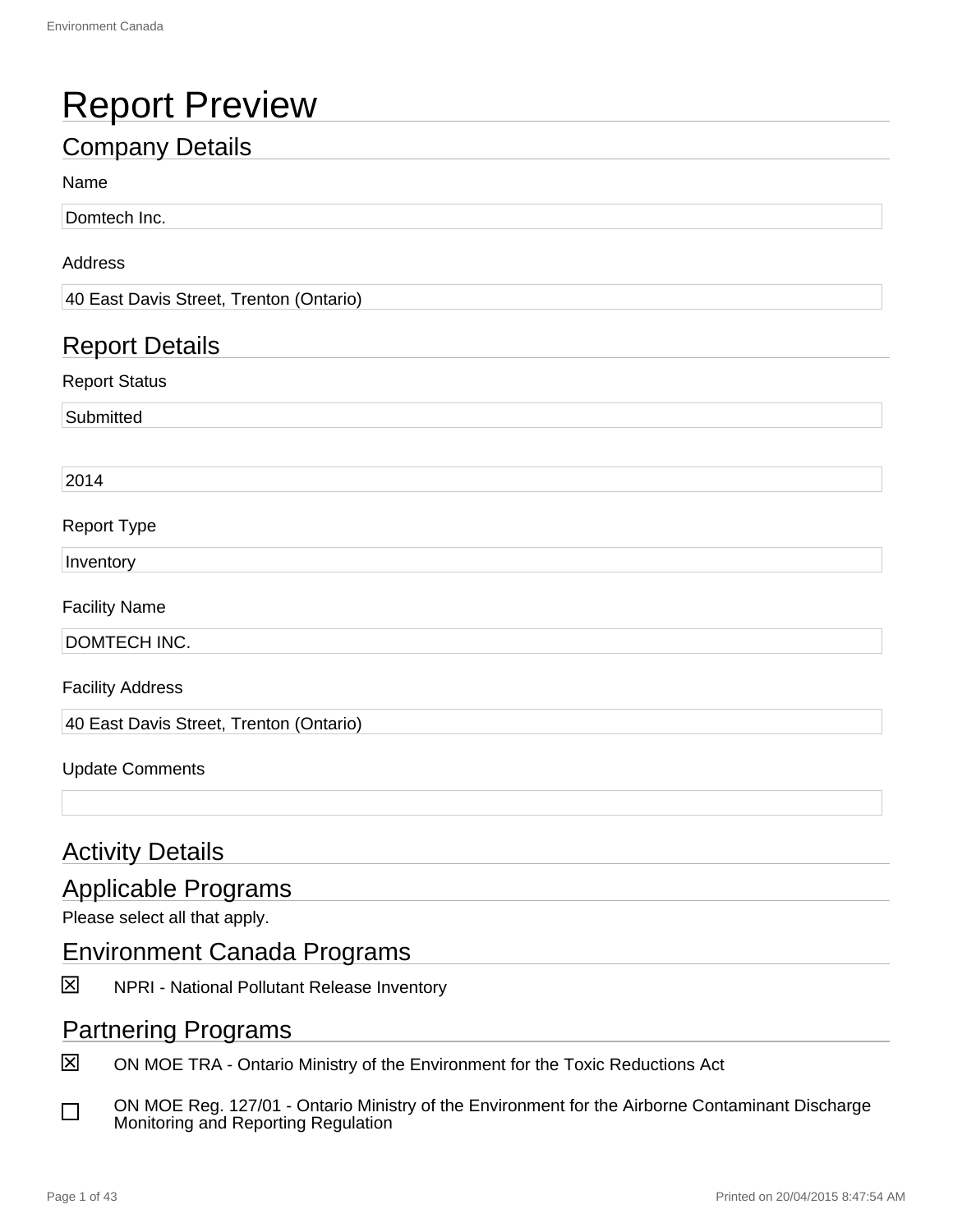| NERM - Chemistry Industry Association of Canada for the National Emission Reduction Masterplan<br>survey                  |
|---------------------------------------------------------------------------------------------------------------------------|
| NFPRER - National Framework for Petroleum Refinery Emission Reductions                                                    |
| Contacts                                                                                                                  |
| Select the appropriate person from the drop-down menu for each contact.                                                   |
| <b>Facility Contacts</b>                                                                                                  |
| Select the appropriate person from the drop-down menu for each contact.                                                   |
| <b>Technical Contact: *</b>                                                                                               |
| <b>Martin Vanier</b>                                                                                                      |
| Certifying Official (or authorized delegate): *                                                                           |
| <b>Tim Bannon</b>                                                                                                         |
| <b>Highest Ranking Employee: *</b>                                                                                        |
| Tim Bannon                                                                                                                |
| Person who prepared the report: *                                                                                         |
| <b>Bradley Sedman</b>                                                                                                     |
| Person who coordinated the preparation of the Toxics Reduction Plan (required after a plan summary has<br>been submitted) |
| <b>Martin Vanier</b>                                                                                                      |
| Company Coordinator (optional)                                                                                            |
| <b>Public Contact (optional)</b>                                                                                          |
| <b>Martin Vanier</b>                                                                                                      |
| <b>Contractor Contact (optional)</b>                                                                                      |
| If you are an independent contractor or consultant, please enter your company name in the field below                     |
|                                                                                                                           |

## Employees and Activities

## **Employees**

Number of Employees \*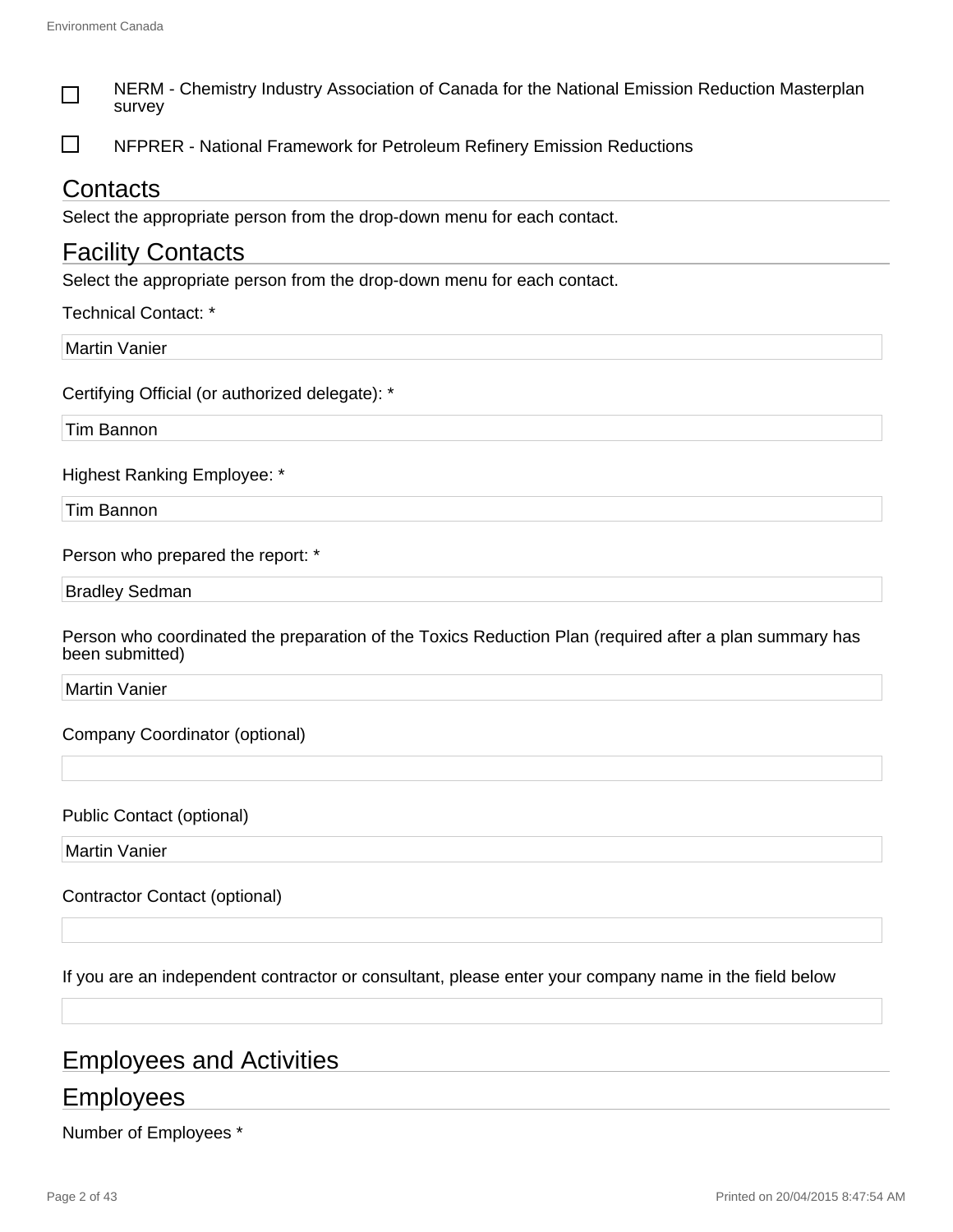#### 105

#### **Activities**

If your facility was engaged in any of the following activities, check the relevant box(es), otherwise click "None of the Above". For the second "Activities" list, if you select one of these activities then you must report dioxins, furans and hexachlorobenzene.

Activities for Which the 20,000-Hour Employee Threshold Does Not Apply: (check all that apply) \*

None of the above

Activities Relevant to Reporting Dioxins, Furans and Hexacholorobenzene: (check all that apply) \*

None of the above

## Activities Relevant to Reporting of Polycyclic Aromatic Hydrocarbons

#### (PAHs)

Did the following activity take place at the facility?

Wood preservation using creosote: \*

No

#### General Facility Information

#### NPRI

Is this the first time the facility is reporting to the NPRI (under current or past ownership)? \*

No

Is the facility controlled by another Canadian company or companies? \*

No

Did the facility report under other environmental regulations or permits? \*

No

Is the facility required to report one or more NPRI Part 4 substances (Criteria Air Contaminants)? \*

No

If 'Yes' to reporting for one or more Part 4 substances:Was the facility shut down for more than one week during the year?

| Operating Schedule - Days of the Week ** |     |     |     |  |     |     |  |
|------------------------------------------|-----|-----|-----|--|-----|-----|--|
| Mon                                      | Tue | Wed | Thu |  | Sat | Sun |  |
|                                          |     |     |     |  |     |     |  |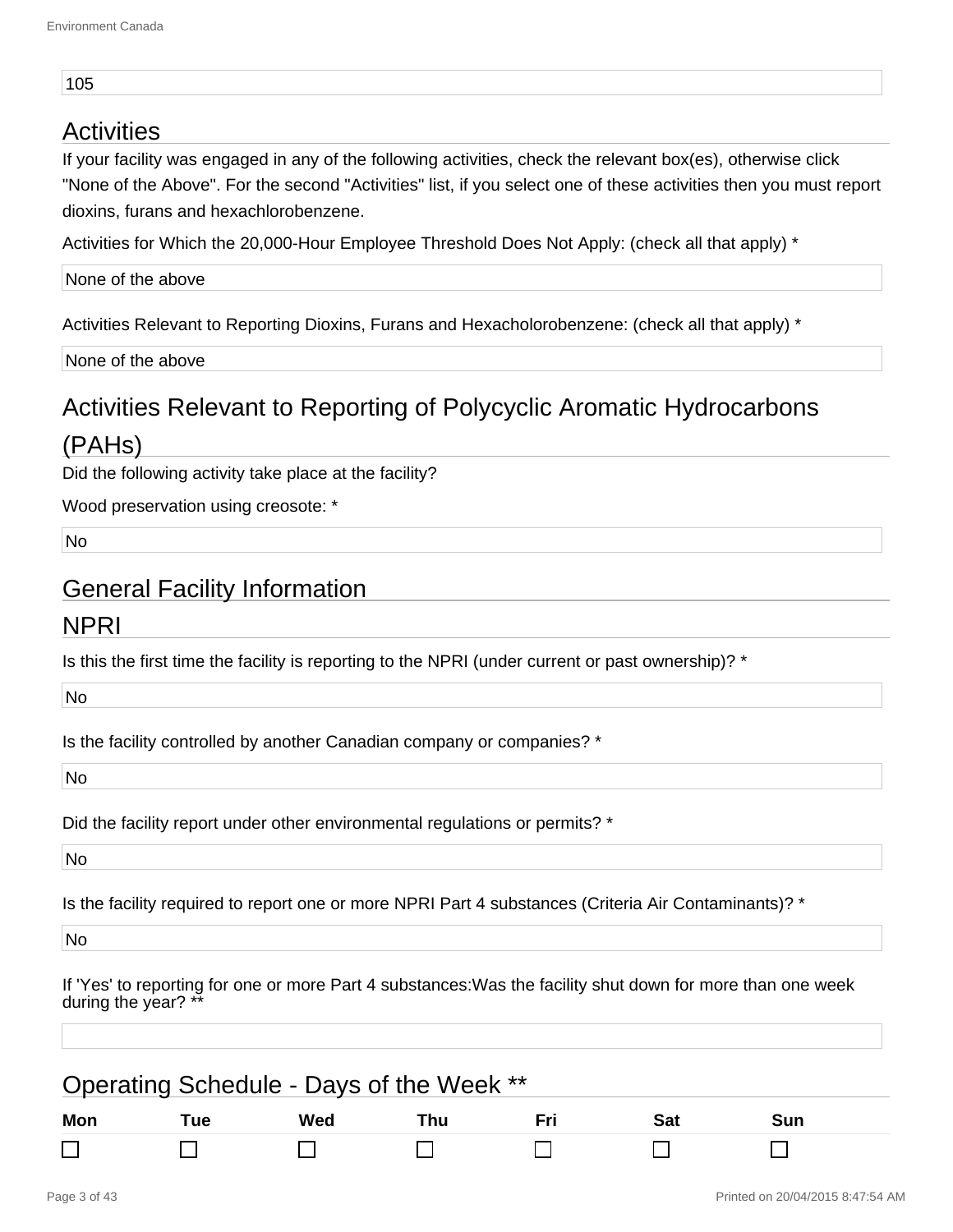| <b>Operating Schedule - Hours **</b>                                                                                    |                                      |  |  |  |
|-------------------------------------------------------------------------------------------------------------------------|--------------------------------------|--|--|--|
| Usual Number of Operating Hours per day                                                                                 | Usual Daily Start Time (24h) (hh:mm) |  |  |  |
|                                                                                                                         |                                      |  |  |  |
| <b>Shutdown Periods **</b><br>To report a shutdown period, click the "+" sign to the right side of the screen.<br>Empty |                                      |  |  |  |
| <b>General Comments for Facility</b>                                                                                    |                                      |  |  |  |
| Comments                                                                                                                |                                      |  |  |  |
|                                                                                                                         |                                      |  |  |  |
| <b>Verify Facility Information</b>                                                                                      |                                      |  |  |  |
| <b>Company Information</b>                                                                                              |                                      |  |  |  |
| <b>Company Details</b>                                                                                                  |                                      |  |  |  |
| Company Legal Name                                                                                                      | Domtech Inc.                         |  |  |  |
| <b>Business Number</b>                                                                                                  | 885407346                            |  |  |  |
| <b>Mailing Address</b>                                                                                                  |                                      |  |  |  |
| <b>Delivery Mode</b>                                                                                                    | <b>Suburban Services</b>             |  |  |  |
| PO Box                                                                                                                  |                                      |  |  |  |
| <b>Rural Route Number</b>                                                                                               |                                      |  |  |  |
| Address Line 1                                                                                                          | 40 East Davis Street                 |  |  |  |
| City *                                                                                                                  | Trenton                              |  |  |  |
| Province/Territory **                                                                                                   | Ontario                              |  |  |  |
| Postal Code: **                                                                                                         | <b>K8V 6S4</b>                       |  |  |  |
| Country *                                                                                                               | Canada                               |  |  |  |
| <b>Facility Information</b>                                                                                             |                                      |  |  |  |
| Facility *                                                                                                              | DOMTECH INC.                         |  |  |  |
| NAICS Code *                                                                                                            | 331420                               |  |  |  |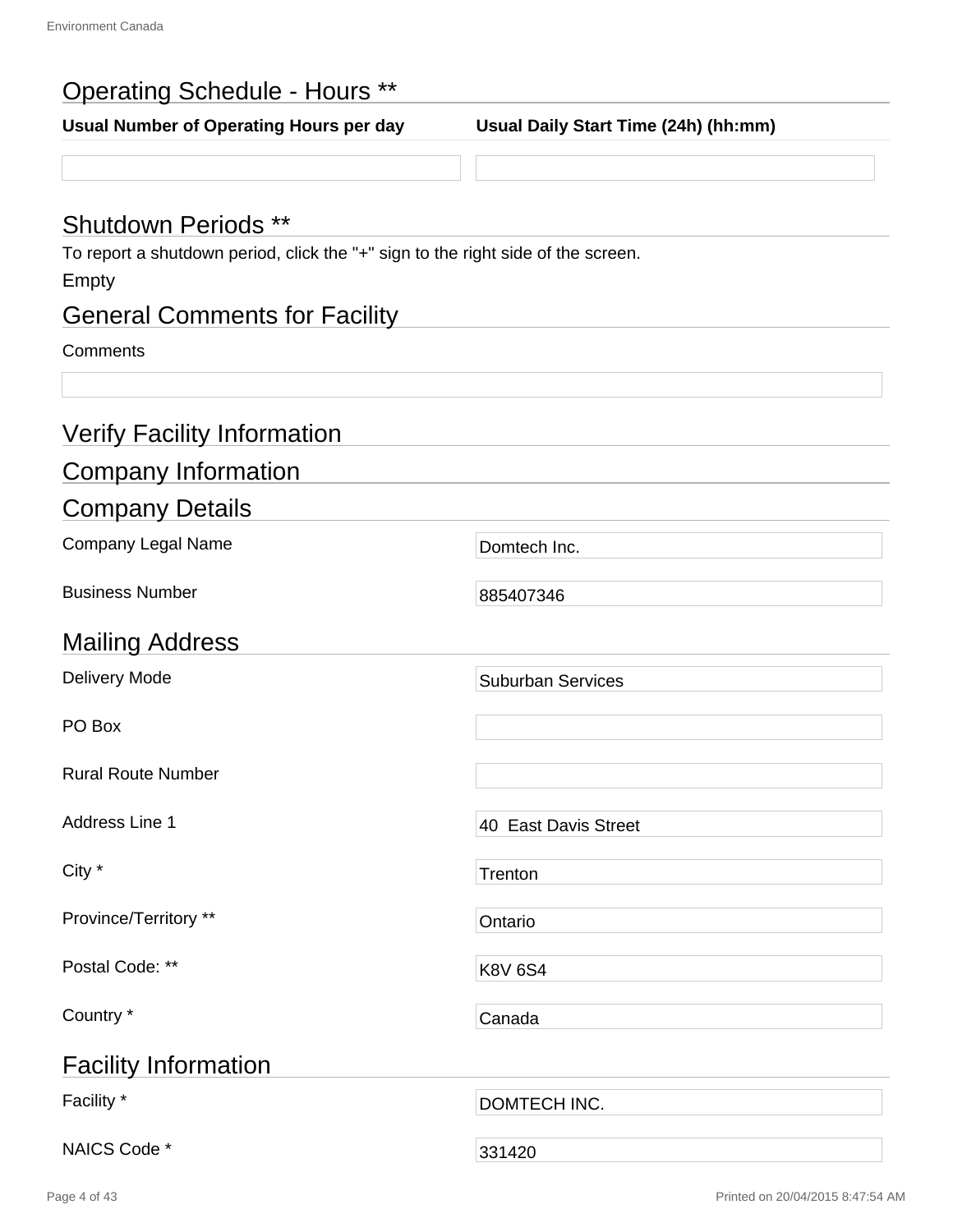| NPRI ID*                           | 4495<br>(Assigned by Environment Canada) |
|------------------------------------|------------------------------------------|
| <b>Facility Physical Address</b>   |                                          |
| Address Line 1                     | 40 East Davis Street                     |
| City                               | Trenton                                  |
| Province/Territory                 | Ontario                                  |
| <b>Postal Code</b>                 | <b>K8V 6S4</b>                           |
| Country                            | Canada                                   |
| <b>Additional Information</b>      |                                          |
| <b>Land Survey Description</b>     |                                          |
| National Topographical Description |                                          |
| <b>Geographical Address</b>        |                                          |
| Latitude **                        | 44.11500                                 |
| Longitude **                       | -77.59390                                |
| UTM Zone **                        | 18                                       |
| UTM Easting **                     | 292389                                   |
| UTM Northing **                    | 4887888                                  |
| <b>Facility Contacts</b>           |                                          |
| <b>Contact Types</b>               |                                          |
| <b>Technical Contact</b>           |                                          |
| First Name: *                      | Martin                                   |
| Last Name: *                       | Vanier                                   |
| Position: *                        | <b>Engineering Manager</b>               |
| Telephone: *                       | 6133944884                               |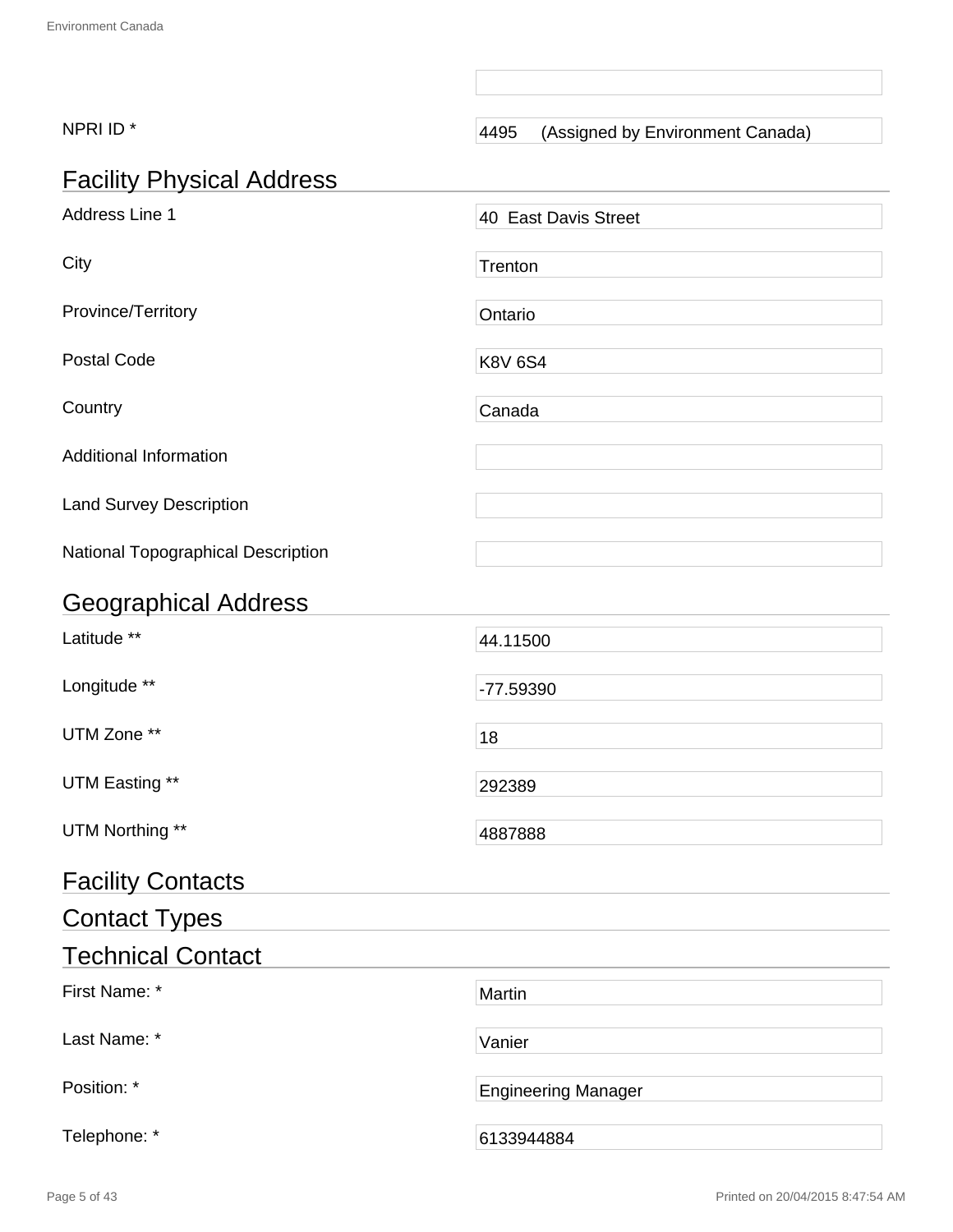| Ext                        | 120                      |  |
|----------------------------|--------------------------|--|
| Fax                        |                          |  |
| Email: *                   | mvanier@domtech.net      |  |
| <b>Mailing Address</b>     |                          |  |
| Delivery Mode              | <b>Suburban Services</b> |  |
| PO Box                     |                          |  |
| <b>Rural Route Number</b>  |                          |  |
| Address Line 1             | 40 East Davis Street     |  |
| City *                     | Trenton                  |  |
| Province/Territory **      | Ontario                  |  |
| Postal Code: **            | <b>K8V 6S4</b>           |  |
| Country *                  | Canada                   |  |
| <b>Certifying Official</b> |                          |  |
| First Name: *              | Tim                      |  |
| Last Name: *               | Bannon                   |  |
| Position: *                | President                |  |
| Telephone: *               | 6133944884               |  |
| Ext                        | 152                      |  |
| Fax                        | 6133940108               |  |
| Email: *                   | tbannon@domtech.net      |  |
| <b>Mailing Address</b>     |                          |  |
| Delivery Mode              | <b>Suburban Services</b> |  |
| PO Box                     |                          |  |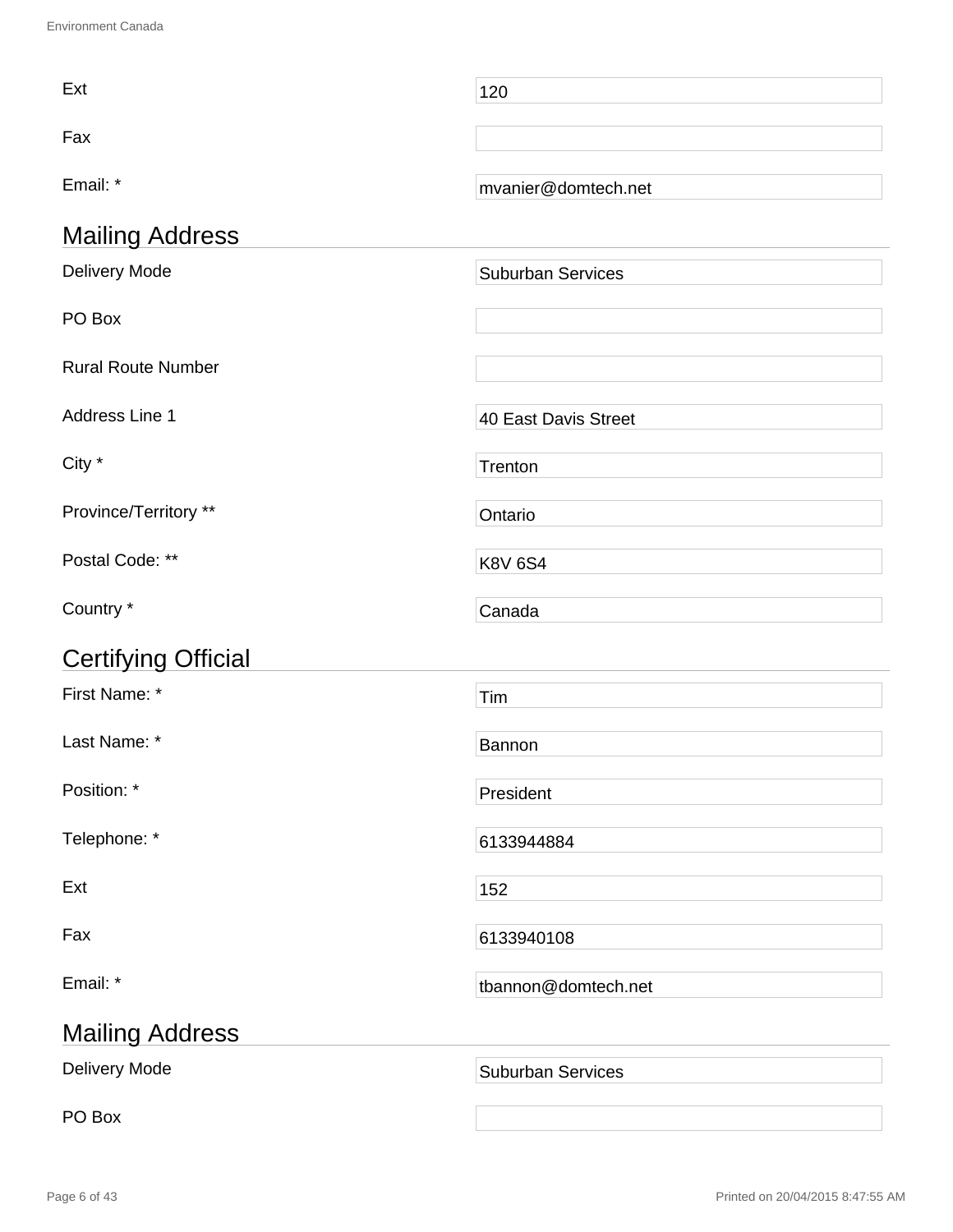| <b>Rural Route Number</b>       |                          |
|---------------------------------|--------------------------|
| Address Line 1                  | 40 East Davis Street     |
| City *                          | Trenton                  |
| Province/Territory **           | Ontario                  |
| Postal Code: **                 | <b>K8V 6S4</b>           |
| Country *                       | Canada                   |
| <b>Highest Ranking Employee</b> |                          |
| First Name: *                   | Tim                      |
| Last Name: *                    | Bannon                   |
| Position: *                     | President                |
| Telephone: *                    | 6133944884               |
| Ext                             | 152                      |
| Fax                             | 6133940108               |
| Email: *                        | tbannon@domtech.net      |
| <b>Mailing Address</b>          |                          |
| <b>Delivery Mode</b>            | <b>Suburban Services</b> |
| PO Box                          |                          |
| <b>Rural Route Number</b>       |                          |
| Address Line 1                  | 40 East Davis Street     |
| City *                          | Trenton                  |
| Province/Territory **           | Ontario                  |
| Postal Code: **                 | <b>K8V 6S4</b>           |
| Country *                       | Canada                   |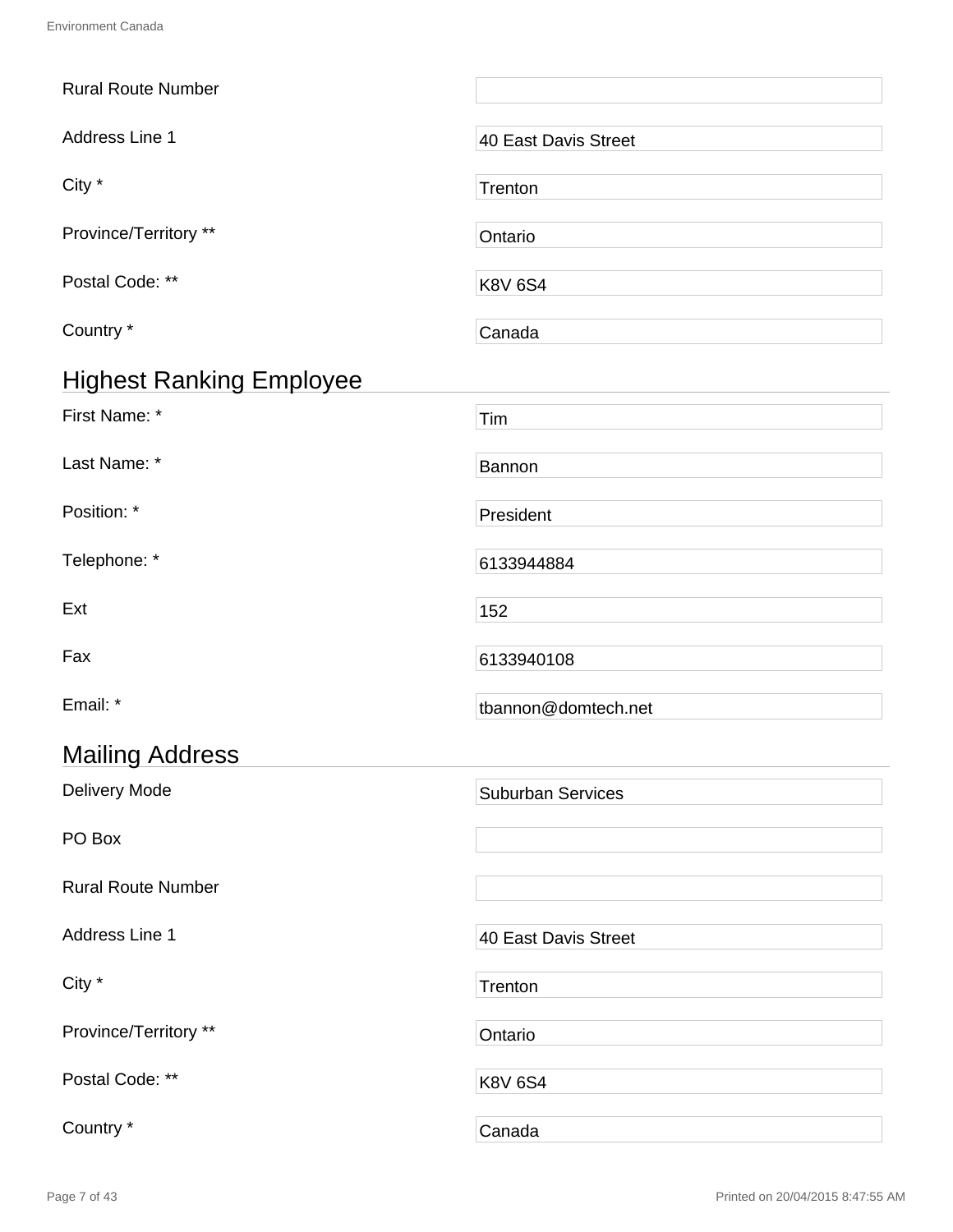## Person who prepared the report

| First Name: *                                                       | <b>Bradley</b>           |  |  |
|---------------------------------------------------------------------|--------------------------|--|--|
| Last Name: *                                                        | Sedman                   |  |  |
| Position: *                                                         | <b>Project Engineer</b>  |  |  |
| Telephone: *                                                        | 6133944884               |  |  |
| Ext                                                                 | 133                      |  |  |
| Fax                                                                 |                          |  |  |
| Email: *                                                            | bsedman@domtech.net      |  |  |
| <b>Mailing Address</b>                                              |                          |  |  |
| <b>Delivery Mode</b>                                                | <b>Suburban Services</b> |  |  |
| PO Box                                                              |                          |  |  |
| <b>Rural Route Number</b>                                           |                          |  |  |
| Address Line 1                                                      | 40 East Davis Street     |  |  |
| City *                                                              | Trenton                  |  |  |
| Province/Territory **                                               | Ontario                  |  |  |
| Postal Code: **                                                     | <b>K8V 6S4</b>           |  |  |
| Country *                                                           | Canada                   |  |  |
| Person who coordinated the preparation of the Toxics Reduction Plan |                          |  |  |

| First Name: * | Martin                     |
|---------------|----------------------------|
| Last Name: *  | Vanier                     |
| Position: *   | <b>Engineering Manager</b> |
| Telephone: *  | 6133944884                 |
| Ext           | 120                        |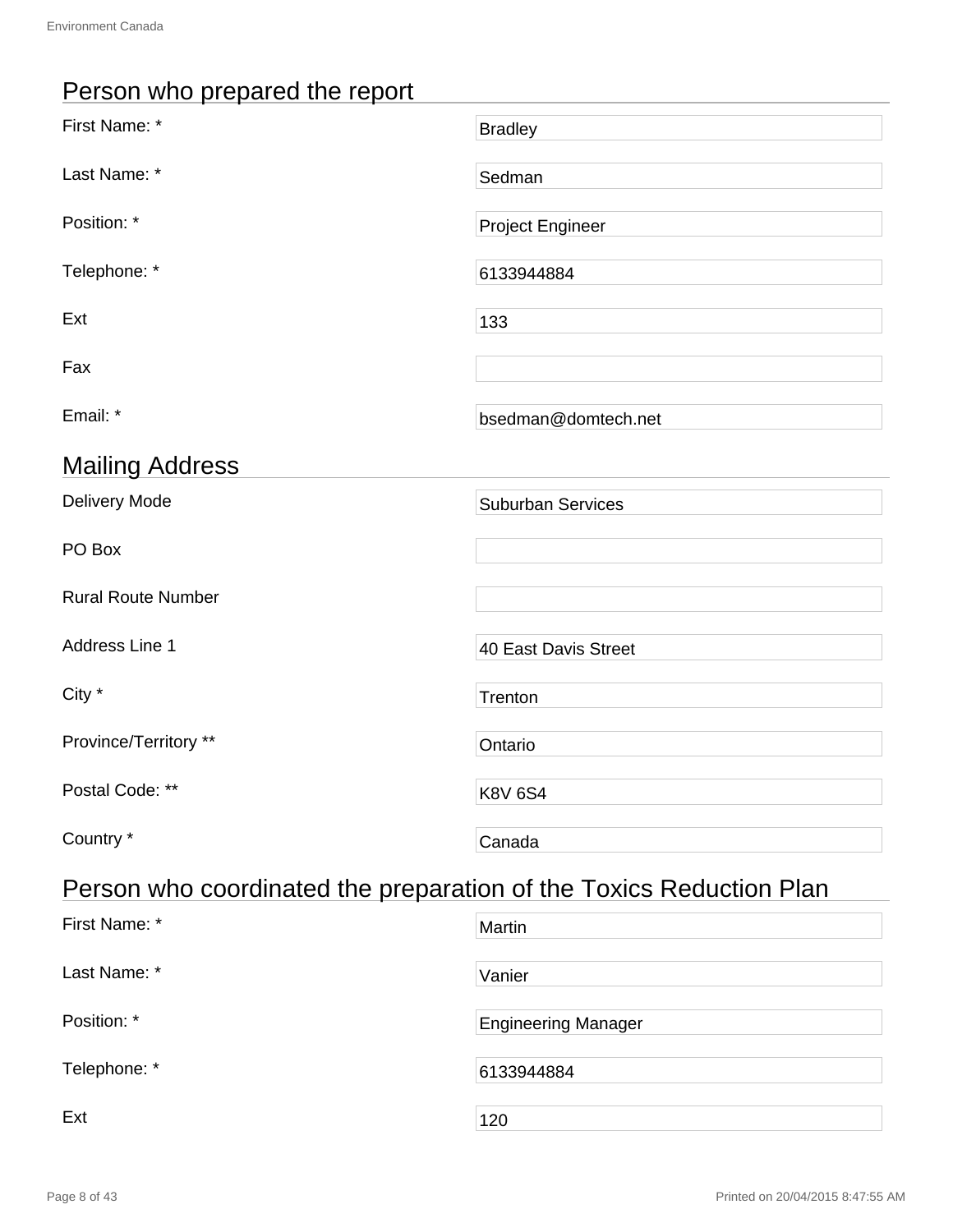| Fax                       |                            |
|---------------------------|----------------------------|
| Email: *                  | mvanier@domtech.net        |
| <b>Mailing Address</b>    |                            |
| Delivery Mode             | <b>General Delivery</b>    |
| PO Box                    |                            |
| <b>Rural Route Number</b> |                            |
| Address Line 1            | 40 East Davis Street       |
| City *                    | Trenton                    |
| Province/Territory **     | Ontario                    |
| Postal Code: **           | <b>K8V6S4</b>              |
| Country *                 | Canada                     |
| <b>Public Contact</b>     |                            |
| First Name: *             | Martin                     |
| Last Name: *              | Vanier                     |
| Position: *               | <b>Engineering Manager</b> |
| Telephone: *              | 6133944884                 |
| Ext                       | 120                        |
| Fax                       |                            |
| Email: *                  | mvanier@domtech.net        |
| <b>Mailing Address</b>    |                            |
| Delivery Mode             | <b>General Delivery</b>    |
| PO Box                    |                            |
|                           |                            |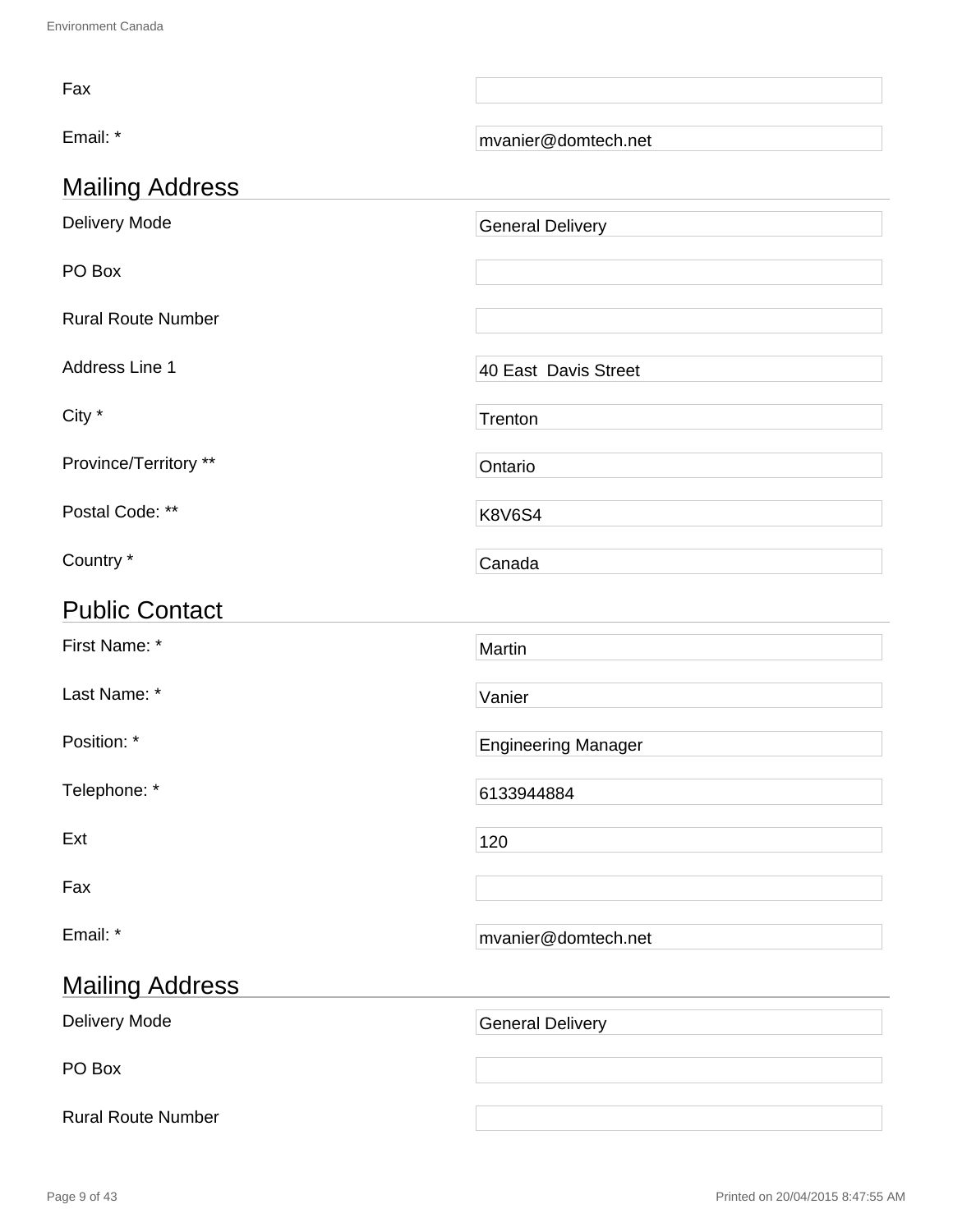| Address Line 1        | 40 East Davis Street |
|-----------------------|----------------------|
| City *                | Trenton              |
| Province/Territory ** | Ontario              |
| Postal Code: **       | <b>K8V6S4</b>        |
| Country *             | Canada               |

### Pollution Prevention Plans

Does the facility have a documented pollution prevention plan? \*

No

If 'Yes'

a) Please check all that apply

Pollution Prevention

b) Did the facility update their plan in the current reporting year?

c) Does the plan address substances, energy conservation, or water conservation?

Please summarize your pollution prevention plan and/or your pollution prevention activities (this information will be publicly available) \*\*

### Pollution Prevention Activities

Did the facility complete any pollution prevention activities in the current NPRI reporting year? \*

No

Selecting "Yes" will initiate the reporting of the specific pollution prevention activities that were completed in the current reporting year on the following screen.

#### Substance Details

### 85-68-7, Butyl benzyl phthalate

85-68-7, Butyl benzyl phthalate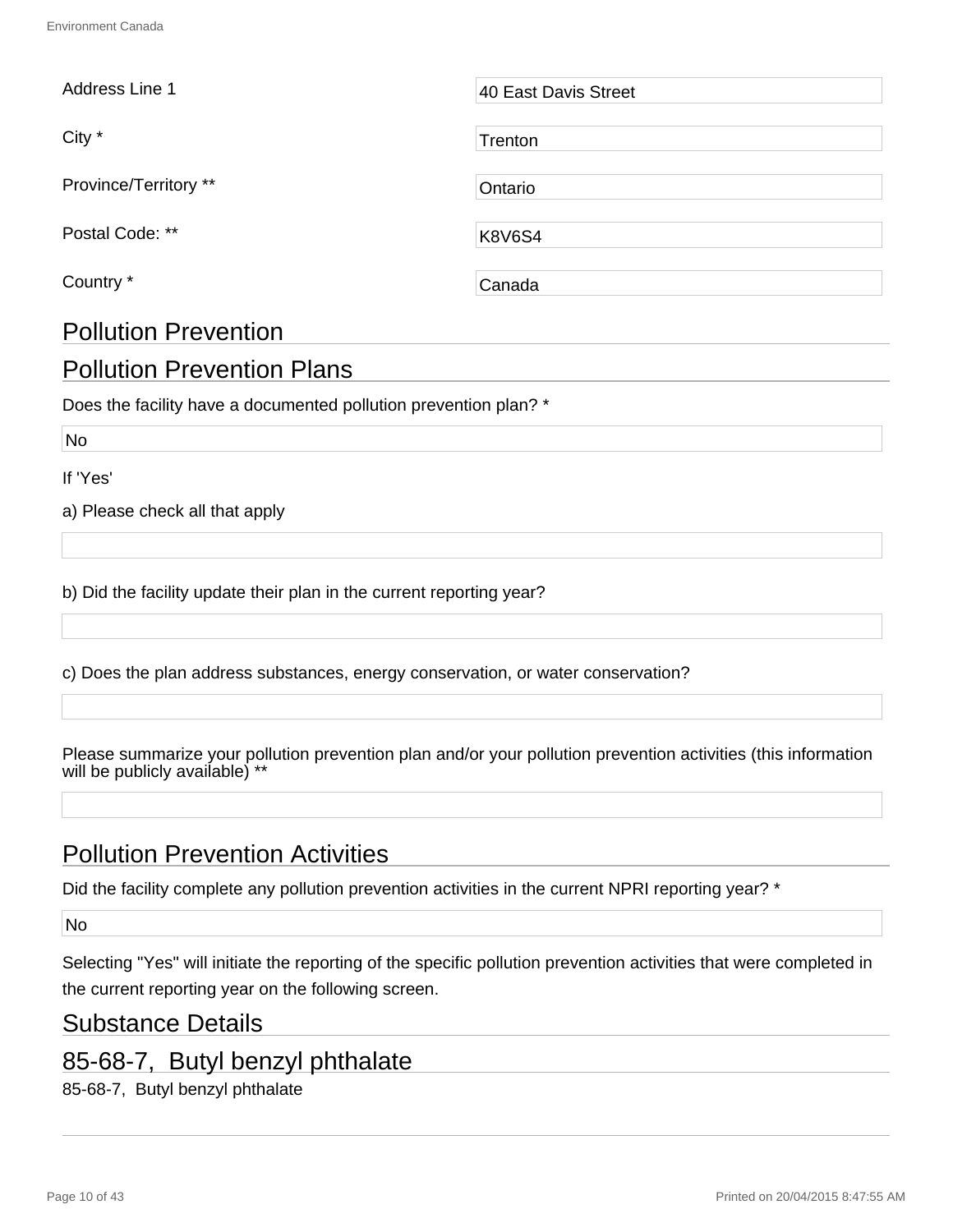### Substance Reporting Status

### Applicable Programs

NPRI - Does this substance meet the criteria specified in the Canada Gazette notice? Selecting "No" indicates voluntary reporting of this substance to the NPRI. \*

Yes

ON MOE TRA - Does this substance meet the criteria specified in the Ontario Regulation 455/09 under the TRA? Selecting "No" indicates voluntary reporting of this substance to the ON MOE. \*

Yes

Is this considered the first report for this substance to the ON MOE TRA? (Please select "Help" for further clarification) \*

No

Would you like to create an exit record for this ON MOE TRA substance? \*

No

#### **Comments**

#### General Information about the Substance

#### Releases and Transfers of the Substance

#### Releases and Transfers of the Substance

Was the substance released on-site? \*

No

П

If the substance was released on-site and the total quantity released was less than one tonne, select the check-box below

The substance will be reported as the sum of releases to all media (total of 1 tonne or less).

#### Disposals and Off-site Transfers for Recycling

Was the substance disposed of (on-site or off-site), or transferred for treatment prior to final disposal? \*

No

Is the facility required to report on disposals of tailings and waste rock for the selected reporting period? \*

No

Was the substance transferred off-site for recycling? \*

Yes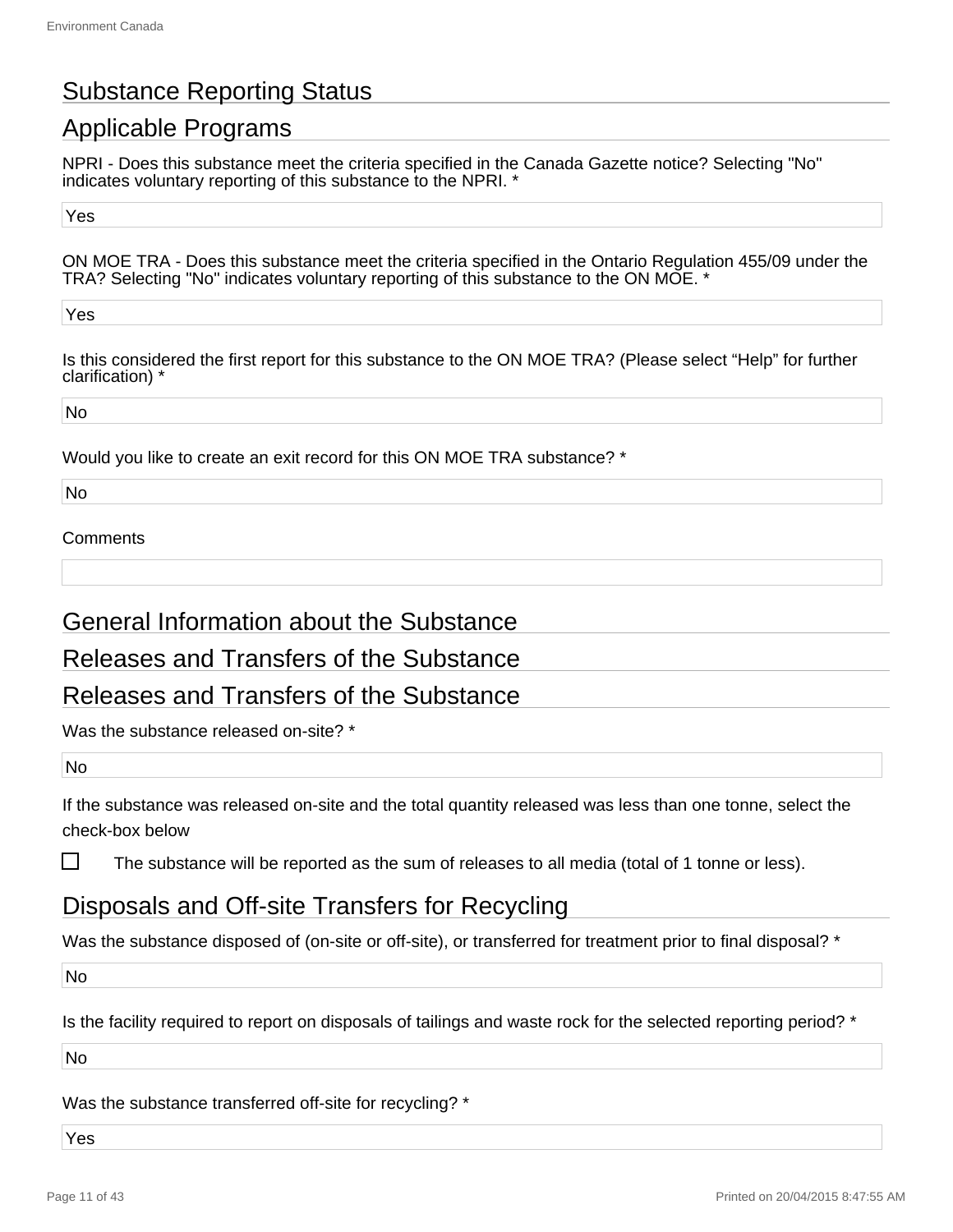#### Nature of Activities \*

Indicate whether the substance was manufactured, processed, or otherwise used, by selecting the nature of such activities.

#### Manufacture the Substance

Process the Substance

As a formulation component

Otherwise Use of the Substance

#### TRA Quantifications

## Enters the facility (Use), Creation, Contained in Product for ON MOE TRA Enters the facility (Use)

The amount of substance that enters a process as the substance itself or part of another substance, rolled up at the facility level.

Quantity (Tonnes) \*\*

28.092

Do you want to use ranges for public reporting? If "No" is selected you are indicating that any report to the public may contain the exact quantity provided. '

No

#### Creation

The amount of substance that is created

Quantity (Tonnes) \*\*

 $\overline{0}$ 

Do you want to use ranges for public reporting? If "No" is selected you are indicating that any report to the public may contain the exact quantity provided. \*

No

#### Contained in Product

The amount of substance contained in product

Quantity (Tonnes) \*\*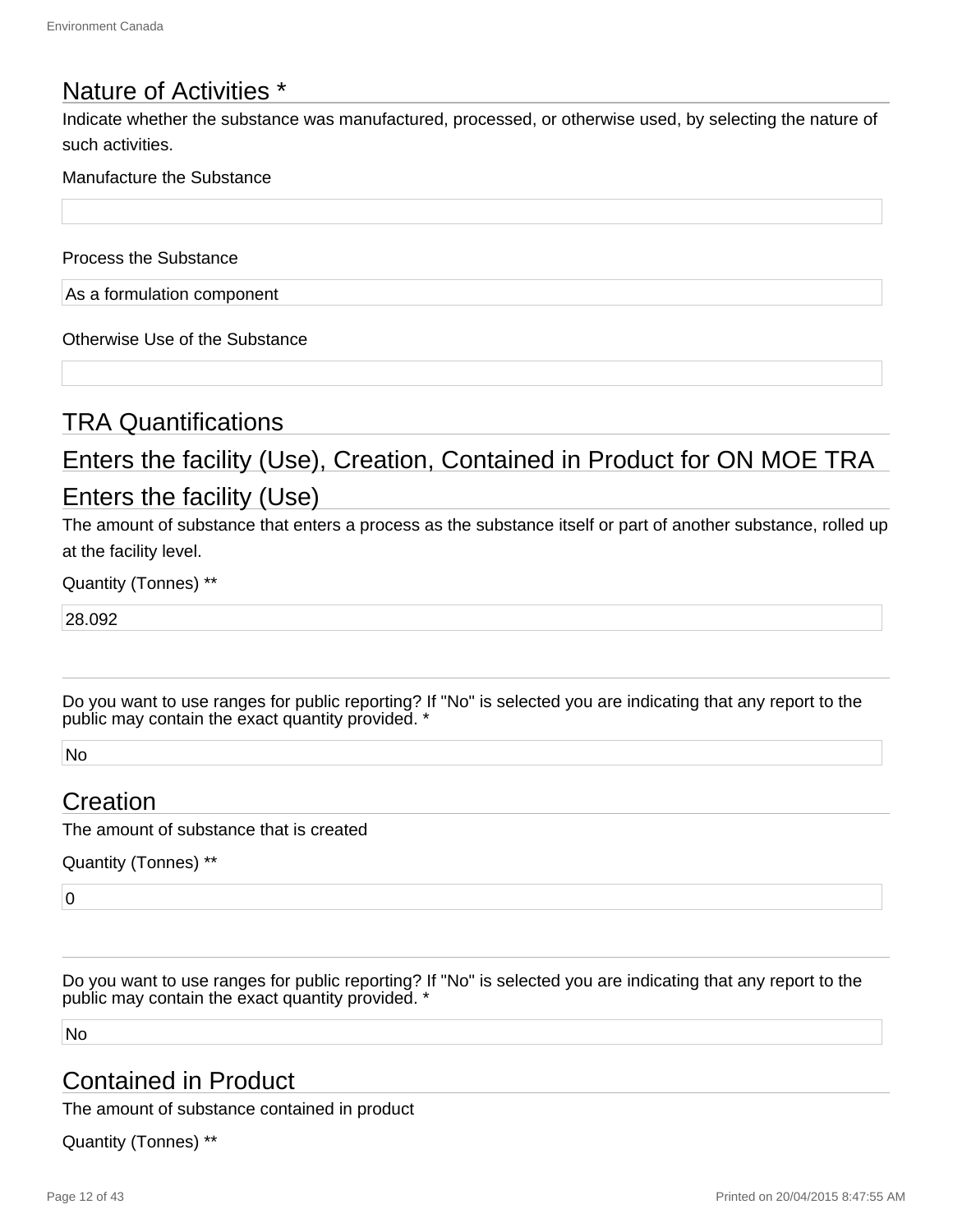Do you want to use ranges for public reporting? If "No" is selected you are indicating that any report to the public may contain the exact quantity provided. \*

No

### Change in Method of Quantification

There has been a change in the method or combination of methods used to track and quantify the substance during the previous calendar year

Describe the changes \*\*

Select the reason for change: \*\*

Describe how the change impact tracking and quantification of the substance \*\*

#### Incidents out of the normal course of events

There have been incidents out of the normal course of events that occurred at the facility during the  $\blacksquare$ previous calendar year that affected the results of tracking/quantification of this substance.

Explain how tracking and quantifications were affected \*\*

#### Significant Process Change

П There has been a significant process change at the facility during the previous calendar year.

#### On-site Releases

Click "Edit" to enter your reportable values.In order to calculate totals, you must click the "Validate" button.

#### Reasons for Changes in Quantities Released from Previous Year

Select the applicable reason or reasons \*

Changes in production levels

Comments ? (On-Site Releases) \*\*

#### **Disposals**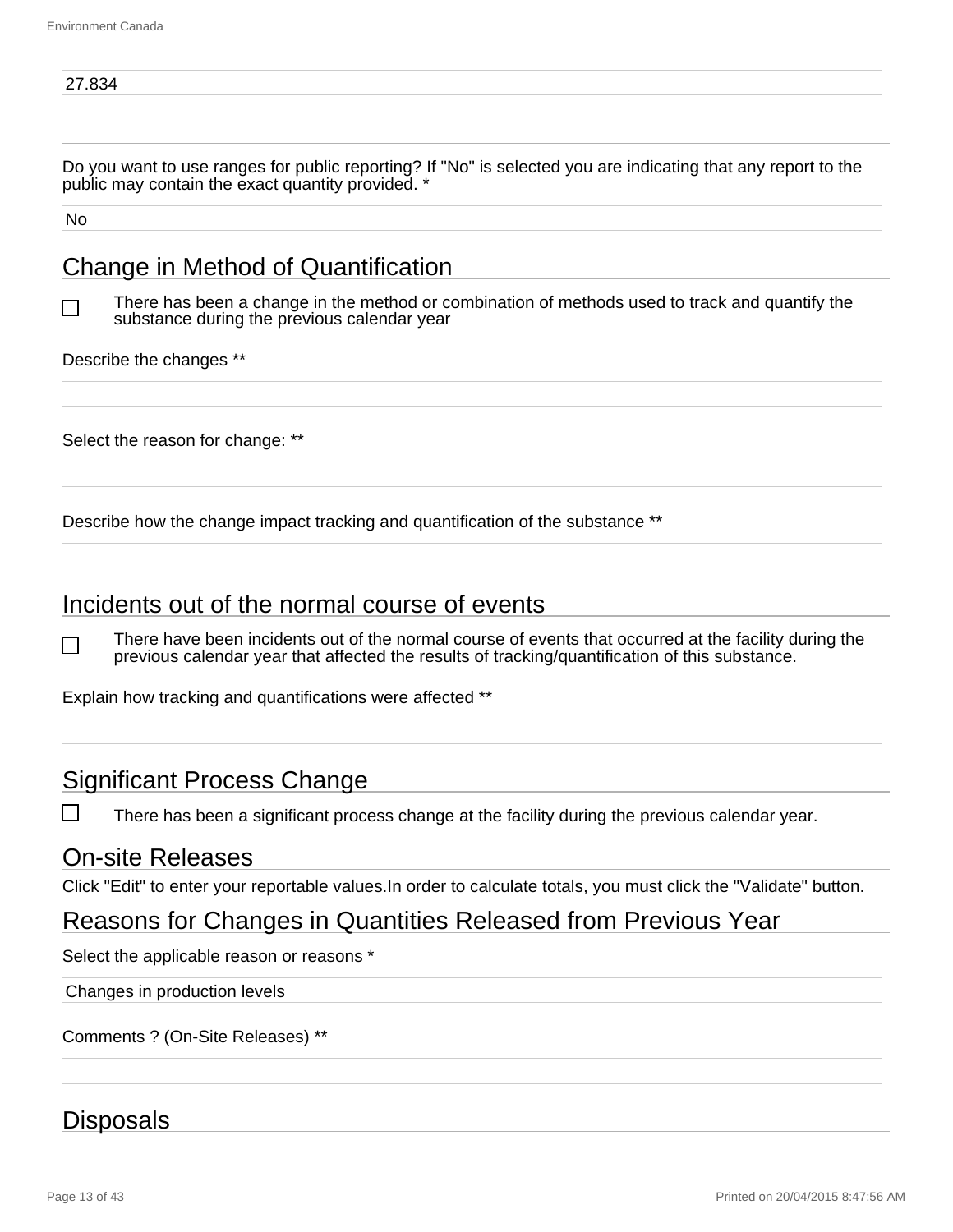### Reasons for Changes in Quantities Disposed from Previous Year

Select the applicable reason or reasons.

No significant change (i.e. < 10%) or no change

Comments? (Disposals)

#### **Recycling**

### Reasons Why Substance Was Recycled

Select one or more reasons. \*

Production Residues, Off-specification products, Contaminated materials, Unusable parts or discards

#### Off-site Transfers for Recycling

Click "Edit" to enter your reportable values.In order to calculate totals, you must click the "Validate" button.

#### Off-site Transfers

| Category                                         | <b>Basis Of Estimate</b> | <b>Quantity (Tonnes)</b> |
|--------------------------------------------------|--------------------------|--------------------------|
| <b>Energy Recovery</b>                           | NA - Not Applicable      |                          |
| <b>Recovery of Solvents</b>                      | NA - Not Applicable      |                          |
| Recovery of Organic Substances<br>(not solvents) | NA - Not Applicable      |                          |
| Recovery of Metals and Metal<br>Compounds        | NA - Not Applicable      |                          |
| Recovery of Inorganic Materials<br>(not metals)  | NA - Not Applicable      |                          |
| Recovery of Acids and Bases                      | NA - Not Applicable      |                          |
| <b>Recovery of Catalysts</b>                     | NA - Not Applicable      |                          |
| Recovery of Pollution Abatement<br>Residues      | NA - Not Applicable      |                          |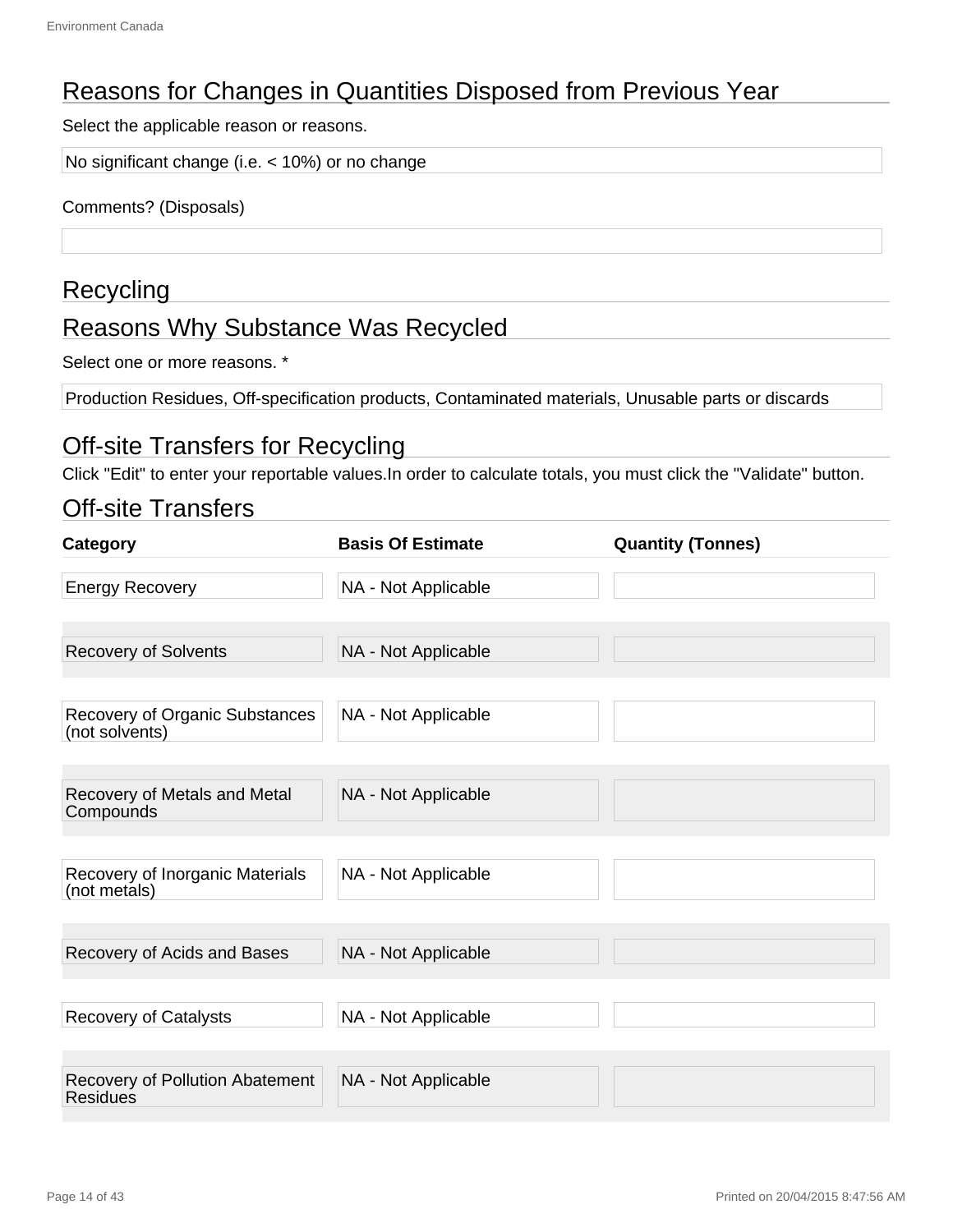| Refining of Re-use of Used Oil | NA - Not Applicable       |       |
|--------------------------------|---------------------------|-------|
| Other                          | O - Engineering Estimates | 0.258 |
| <b>Total Quantity Recycled</b> |                           |       |
| 0.258                          |                           |       |

### Assign Disposals / Transfers to Off-site Facilities

Choose the Basis of Estimate and enter the quantity transferred off-site for disposal in the first Quantity box. Then enter the quantity transferred to each off-site in its respective quantity field. If you need to add an offsite facility to the list, click the "+" sign to navigate to the off-site search screen. When you are finished entering all transfer quantities, click "Save and Return".

Assign Disposals / Transfers to Off-site Facilities

#### Basis of Estimate for Off-sites

| <b>Quantity (Tonnes)</b> | <b>Address</b>                            |
|--------------------------|-------------------------------------------|
| 0.258                    | 87 Prince Edward, Brighton, ON,<br>Canada |
|                          |                                           |

#### Total Assigned (must equal total reported)

0.258

#### Reasons for Changes in Quantities Recycled from Previous Year

Select the applicable reason or reasons \*

Changes in production levels

Comments? (Recycling)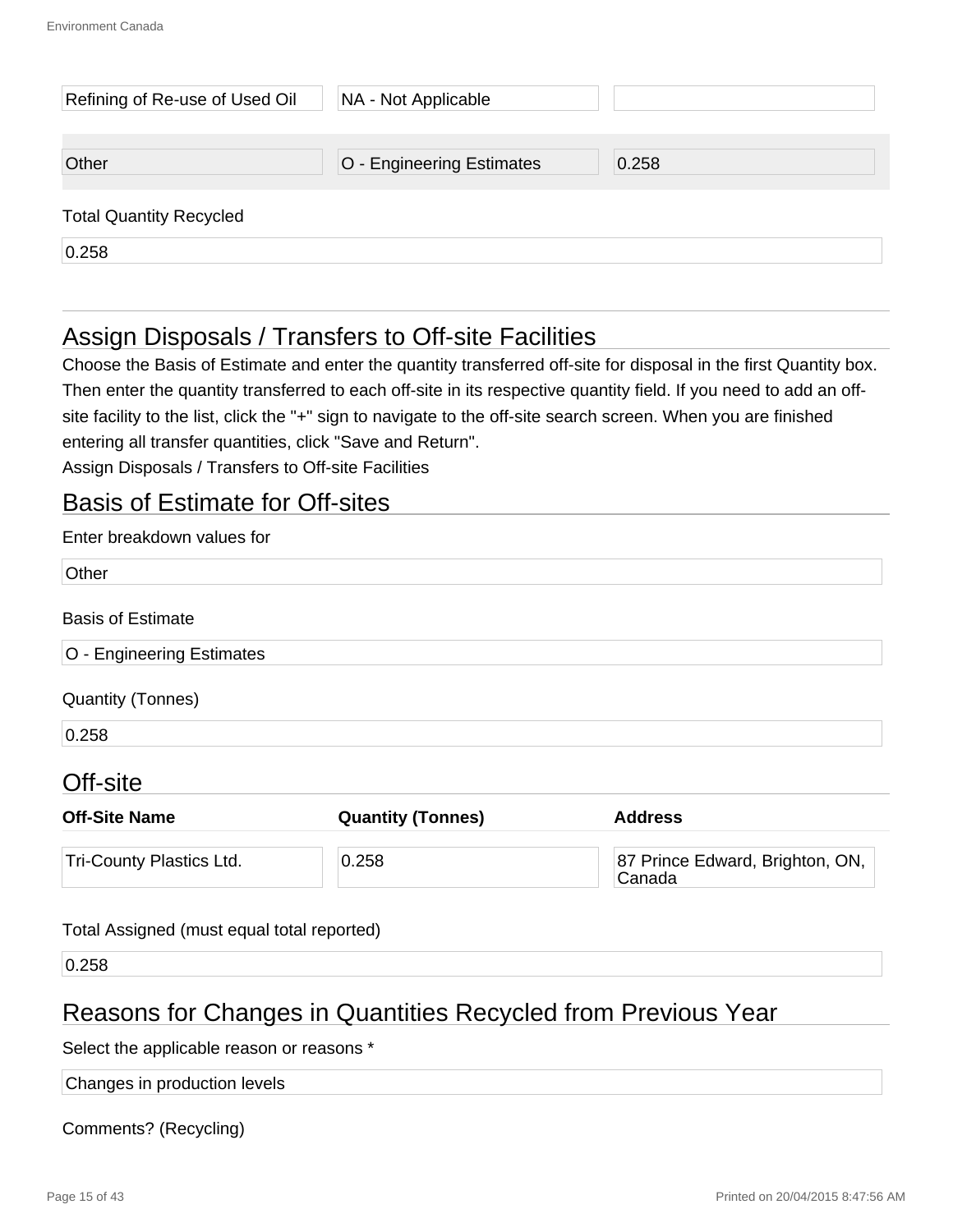### Comparison Report: Enters, Creation, Contained in Product

Ensure that "Last Reported Quantity" and the "Reporting Period of the last reported quantity" reflect current year's reporting to the last year's values.If you selected the pre-population function, the exact values in your previous year's report will be inserted into the current year's template, including the comparison report. Therefore, you will be required to update all values and texts.

### Enters the facility (Use)

#### Enters the facility (Use)

| <b>Quantity (Tonnes)</b>      | <b>Last Reported</b><br>Quantity<br>(Tonnes) * | <b>Reporting Period</b><br>of Last Reported<br>Quantity * | Change      | % Change |
|-------------------------------|------------------------------------------------|-----------------------------------------------------------|-------------|----------|
| 28.092                        | 26.669                                         | 2013                                                      | 1.423       | 5.34     |
| Creation                      |                                                |                                                           |             |          |
| Creation                      |                                                |                                                           |             |          |
| <b>Quantity (Tonnes)</b>      | <b>Last Reported</b><br>Quantity<br>(Tonnes) * | <b>Reporting Period</b><br>of Last Reported<br>Quantity * | Change      | % Change |
| $\overline{0}$                | $\overline{0}$                                 | 2012                                                      | $\mathbf 0$ |          |
| <b>Contained in Product</b>   |                                                |                                                           |             |          |
| <b>Contained in Product</b>   |                                                |                                                           |             |          |
| <b>Quantity (Tonnes)</b>      | <b>Last Reported</b><br>Quantity<br>(Tonnes) * | <b>Reporting Period</b><br>of Last Reported<br>Quantity * | Change      | % Change |
| 27.834                        | 26.474                                         | 2013                                                      | 1.360       | 5.14     |
| <b>Reasons for Change</b>     |                                                |                                                           |             |          |
| <b>Reasons for Change</b>     |                                                |                                                           |             |          |
| Reason(s) for Change          |                                                |                                                           |             |          |
| Increase in production levels |                                                |                                                           |             |          |
| (please specify)              |                                                |                                                           |             |          |

### Comparison Report: Transfers off-site for Recycling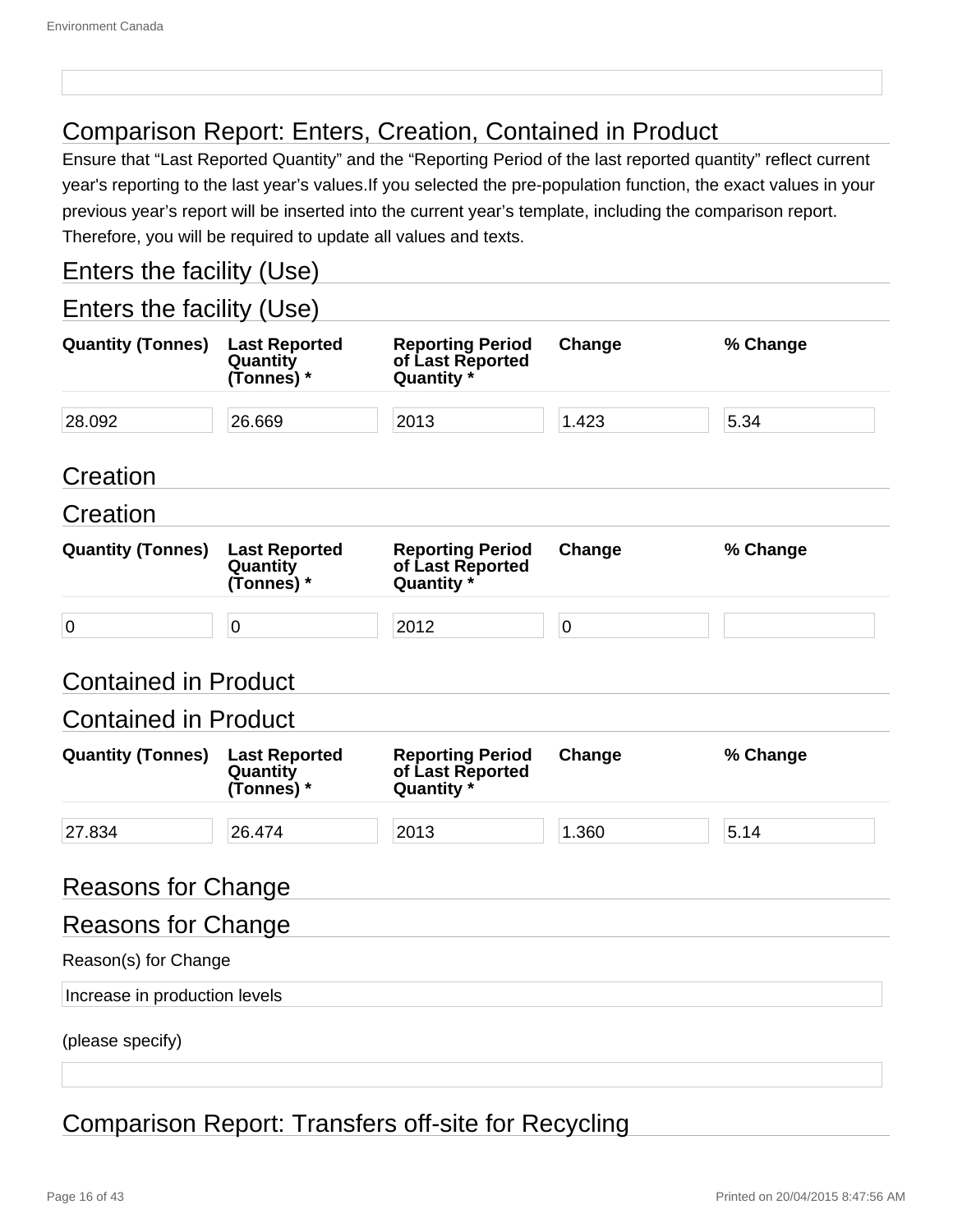Ensure that "Last Reported Quantity" and the "Reporting Period of the last reported quantity" reflect current year's reporting to the last year's values.If you selected the pre-population function, the exact values in your previous year's report will be inserted into the current year's template, including the comparison report. Therefore, you will be required to update all values and texts.

#### Total off-site Transfers for Recycling

#### Total off-site Transfers for Recycling

| <b>Quantity (Tonnes)</b> | <b>Last Reported</b><br>Quantity<br>(Tonnes) * | <b>Reporting Period</b><br>of Last Reported<br>Quantity * | Change | % Change |
|--------------------------|------------------------------------------------|-----------------------------------------------------------|--------|----------|
| 0.258                    | 0.195                                          | 2013                                                      | 0.063  | 32.31    |

#### Reasons for Change

#### Reasons for Change

Reason(s) for Change

Increase in production levels

(please specify)

#### NA - 01, Antimony (and its compounds)

NA - 01, Antimony (and its compounds)

#### Substance Reporting Status

#### Applicable Programs

NPRI - Does this substance meet the criteria specified in the Canada Gazette notice? Selecting "No" indicates voluntary reporting of this substance to the NPRI. \*

Yes

ON MOE TRA - Does this substance meet the criteria specified in the Ontario Regulation 455/09 under the TRA? Selecting "No" indicates voluntary reporting of this substance to the ON MOE. \*

Yes

Is this considered the first report for this substance to the ON MOE TRA? (Please select "Help" for further clarification) \*

No

Would you like to create an exit record for this ON MOE TRA substance? \*

No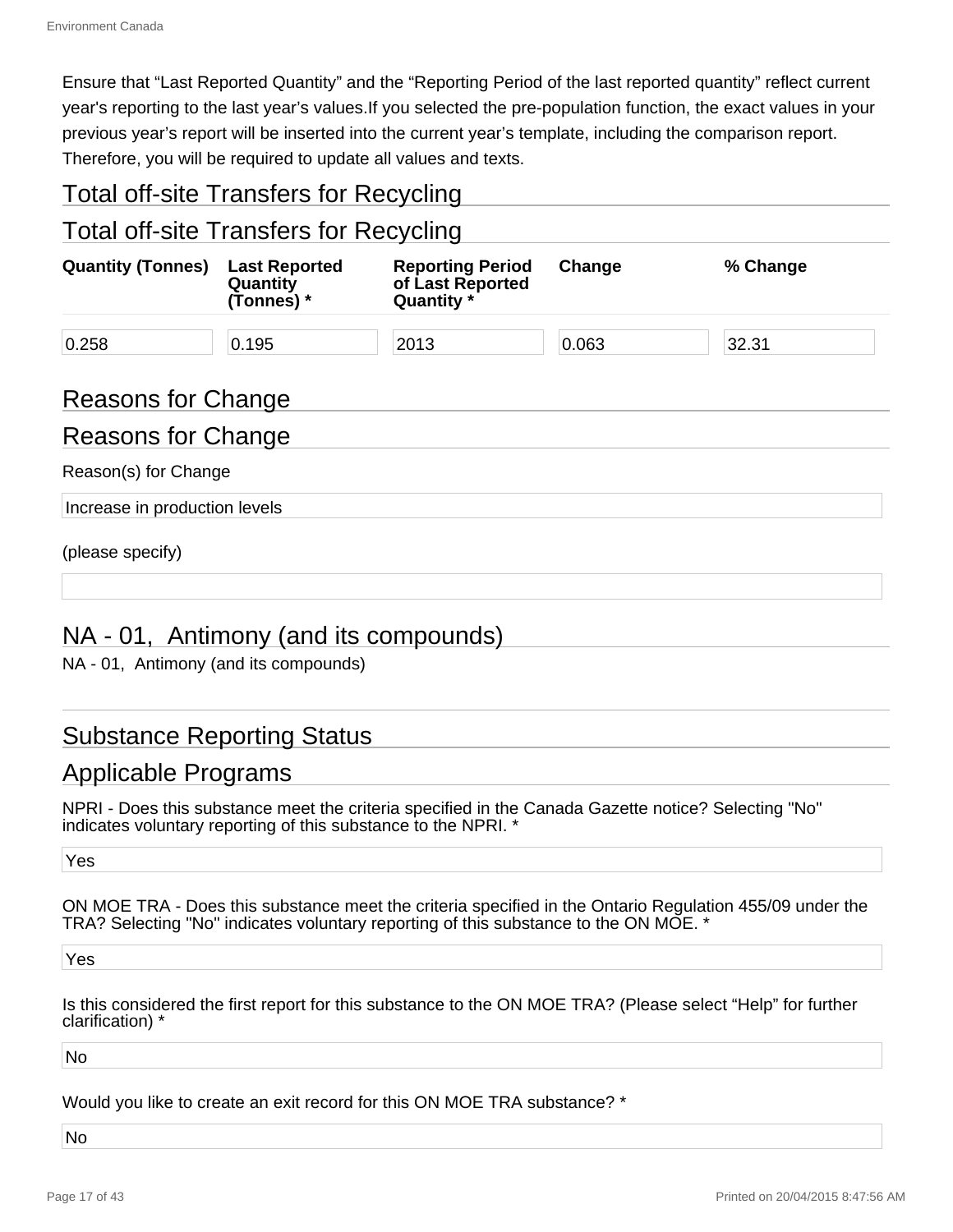#### **Comments**

#### General Information about the Substance

#### Releases and Transfers of the Substance

#### Releases and Transfers of the Substance

Was the substance released on-site? \*

No

If the substance was released on-site and the total quantity released was less than one tonne, select the check-box below

П

The substance will be reported as the sum of releases to all media (total of 1 tonne or less).

#### Disposals and Off-site Transfers for Recycling

Was the substance disposed of (on-site or off-site), or transferred for treatment prior to final disposal? \*

Yes

Is the facility required to report on disposals of tailings and waste rock for the selected reporting period? \*

No

Was the substance transferred off-site for recycling? \*

Yes

#### Nature of Activities \*

Indicate whether the substance was manufactured, processed, or otherwise used, by selecting the nature of such activities.

Manufacture the Substance

Process the Substance

As a formulation component

Otherwise Use of the Substance

#### TRA Quantifications

Enters the facility (Use), Creation, Contained in Product for ON MOE TRA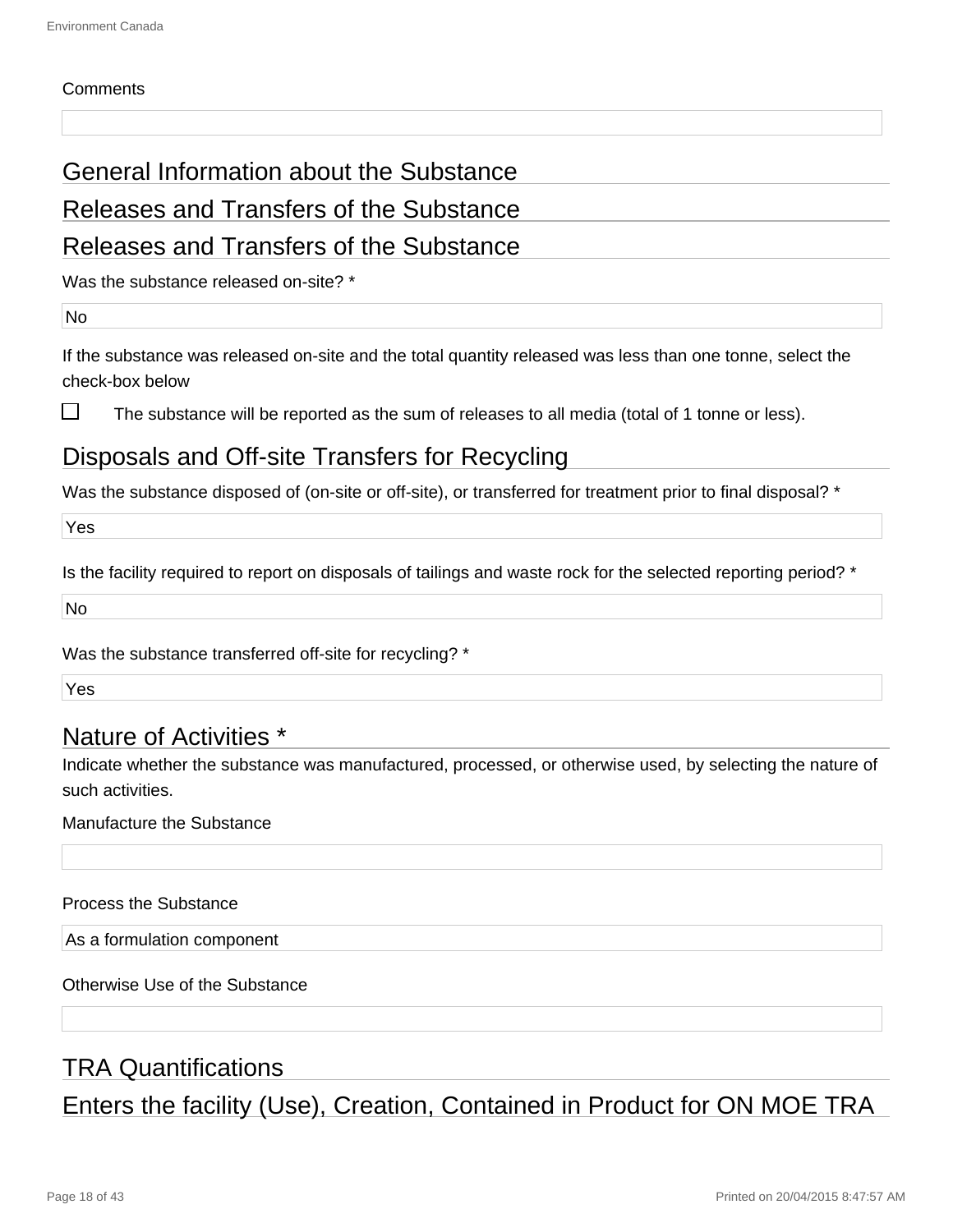### Enters the facility (Use)

The amount of substance that enters a process as the substance itself or part of another substance, rolled up at the facility level.

Quantity (Tonnes) \*\*

26.891

Do you want to use ranges for public reporting? If "No" is selected you are indicating that any report to the public may contain the exact quantity provided. \*

No

#### **Creation**

The amount of substance that is created

Quantity (Tonnes) \*\*

 $\overline{0}$ 

Do you want to use ranges for public reporting? If "No" is selected you are indicating that any report to the public may contain the exact quantity provided. \*

No

### Contained in Product

The amount of substance contained in product

Quantity (Tonnes) \*\*

24.892

Do you want to use ranges for public reporting? If "No" is selected you are indicating that any report to the public may contain the exact quantity provided. \*

No

П

#### Change in Method of Quantification

There has been a change in the method or combination of methods used to track and quantify the substance during the previous calendar year

#### Describe the changes \*\*

Select the reason for change: \*\*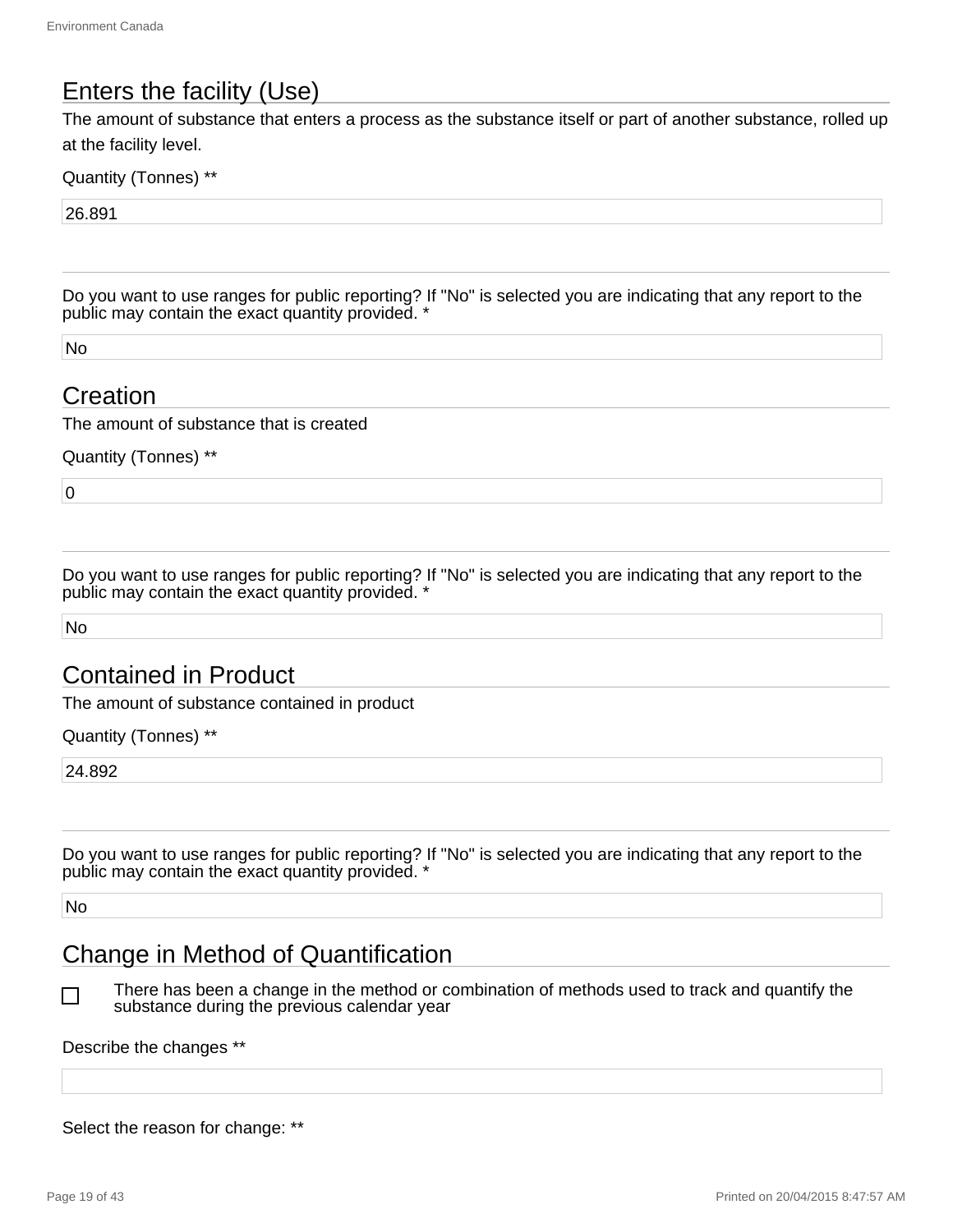$\Box$ 

Describe how the change impact tracking and quantification of the substance \*\*

#### Incidents out of the normal course of events

There have been incidents out of the normal course of events that occurred at the facility during the previous calendar year that affected the results of tracking/quantification of this substance.

Explain how tracking and quantifications were affected \*\*

#### Significant Process Change

 $\Box$ There has been a significant process change at the facility during the previous calendar year.

#### On-site Releases

Click "Edit" to enter your reportable values.In order to calculate totals, you must click the "Validate" button.

#### Reasons for Changes in Quantities Released from Previous Year

Select the applicable reason or reasons \*

No significant change (i.e. < 10%) or no change

Comments ? (On-Site Releases) \*\*

#### **Disposals**

#### Reasons Why Substance Was Disposed

Select one or more reasons

Production residues, Contaminated materials

#### On-site Disposal (excluding Tailings and Waste Rock)

Click "Edit" to enter your reportable values.In order to calculate totals, you must click the "Validate" button.

#### On-site Disposal

| Category       | <b>Basis Of Estimate</b> | <b>Quantity (Tonnes)</b> |
|----------------|--------------------------|--------------------------|
| Landfill       | NA - Not Applicable      |                          |
| Land Treatment | NA - Not Applicable      |                          |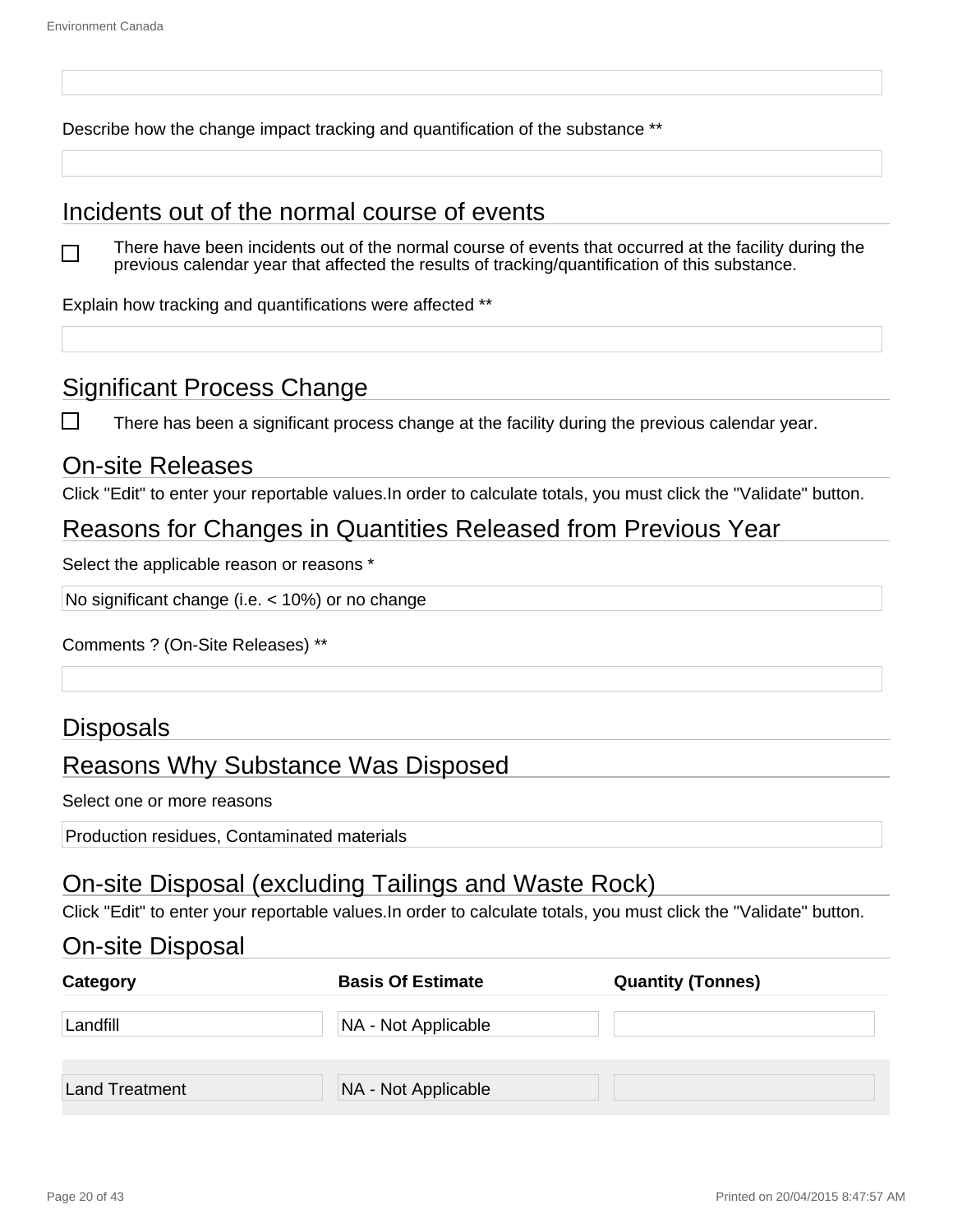| Underground Injection |  |
|-----------------------|--|
|-----------------------|--|

NA - Not Applicable

#### Total - On-site Disposals

## Off-site Disposal (excluding Tailings and Waste Rock)

#### Off-site Disposal

| Category                          | <b>Basis Of Estimate</b>  | <b>Quantity (Tonnes)</b> |
|-----------------------------------|---------------------------|--------------------------|
| Landfill                          | O - Engineering Estimates | 0.012                    |
| <b>Land Treatment</b>             | NA - Not Applicable       |                          |
| Underground Injection             | NA - Not Applicable       |                          |
| Storage                           | NA - Not Applicable       |                          |
| <b>Total - Off-site Disposals</b> |                           |                          |
| 0.012                             |                           |                          |

### Assign Disposals / Transfers to Off-site Facilities

Choose the Basis of Estimate and enter the quantity transferred off-site for disposal in the first Quantity box. Then enter the quantity transferred to each off-site in its respective quantity field. If you need to add an offsite facility to the list, click the "+" sign to navigate to the off-site search screen. When you are finished entering all transfer quantities, click "Save and Return".

Assign Disposals / Transfers to Off-site Facilities

#### Basis of Estimate for Off-sites

| Enter breakdown values for |  |
|----------------------------|--|
|----------------------------|--|

Landfill

#### Basis of Estimate

#### O - Engineering Estimates

#### Quantity (Tonnes)

0.012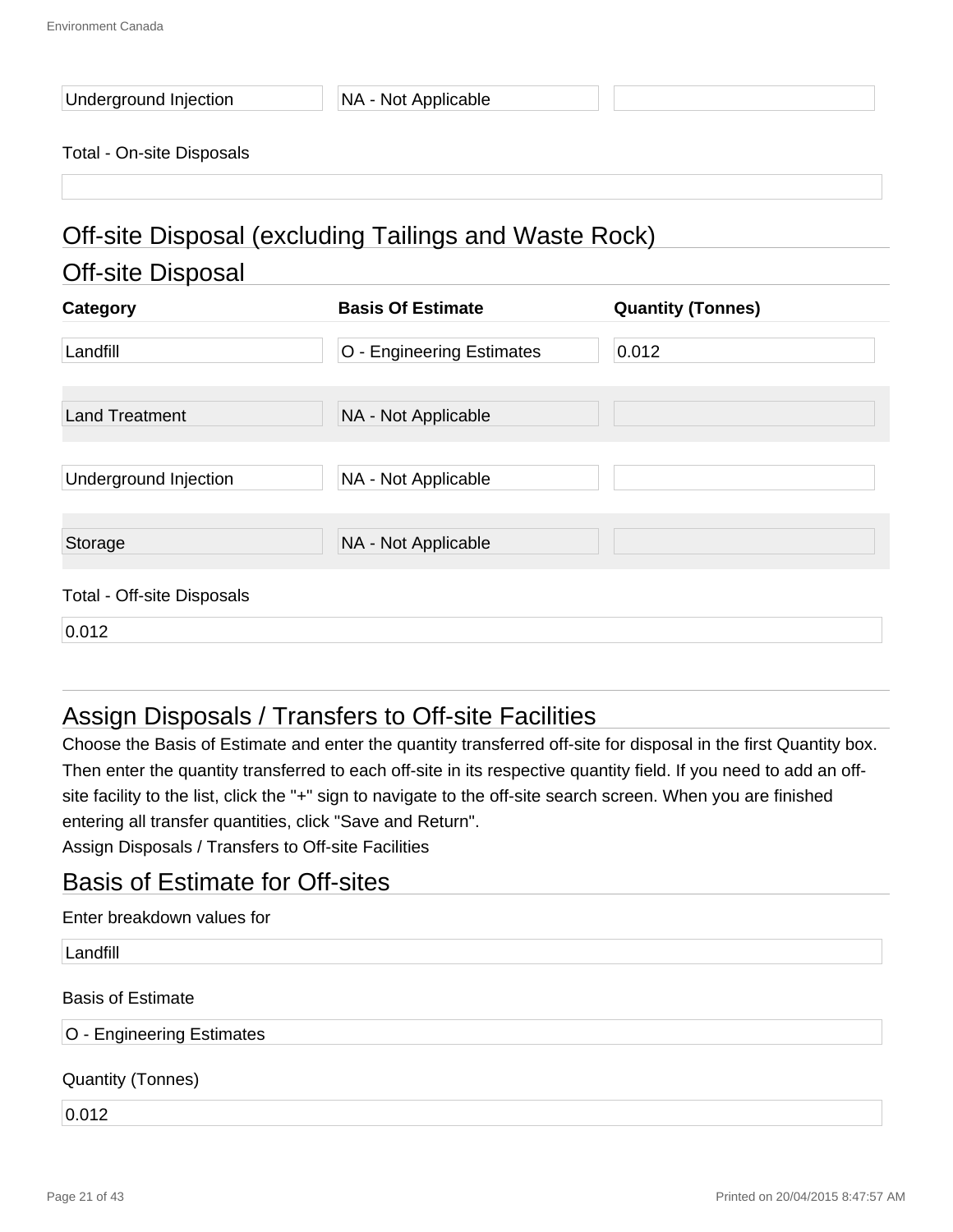### Off-site

| <b>Off-Site Name</b>       | <b>Quantity (Tonnes)</b> | <b>Address</b>                       |
|----------------------------|--------------------------|--------------------------------------|
| <b>Waste Services Inc.</b> | 0.012                    | 3354 Navan Rd., Navan, ON,<br>Canada |
|                            |                          |                                      |

#### Total Assigned (must equal total reported)

0.012

## Off-site Transfers (excluding Tailings and Waste Rock)

| Off-site Transfers for Treatment Prior to Final Disposal |
|----------------------------------------------------------|
|----------------------------------------------------------|

| Category                            | <b>Basis Of Estimate</b> | <b>Quantity (Tonnes)</b> |
|-------------------------------------|--------------------------|--------------------------|
| <b>Physical Treatment</b>           | NA - Not Applicable      |                          |
| <b>Chemical Treatment</b>           | NA - Not Applicable      |                          |
| <b>Biological Treatment</b>         | NA - Not Applicable      |                          |
| Incineration / Thermal              | NA - Not Applicable      |                          |
| Municipal Sewage Treatment<br>Plant | NA - Not Applicable      |                          |

#### Total - Treatment Prior to Final Disposal

#### Total Quantity Disposed (All Media)

0.012

### Reasons for Changes in Quantities Disposed from Previous Year

Select the applicable reason or reasons.

Changes in production levels

Comments? (Disposals)

#### Recycling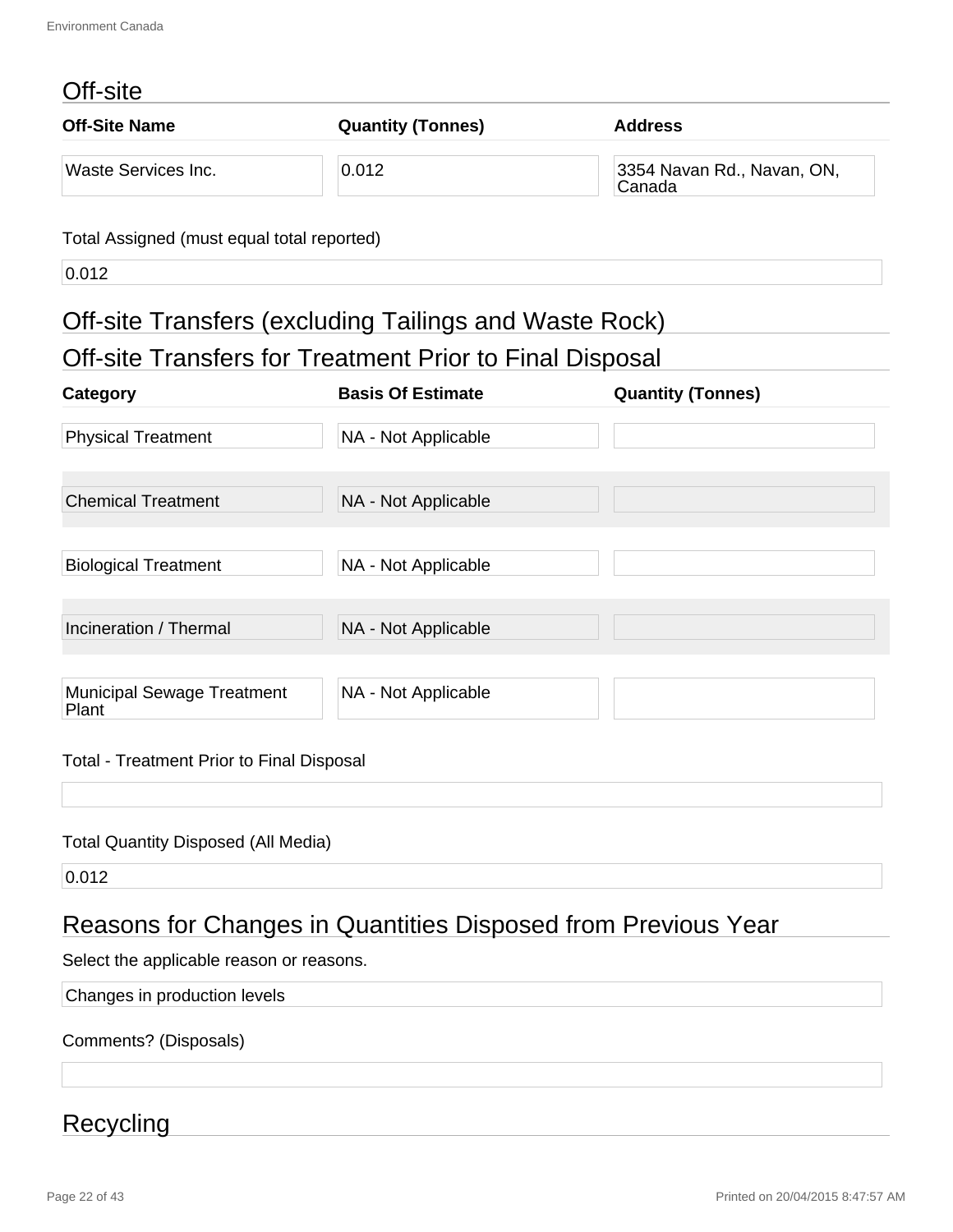### Reasons Why Substance Was Recycled

Select one or more reasons. \*

Off-specification products, Contaminated materials, Unusable parts or discards

#### Off-site Transfers for Recycling

Click "Edit" to enter your reportable values.In order to calculate totals, you must click the "Validate" button.

#### Off-site Transfers

| Category                                           | <b>Basis Of Estimate</b>  | <b>Quantity (Tonnes)</b> |
|----------------------------------------------------|---------------------------|--------------------------|
| <b>Energy Recovery</b>                             | NA - Not Applicable       |                          |
| <b>Recovery of Solvents</b>                        | NA - Not Applicable       |                          |
| Recovery of Organic Substances<br>(not solvents)   | NA - Not Applicable       |                          |
| Recovery of Metals and Metal<br>Compounds          | NA - Not Applicable       |                          |
| Recovery of Inorganic Materials<br>(not metals)    | NA - Not Applicable       |                          |
| Recovery of Acids and Bases                        | NA - Not Applicable       |                          |
| <b>Recovery of Catalysts</b>                       | NA - Not Applicable       |                          |
| Recovery of Pollution Abatement<br><b>Residues</b> | NA - Not Applicable       |                          |
| Refining of Re-use of Used Oil                     | NA - Not Applicable       |                          |
| Other                                              | O - Engineering Estimates | 1.987                    |
| <b>Total Quantity Recycled</b>                     |                           |                          |
| 1.987                                              |                           |                          |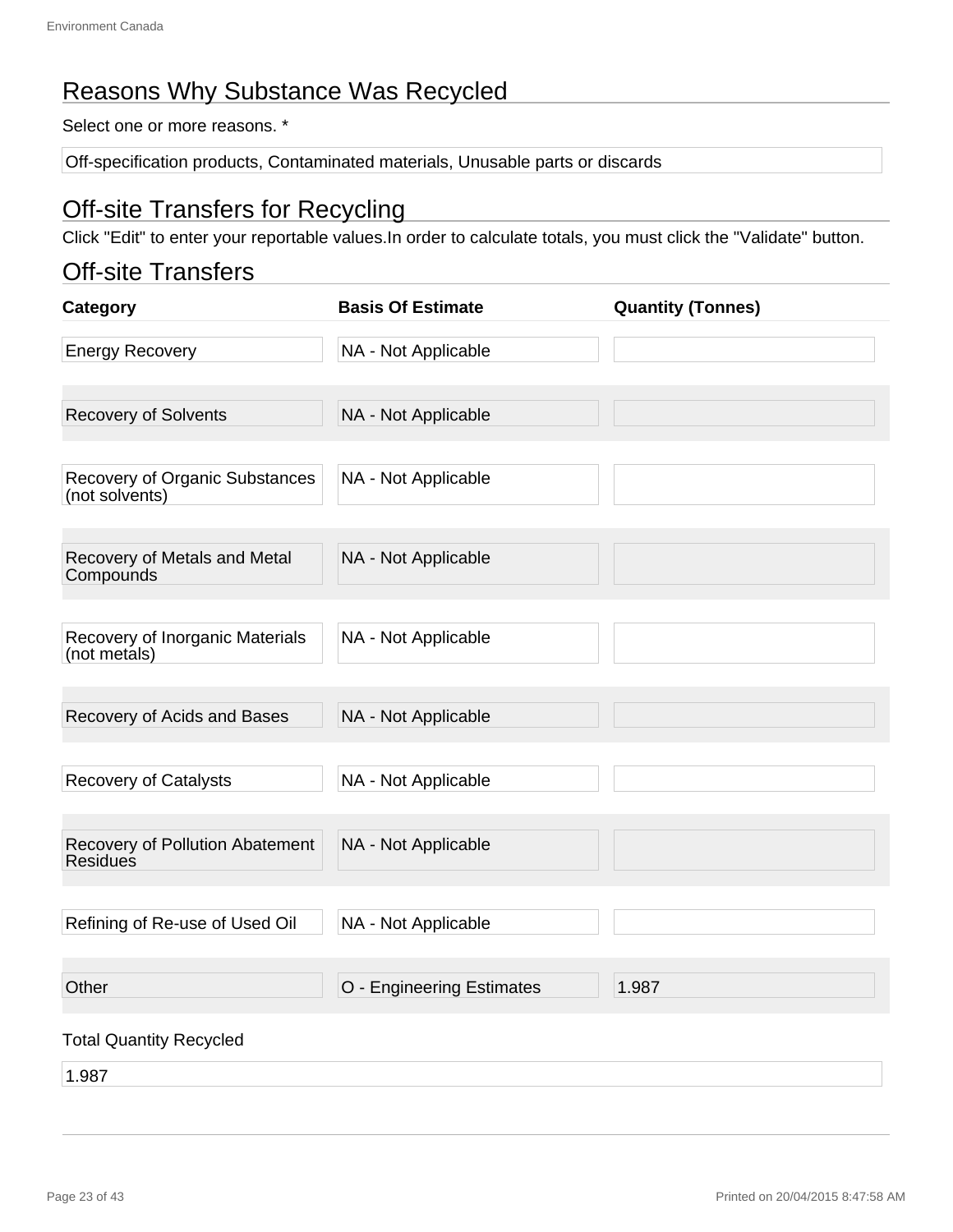### Assign Disposals / Transfers to Off-site Facilities

Choose the Basis of Estimate and enter the quantity transferred off-site for disposal in the first Quantity box. Then enter the quantity transferred to each off-site in its respective quantity field. If you need to add an offsite facility to the list, click the "+" sign to navigate to the off-site search screen. When you are finished entering all transfer quantities, click "Save and Return".

Assign Disposals / Transfers to Off-site Facilities

#### Basis of Estimate for Off-sites

| Enter breakdown values for |  |
|----------------------------|--|
| Other                      |  |
| <b>Basis of Estimate</b>   |  |
| O - Engineering Estimates  |  |
| <b>Quantity (Tonnes)</b>   |  |
| 1.987                      |  |
| ---                        |  |

#### Off-site

| <b>Off-Site Name</b>            | <b>Quantity (Tonnes)</b> | <b>Address</b>                               |
|---------------------------------|--------------------------|----------------------------------------------|
| <b>Tri-County Plastics Ltd.</b> | 0.247                    | 87 Prince Edward, Brighton, ON,<br>Canada    |
| <b>Tri-Smith Recycling</b>      | 1.740                    | 1290 Creditstone Rd., Concord,<br>ON, Canada |

#### Total Assigned (must equal total reported)

1.987

### Reasons for Changes in Quantities Recycled from Previous Year

#### Select the applicable reason or reasons \*

| Changes in production levels |  |
|------------------------------|--|
|                              |  |

Comments? (Recycling)

### Comparison Report: Enters, Creation, Contained in Product

Ensure that "Last Reported Quantity" and the "Reporting Period of the last reported quantity" reflect current year's reporting to the last year's values.If you selected the pre-population function, the exact values in your previous year's report will be inserted into the current year's template, including the comparison report.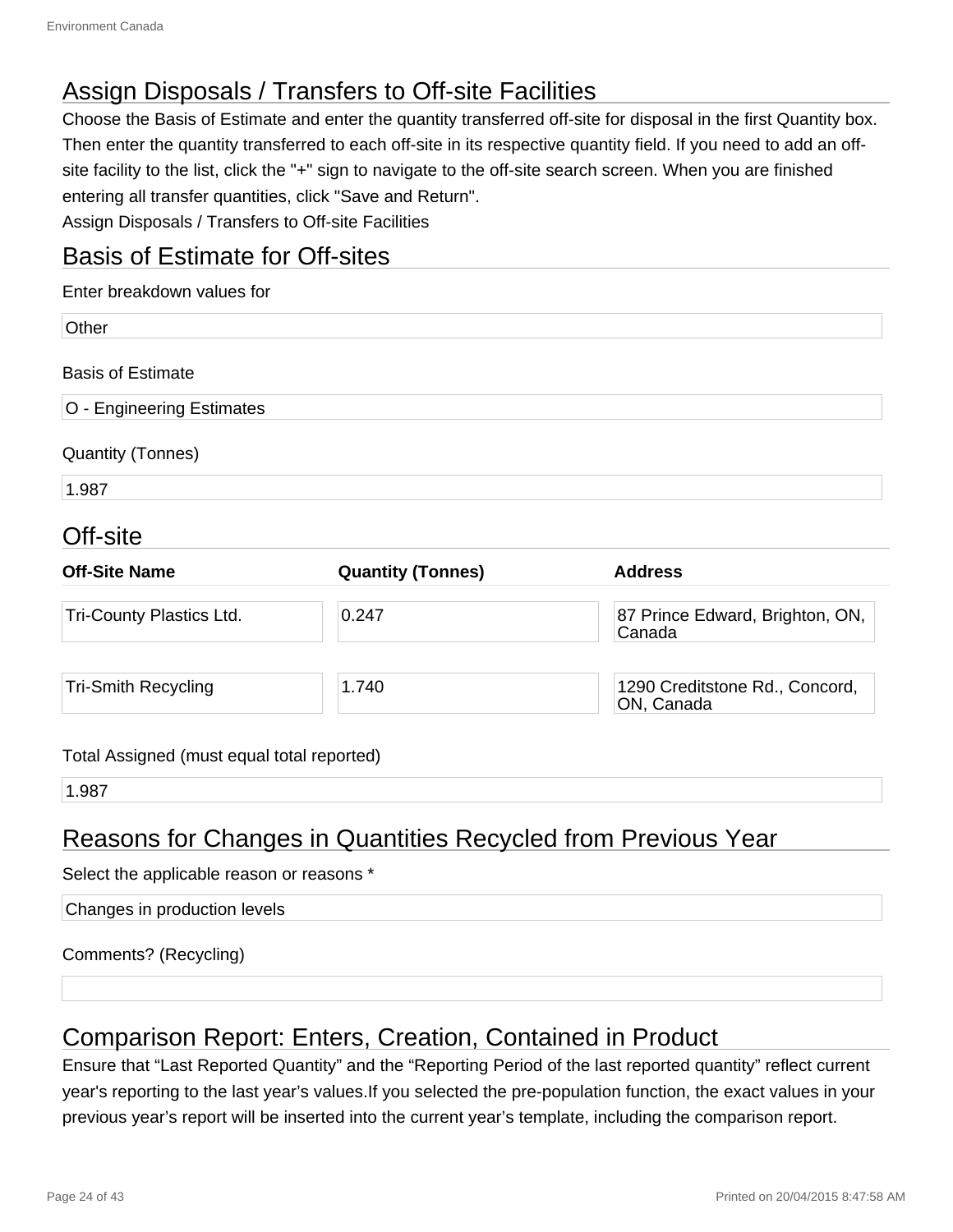Therefore, you will be required to update all values and texts.

| Enters the facility (Use)     |                                                |                                                           |                |          |  |
|-------------------------------|------------------------------------------------|-----------------------------------------------------------|----------------|----------|--|
| Enters the facility (Use)     |                                                |                                                           |                |          |  |
| <b>Quantity (Tonnes)</b>      | <b>Last Reported</b><br>Quantity<br>(Tonnes) * | <b>Reporting Period</b><br>of Last Reported<br>Quantity * | Change         | % Change |  |
| 26.891                        | 33.112                                         | 2013                                                      | $-6.221$       | $-18.79$ |  |
| Creation                      |                                                |                                                           |                |          |  |
| Creation                      |                                                |                                                           |                |          |  |
| <b>Quantity (Tonnes)</b>      | <b>Last Reported</b><br>Quantity<br>(Tonnes) * | <b>Reporting Period</b><br>of Last Reported<br>Quantity * | Change         | % Change |  |
| $\overline{0}$                | $\mathbf 0$                                    | 2012                                                      | $\overline{0}$ |          |  |
| <b>Contained in Product</b>   |                                                |                                                           |                |          |  |
| <b>Contained in Product</b>   |                                                |                                                           |                |          |  |
| <b>Quantity (Tonnes)</b>      | <b>Last Reported</b><br>Quantity<br>(Tonnes) * | <b>Reporting Period</b><br>of Last Reported<br>Quantity * | Change         | % Change |  |
| 24.892                        | 30.829                                         | 2013                                                      | $-5.937$       | $-19.26$ |  |
| <b>Reasons for Change</b>     |                                                |                                                           |                |          |  |
| <b>Reasons for Change</b>     |                                                |                                                           |                |          |  |
| Reason(s) for Change          |                                                |                                                           |                |          |  |
| Decrease in production levels |                                                |                                                           |                |          |  |
| (please specify)              |                                                |                                                           |                |          |  |

## Comparison Report: Disposals On-site, Off-site and Tailings and Waste

#### Rock

Ensure that "Last Reported Quantity" and the "Reporting Period of the last reported quantity" reflect current year's reporting to the last year's values.If you selected the pre-population function, the exact values in your previous year's report will be inserted into the current year's template, including the comparison report. Therefore, you will be required to update all values and texts.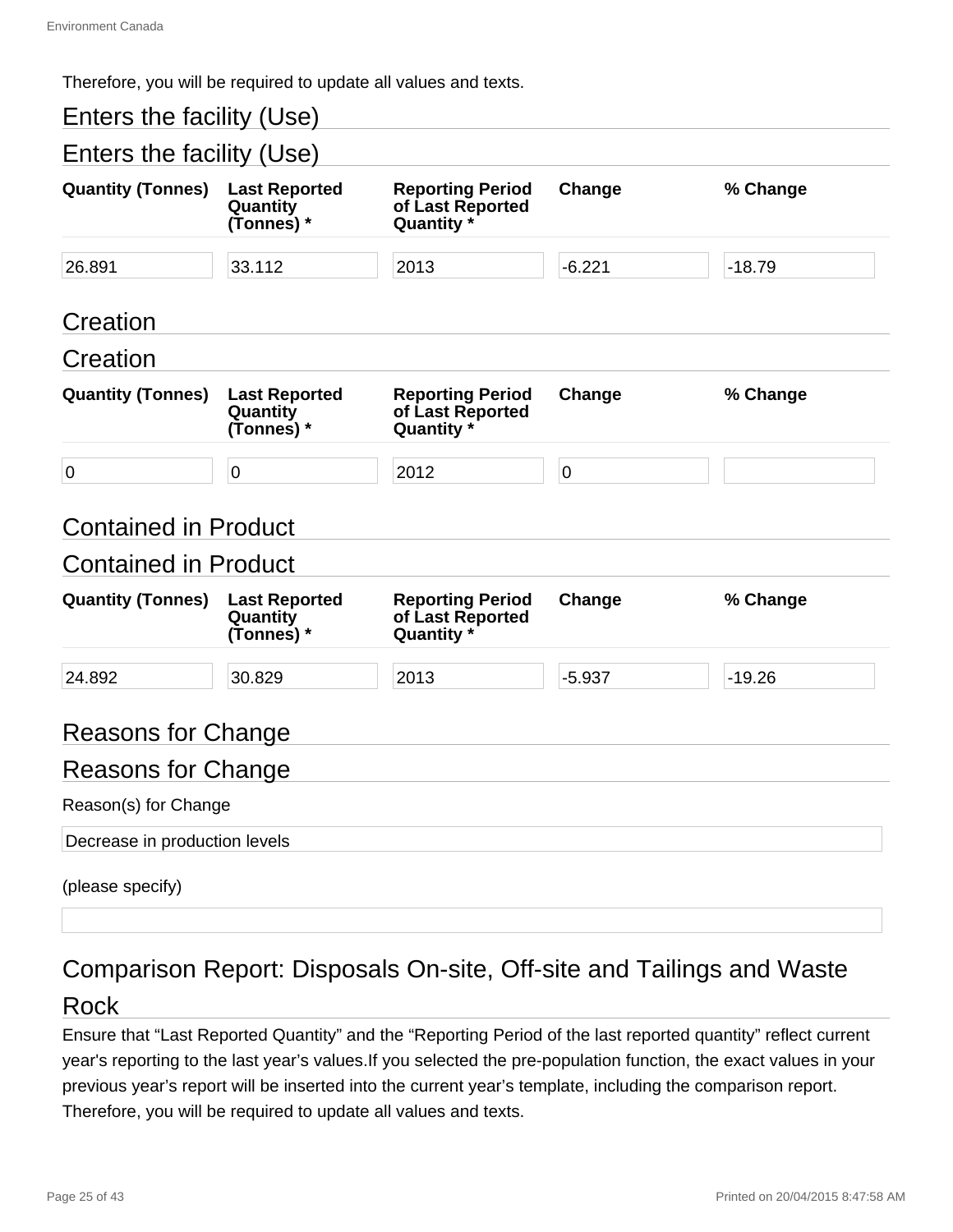| <b>Total On-site Disposals</b>                 |                                                           |                                                   |                                                                                                                                                                  |
|------------------------------------------------|-----------------------------------------------------------|---------------------------------------------------|------------------------------------------------------------------------------------------------------------------------------------------------------------------|
| <b>Last Reported</b><br>Quantity<br>(Tonnes) * | <b>Reporting Period</b><br>of Last Reported<br>Quantity * | Change                                            | % Change                                                                                                                                                         |
| 0                                              | 2012                                                      | $\pmb{0}$                                         |                                                                                                                                                                  |
|                                                |                                                           |                                                   |                                                                                                                                                                  |
| <b>Total Off-site Disposals</b>                |                                                           |                                                   |                                                                                                                                                                  |
| <b>Last Reported</b><br>Quantity<br>(Tonnes) * | <b>Reporting Period</b><br>of Last Reported<br>Quantity * | Change                                            | % Change                                                                                                                                                         |
| 0.016                                          | 2013                                                      | $-0.004$                                          | $-25.00$                                                                                                                                                         |
|                                                |                                                           |                                                   |                                                                                                                                                                  |
| <b>Last Reported</b><br>Quantity<br>(Tonnes) * | <b>Reporting Period</b><br>of Last Reported<br>Quantity * | Change                                            | % Change                                                                                                                                                         |
| $\mathbf 0$                                    | 2012                                                      | $\pmb{0}$                                         |                                                                                                                                                                  |
|                                                |                                                           |                                                   |                                                                                                                                                                  |
|                                                |                                                           |                                                   |                                                                                                                                                                  |
|                                                | Total On-site Disposal of Tailings and Waste Rock         |                                                   |                                                                                                                                                                  |
| <b>Last Reported</b><br>Quantity<br>(Tonnes) * | <b>Reporting Period</b><br>of Last Reported<br>Quantity * | Change                                            | % Change                                                                                                                                                         |
| 0                                              | 2012                                                      | $\pmb{0}$                                         |                                                                                                                                                                  |
|                                                | <b>Total Off-site Disposal of Tailings and Waste Rock</b> |                                                   |                                                                                                                                                                  |
|                                                | <b>Total Off-site Disposal of Tailings and Waste Rock</b> |                                                   |                                                                                                                                                                  |
| <b>Last Reported</b><br>Quantity<br>(Tonnes) * | <b>Reporting Period</b><br>of Last Reported<br>Quantity * | Change                                            | % Change                                                                                                                                                         |
|                                                | <b>Total Off-site Disposals</b>                           | Total On-site Disposal of Tailings and Waste Rock | <b>Total On-site Disposals</b><br>Total Off-site transfer for treatment Prior to Final Disposal<br>Total Off-site transfer for treatment Prior to Final Disposal |

## Reasons for Change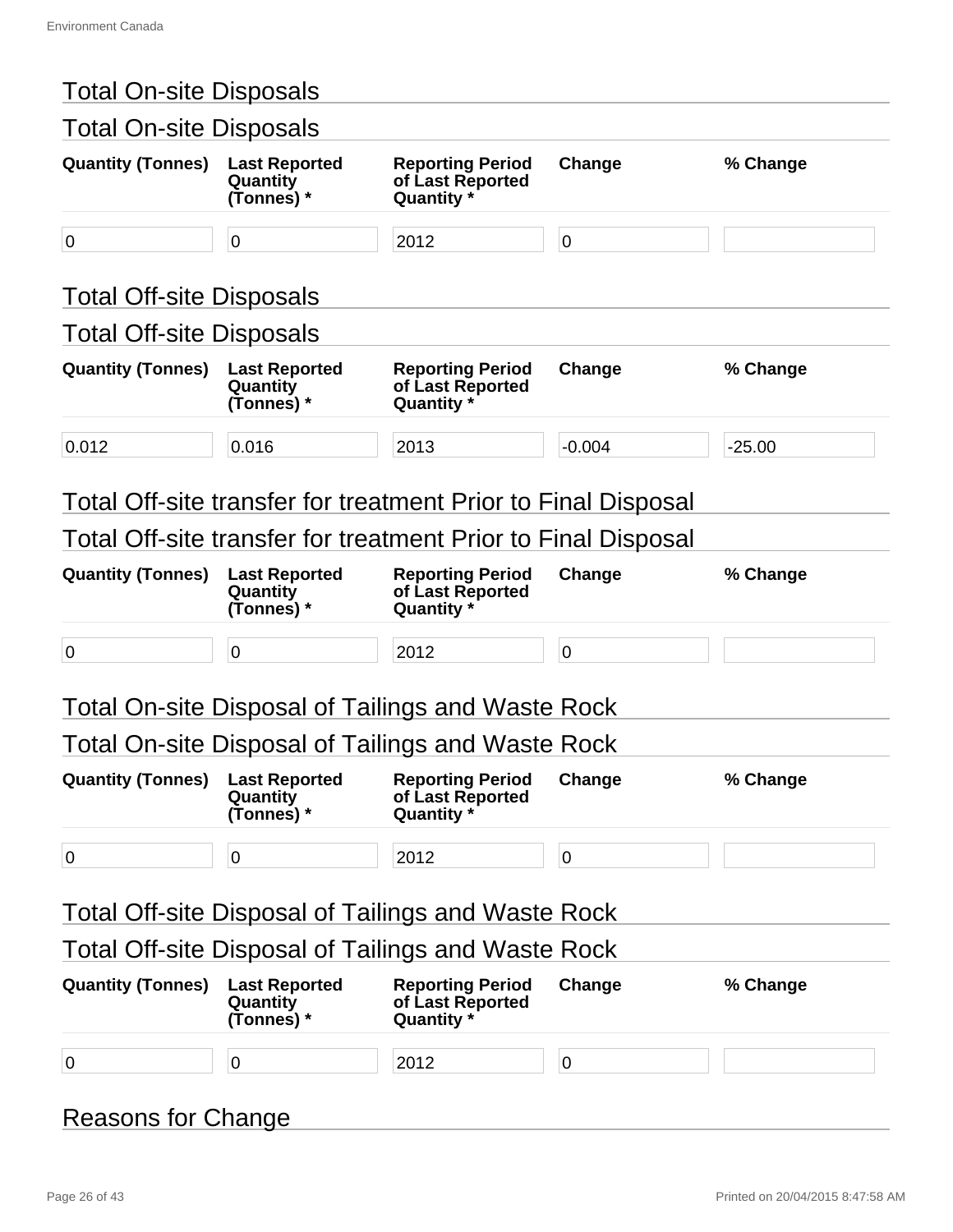### Reasons for Change

#### Reason(s) for Change

Decrease in production levels

(please specify)

### Comparison Report: Transfers off-site for Recycling

Ensure that "Last Reported Quantity" and the "Reporting Period of the last reported quantity" reflect current year's reporting to the last year's values.If you selected the pre-population function, the exact values in your previous year's report will be inserted into the current year's template, including the comparison report. Therefore, you will be required to update all values and texts.

#### Total off-site Transfers for Recycling

#### Total off-site Transfers for Recycling

| <b>Quantity (Tonnes)</b> | <b>Last Reported</b><br>Quantity<br>(Tonnes) * | <b>Reporting Period</b><br>of Last Reported<br>Quantity * | Change   | % Change |  |
|--------------------------|------------------------------------------------|-----------------------------------------------------------|----------|----------|--|
| 1.987                    | 2.268                                          | 2013                                                      | $-0.281$ | $-12.39$ |  |

#### Reasons for Change

## Reasons for Change Reason(s) for Change Decrease in production levels

(please specify)

#### NA - 06, Copper (and its compounds)

NA - 06, Copper (and its compounds)

#### Substance Reporting Status

#### Applicable Programs

NPRI - Does this substance meet the criteria specified in the Canada Gazette notice? Selecting "No" indicates voluntary reporting of this substance to the NPRI. \*

Yes

ON MOE TRA - Does this substance meet the criteria specified in the Ontario Regulation 455/09 under the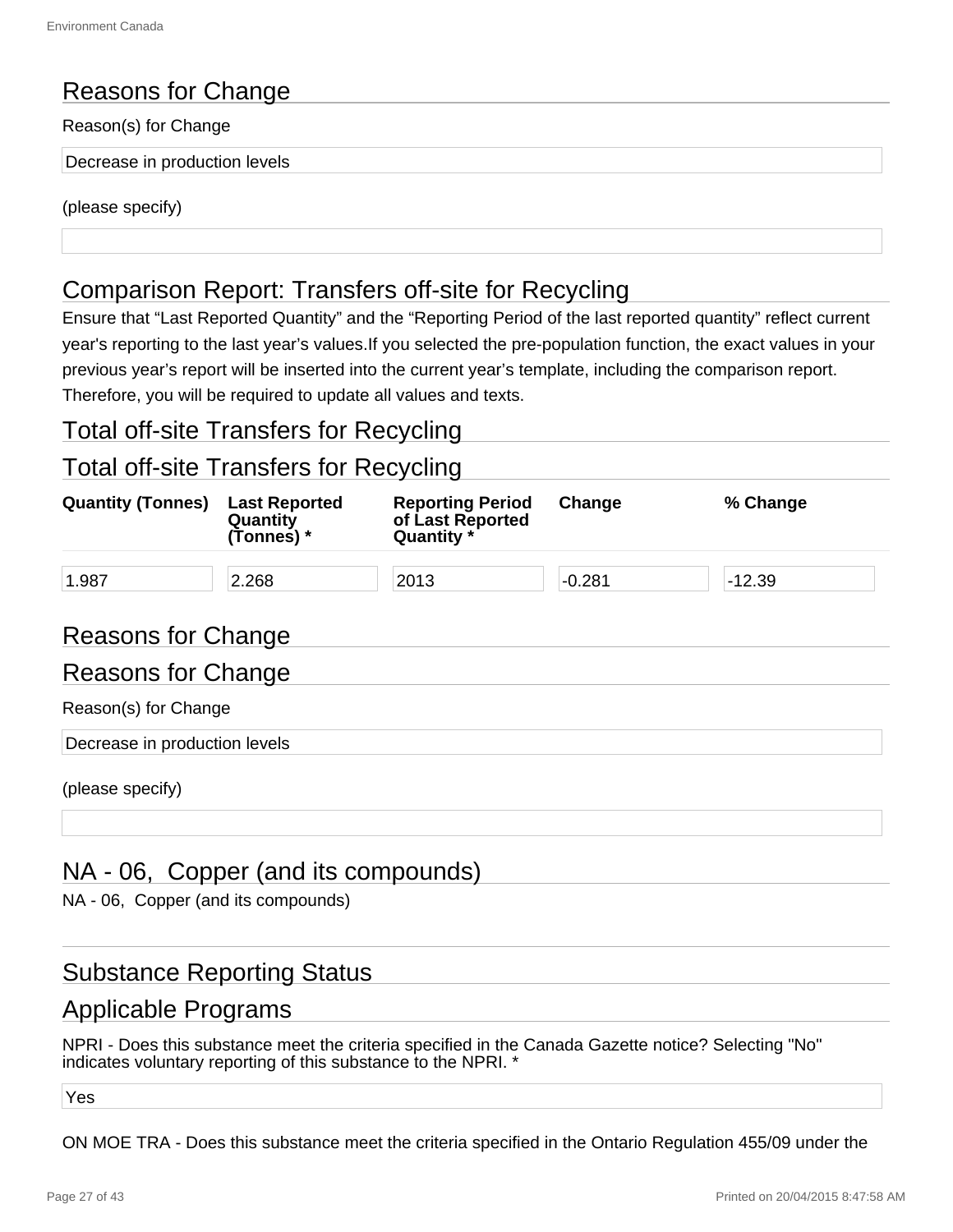#### TRA? Selecting "No" indicates voluntary reporting of this substance to the ON MOE. \*

Yes

Is this considered the first report for this substance to the ON MOE TRA? (Please select "Help" for further clarification) \*

No

Would you like to create an exit record for this ON MOE TRA substance? \*

No

#### **Comments**

General Information about the Substance

#### Releases and Transfers of the Substance

#### Releases and Transfers of the Substance

Was the substance released on-site? \*

No

If the substance was released on-site and the total quantity released was less than one tonne, select the check-box below

П The substance will be reported as the sum of releases to all media (total of 1 tonne or less).

#### Disposals and Off-site Transfers for Recycling

Was the substance disposed of (on-site or off-site), or transferred for treatment prior to final disposal? \*

No

Is the facility required to report on disposals of tailings and waste rock for the selected reporting period? \*

No

Was the substance transferred off-site for recycling? \*

Yes

#### Nature of Activities \*

Indicate whether the substance was manufactured, processed, or otherwise used, by selecting the nature of such activities.

#### Manufacture the Substance

#### Process the Substance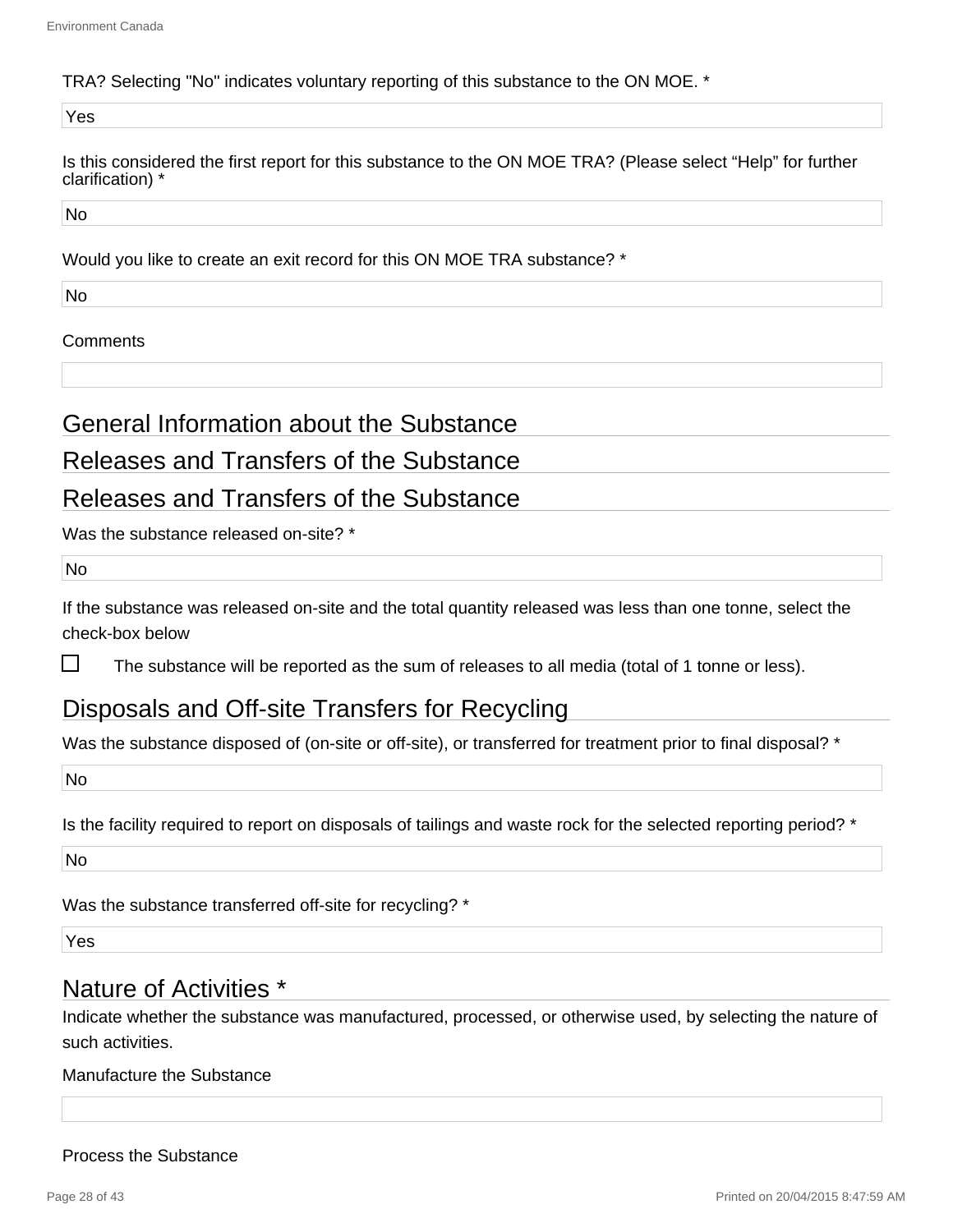#### As an article component

Otherwise Use of the Substance

### TRA Quantifications

## Enters the facility (Use), Creation, Contained in Product for ON MOE TRA Enters the facility (Use)

The amount of substance that enters a process as the substance itself or part of another substance, rolled up at the facility level.

Quantity (Tonnes) \*\*

3302

Do you want to use ranges for public reporting? If "No" is selected you are indicating that any report to the public may contain the exact quantity provided. \*

No

#### Creation

The amount of substance that is created

Quantity (Tonnes) \*\*

 $\overline{0}$ 

Do you want to use ranges for public reporting? If "No" is selected you are indicating that any report to the public may contain the exact quantity provided. \*

No

#### Contained in Product

The amount of substance contained in product

Quantity (Tonnes) \*\*

3051

Do you want to use ranges for public reporting? If "No" is selected you are indicating that any report to the public may contain the exact quantity provided. \*

No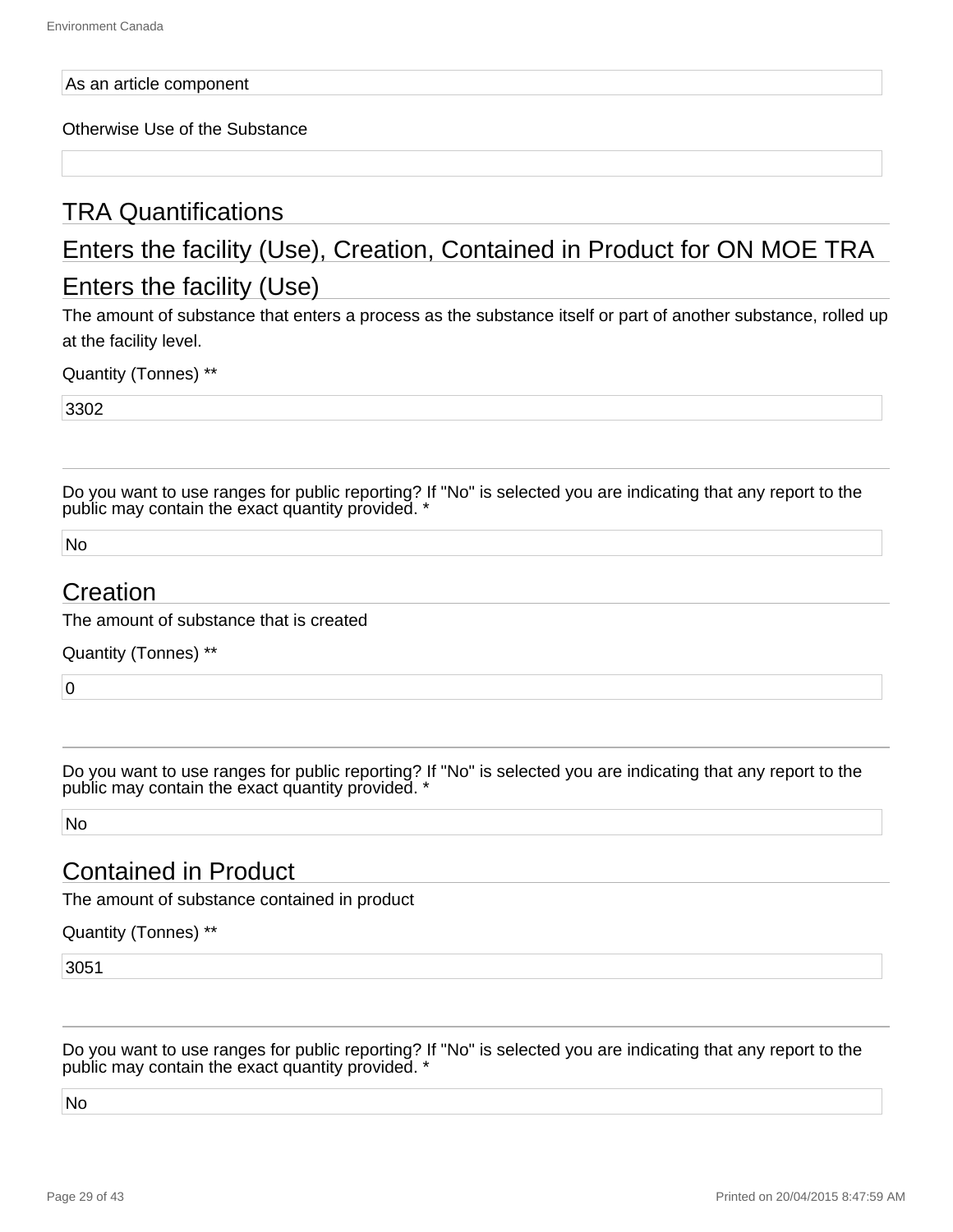## Change in Method of Quantification

 $\Box$ 

There has been a change in the method or combination of methods used to track and quantify the substance during the previous calendar year

Describe the changes \*\*

Select the reason for change: \*\*

Describe how the change impact tracking and quantification of the substance \*\*

#### Incidents out of the normal course of events

There have been incidents out of the normal course of events that occurred at the facility during the previous calendar year that affected the results of tracking/quantification of this substance.

Explain how tracking and quantifications were affected \*\*

#### Significant Process Change

There has been a significant process change at the facility during the previous calendar year.

#### On-site Releases

Click "Edit" to enter your reportable values.In order to calculate totals, you must click the "Validate" button.

#### Reasons for Changes in Quantities Released from Previous Year

Select the applicable reason or reasons \*

No significant change (i.e. < 10%) or no change

Comments ? (On-Site Releases) \*\*

#### **Disposals**

#### Reasons for Changes in Quantities Disposed from Previous Year

Select the applicable reason or reasons.

No significant change (i.e. < 10%) or no change

Comments? (Disposals)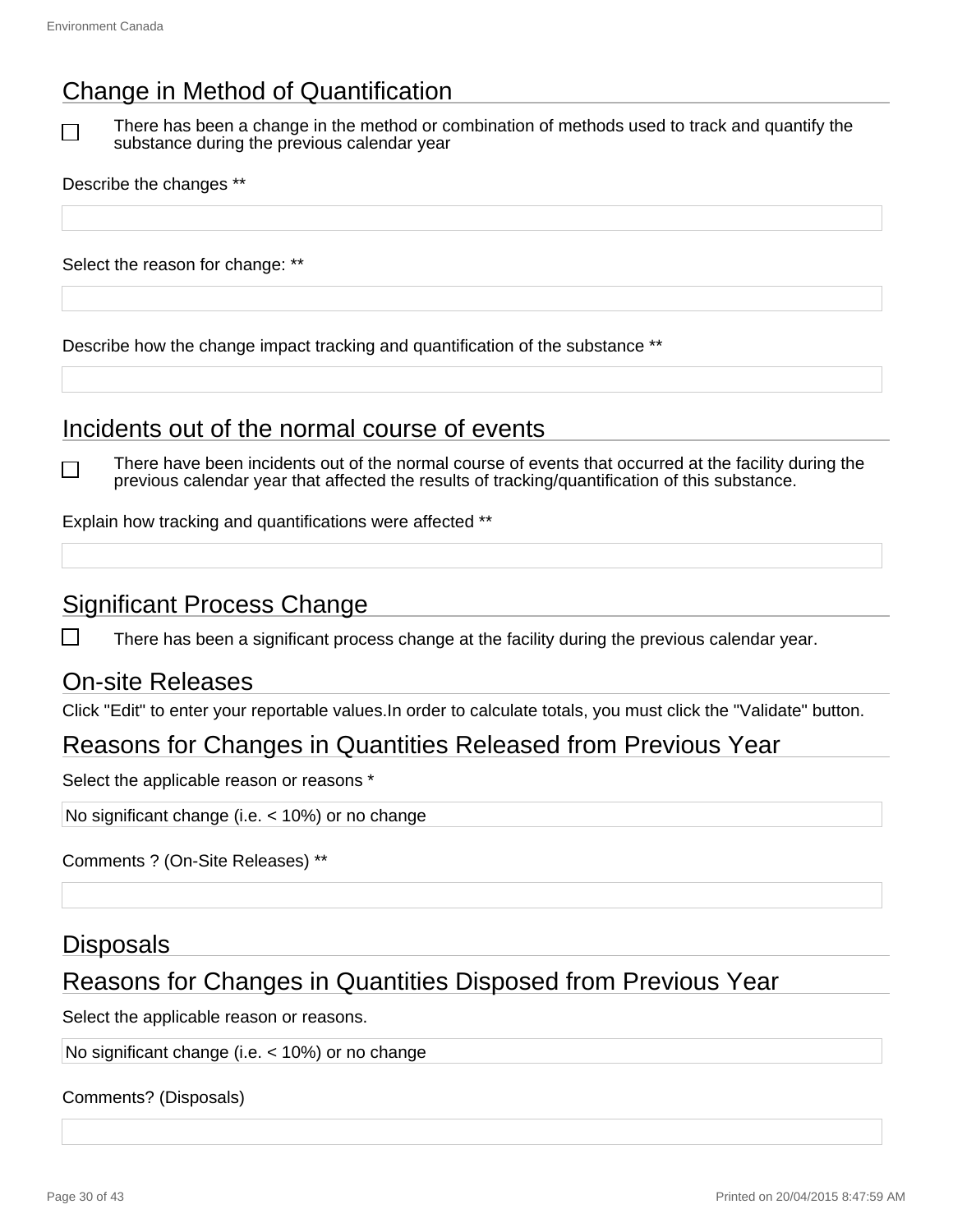### **Recycling**

## Reasons Why Substance Was Recycled

Select one or more reasons. \*

Off-specification products, Contaminated materials, Unusable parts or discards

### Off-site Transfers for Recycling

Click "Edit" to enter your reportable values.In order to calculate totals, you must click the "Validate" button.

#### Off-site Transfers

| Category                                         | <b>Basis Of Estimate</b>  | <b>Quantity (Tonnes)</b> |
|--------------------------------------------------|---------------------------|--------------------------|
| <b>Energy Recovery</b>                           | NA - Not Applicable       |                          |
| <b>Recovery of Solvents</b>                      | NA - Not Applicable       |                          |
| Recovery of Organic Substances<br>(not solvents) | NA - Not Applicable       |                          |
| Recovery of Metals and Metal<br>Compounds        | O - Engineering Estimates | 252                      |
| Recovery of Inorganic Materials<br>(not metals)  | NA - Not Applicable       |                          |
| Recovery of Acids and Bases                      | NA - Not Applicable       |                          |
| <b>Recovery of Catalysts</b>                     | NA - Not Applicable       |                          |
| Recovery of Pollution Abatement<br>Residues      | NA - Not Applicable       |                          |
| Refining of Re-use of Used Oil                   | NA - Not Applicable       |                          |
| Other                                            | NA - Not Applicable       |                          |
| <b>Total Quantity Recycled</b>                   |                           |                          |

252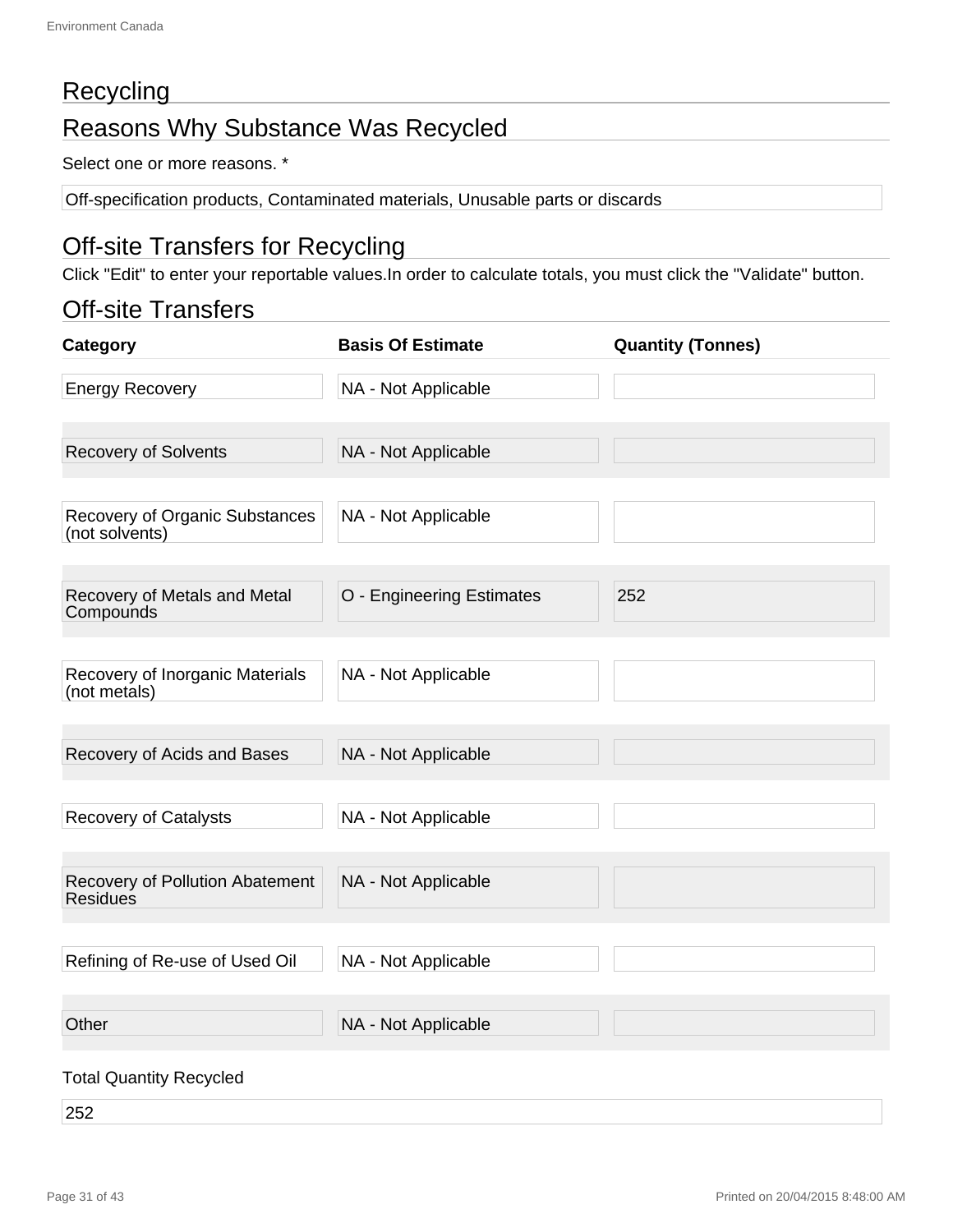### Assign Disposals / Transfers to Off-site Facilities

Choose the Basis of Estimate and enter the quantity transferred off-site for disposal in the first Quantity box. Then enter the quantity transferred to each off-site in its respective quantity field. If you need to add an offsite facility to the list, click the "+" sign to navigate to the off-site search screen. When you are finished entering all transfer quantities, click "Save and Return". Assign Disposals / Transfers to Off-site Facilities

#### Basis of Estimate for Off-sites

| Enter breakdown values for                 |                          |                                              |  |  |
|--------------------------------------------|--------------------------|----------------------------------------------|--|--|
| Recovery of Metals and Metal Compounds     |                          |                                              |  |  |
| <b>Basis of Estimate</b>                   |                          |                                              |  |  |
| O - Engineering Estimates                  |                          |                                              |  |  |
| <b>Quantity (Tonnes)</b>                   |                          |                                              |  |  |
| 252                                        |                          |                                              |  |  |
| Off-site                                   |                          |                                              |  |  |
| <b>Off-Site Name</b>                       | <b>Quantity (Tonnes)</b> | <b>Address</b>                               |  |  |
| <b>Tri-Smith Recycling</b>                 | 252                      | 1290 Creditstone Rd., Concord,<br>ON, Canada |  |  |
| Total Assigned (must equal total reported) |                          |                                              |  |  |

252

### Reasons for Changes in Quantities Recycled from Previous Year

Select the applicable reason or reasons \*

No significant change (i.e. < 10%) or no change

Comments? (Recycling)

### Comparison Report: Enters, Creation, Contained in Product

Ensure that "Last Reported Quantity" and the "Reporting Period of the last reported quantity" reflect current year's reporting to the last year's values.If you selected the pre-population function, the exact values in your previous year's report will be inserted into the current year's template, including the comparison report. Therefore, you will be required to update all values and texts.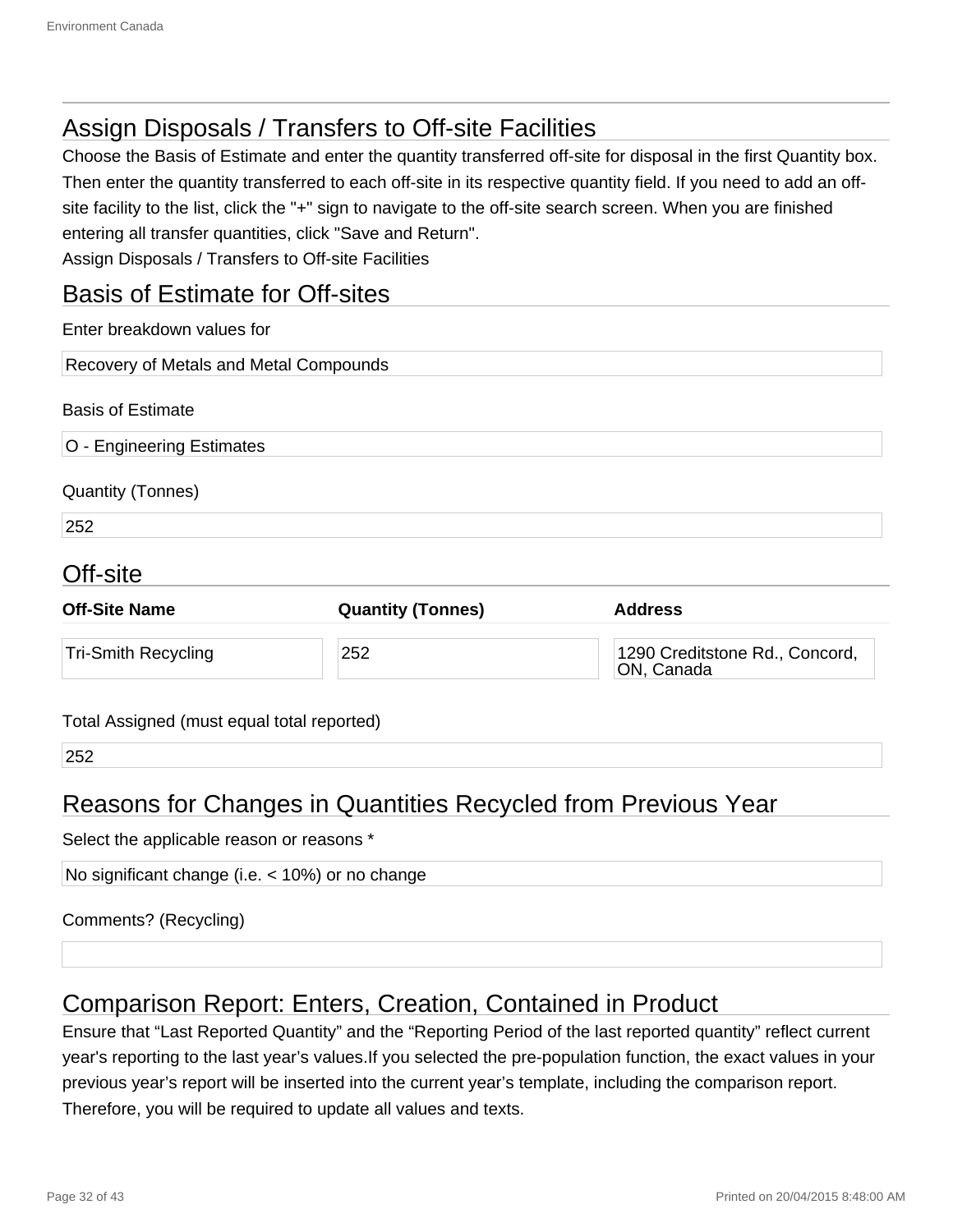| Enters the facility (Use)     |                                                |                                                           |           |          |
|-------------------------------|------------------------------------------------|-----------------------------------------------------------|-----------|----------|
| Enters the facility (Use)     |                                                |                                                           |           |          |
| <b>Quantity (Tonnes)</b>      | <b>Last Reported</b><br>Quantity<br>(Tonnes) * | <b>Reporting Period</b><br>of Last Reported<br>Quantity * | Change    | % Change |
| 3302                          | 3116                                           | 2013                                                      | 186       | 5.97     |
| Creation                      |                                                |                                                           |           |          |
| Creation                      |                                                |                                                           |           |          |
| <b>Quantity (Tonnes)</b>      | <b>Last Reported</b><br>Quantity<br>(Tonnes) * | <b>Reporting Period</b><br>of Last Reported<br>Quantity * | Change    | % Change |
| $\pmb{0}$                     | $\mathbf 0$                                    | 2012                                                      | $\pmb{0}$ |          |
| <b>Contained in Product</b>   |                                                |                                                           |           |          |
| <b>Contained in Product</b>   |                                                |                                                           |           |          |
| <b>Quantity (Tonnes)</b>      | <b>Last Reported</b><br>Quantity<br>(Tonnes) * | <b>Reporting Period</b><br>of Last Reported<br>Quantity * | Change    | % Change |
| 3051                          | 2885                                           | 2013                                                      | 166       | 5.75     |
| <b>Reasons for Change</b>     |                                                |                                                           |           |          |
| <b>Reasons for Change</b>     |                                                |                                                           |           |          |
| Reason(s) for Change          |                                                |                                                           |           |          |
| Increase in production levels |                                                |                                                           |           |          |
| (please specify)              |                                                |                                                           |           |          |

## Comparison Report: Transfers off-site for Recycling

Ensure that "Last Reported Quantity" and the "Reporting Period of the last reported quantity" reflect current year's reporting to the last year's values.If you selected the pre-population function, the exact values in your previous year's report will be inserted into the current year's template, including the comparison report. Therefore, you will be required to update all values and texts.

### Total off-site Transfers for Recycling

### Total off-site Transfers for Recycling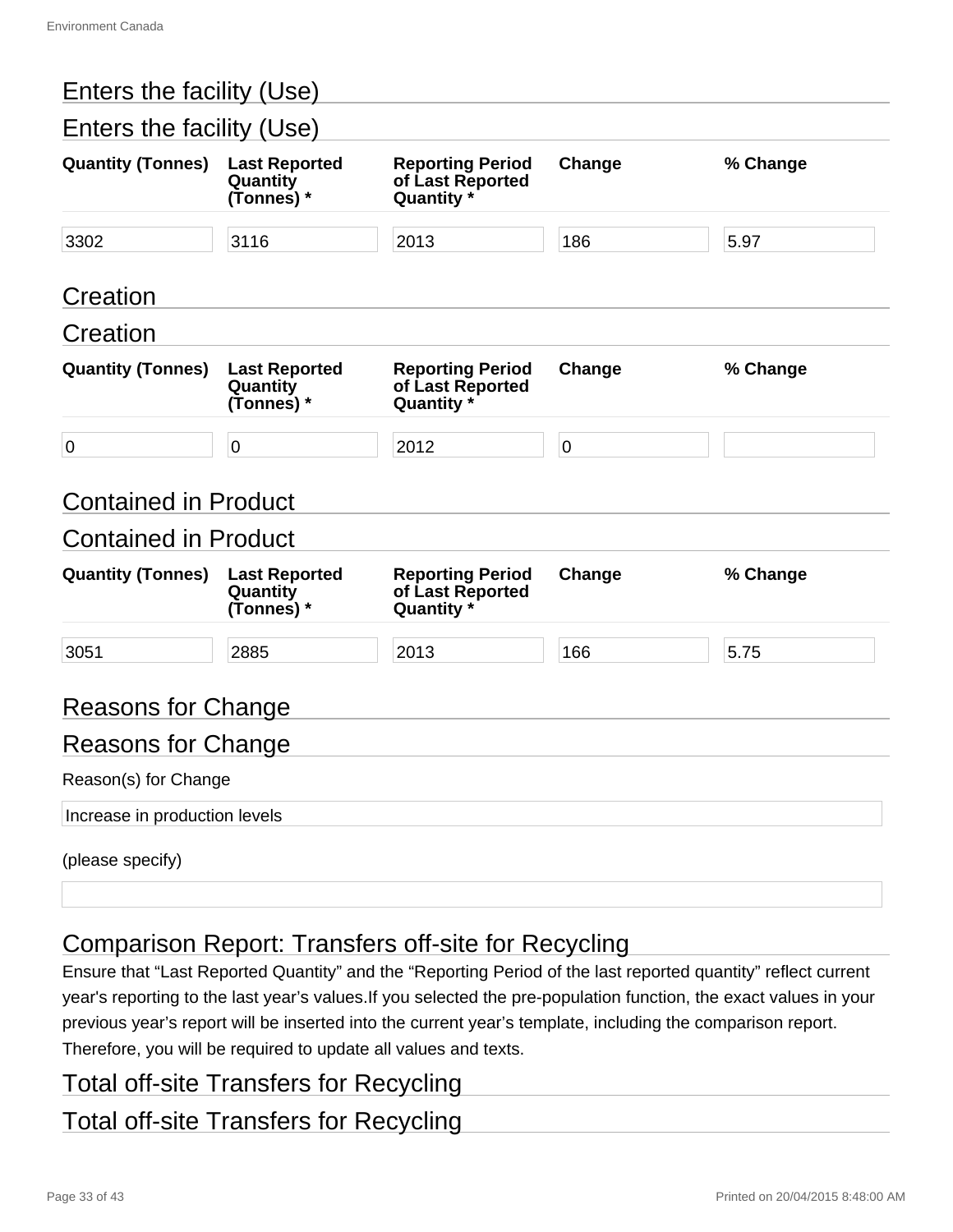| <b>Quantity (Tonnes)</b>           | <b>Last Reported</b><br>Quantity<br>(Tonnes) * | <b>Reporting Period</b><br>of Last Reported<br>Quantity * | Change | % Change |  |
|------------------------------------|------------------------------------------------|-----------------------------------------------------------|--------|----------|--|
| 252                                | 231                                            | 2013                                                      | 21     | 9.09     |  |
| Reasons for Change                 |                                                |                                                           |        |          |  |
| <b>Reasons for Change</b>          |                                                |                                                           |        |          |  |
| Reason(s) for Change               |                                                |                                                           |        |          |  |
| Increase in production levels      |                                                |                                                           |        |          |  |
| (please specify)                   |                                                |                                                           |        |          |  |
| <b>Post Plan Substance Details</b> |                                                |                                                           |        |          |  |

## 85-68-7, Butyl benzyl phthalate

85-68-7, Butyl benzyl phthalate

### Objectives, Description and Targets

This information is read-only and is pulled directly from your most recent submitted Plan Summary. To make changes to the information on this screen, please update your plan summary and re-submit. For more details about updating the plan summary, please select "Help".

#### **Objectives**

Objectives in plan: \*

#### **OBJECTIVES**

Since BBP is a critical component of the finished product we are not able to cost effectively eliminate or replace it in our manufacturing process at this time. However, our goal is to continually evaluate alternatives and work toward improving efficiencies at the facility thereby reducing BBP waste in the manufacturing process.

The principles we intend to apply to achieve reductions in BBP waste at the facility include: 1.Eliminate any remaining scrap paths which do not provide reclaim value; 2.Improvements to accounting and measurement methods; and 3.Reduction of scrap going to recycle paths.

#### Use Targets

#### What is the targeted reduction in use of the toxic substance at the

#### facility? \*

**No quantity target**

**Quantity Unit**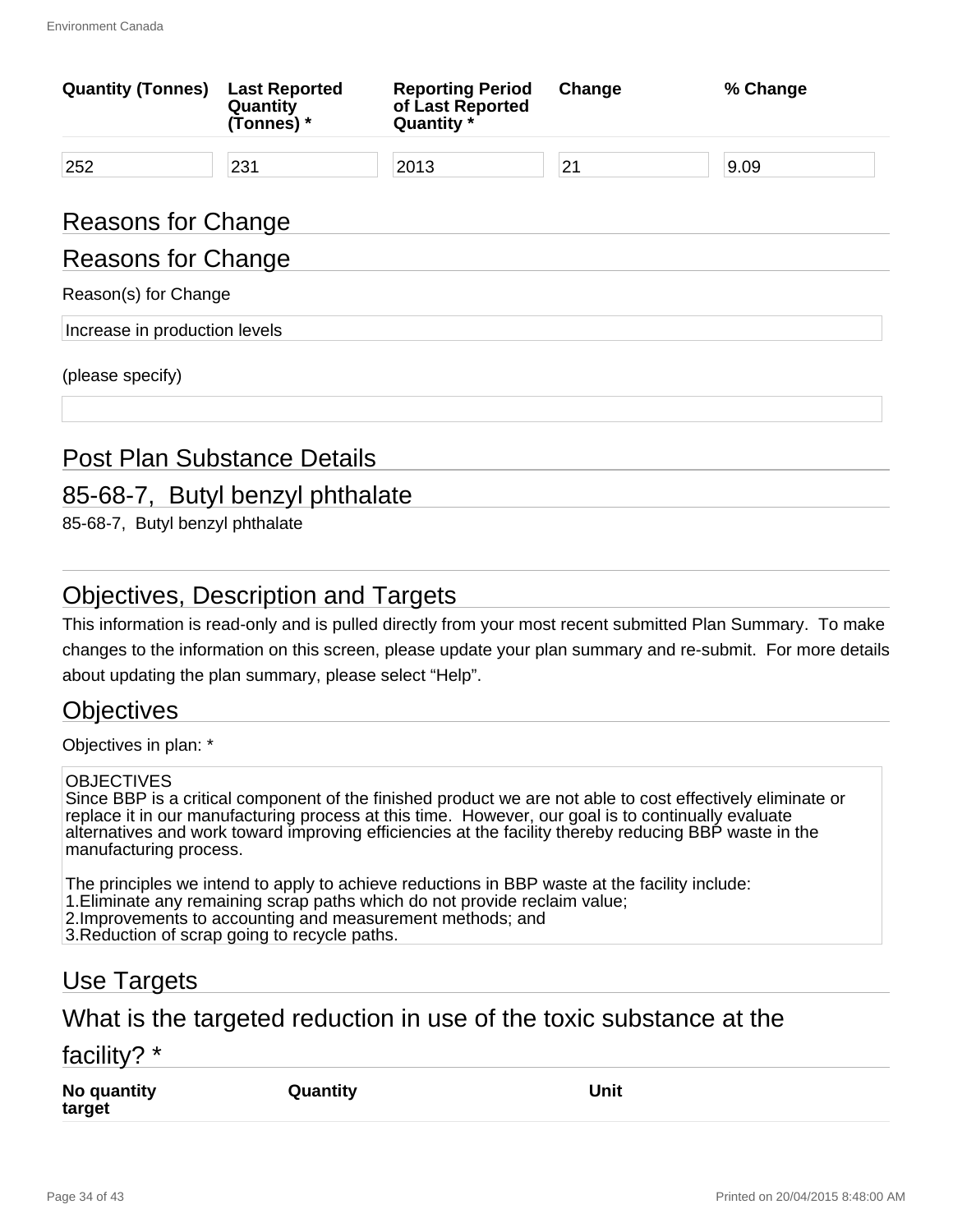| 区                                   | or |          |                                                                                |                                                                                                        |
|-------------------------------------|----|----------|--------------------------------------------------------------------------------|--------------------------------------------------------------------------------------------------------|
|                                     |    |          | What is the targeted timeframe for this reduction? *                           |                                                                                                        |
| No timeline target                  |    |          | years                                                                          |                                                                                                        |
| 龱                                   |    | or       |                                                                                |                                                                                                        |
| <b>Description of Target</b>        |    |          |                                                                                |                                                                                                        |
| n/a                                 |    |          |                                                                                |                                                                                                        |
| <b>Creation Targets</b>             |    |          |                                                                                |                                                                                                        |
|                                     |    |          |                                                                                | What is the targeted reduction in creation of the toxic substance at the                               |
| facility? *                         |    |          |                                                                                |                                                                                                        |
| No quantity<br>target               |    | Quantity |                                                                                | <b>Unit</b>                                                                                            |
| 区                                   | or |          |                                                                                |                                                                                                        |
|                                     |    |          | What is the targeted timeframe for this reduction? *                           |                                                                                                        |
| No timeline target                  |    |          | years                                                                          |                                                                                                        |
| 図                                   |    | or       |                                                                                |                                                                                                        |
| Description of targets              |    |          |                                                                                |                                                                                                        |
| Actions                             |    |          |                                                                                |                                                                                                        |
| <b>Additional Actions</b>           |    |          |                                                                                |                                                                                                        |
| and/or creation of the substance? * |    |          |                                                                                | Were there any additional actions outside the plan taken during the reporting period to reduce the use |
| No                                  |    |          |                                                                                |                                                                                                        |
| objectives: **                      |    |          |                                                                                | Describe any additional actions that were taken during the reporting period to achieve the plan's      |
|                                     |    |          | Provide a public summary of the description of the additional action taken: ** |                                                                                                        |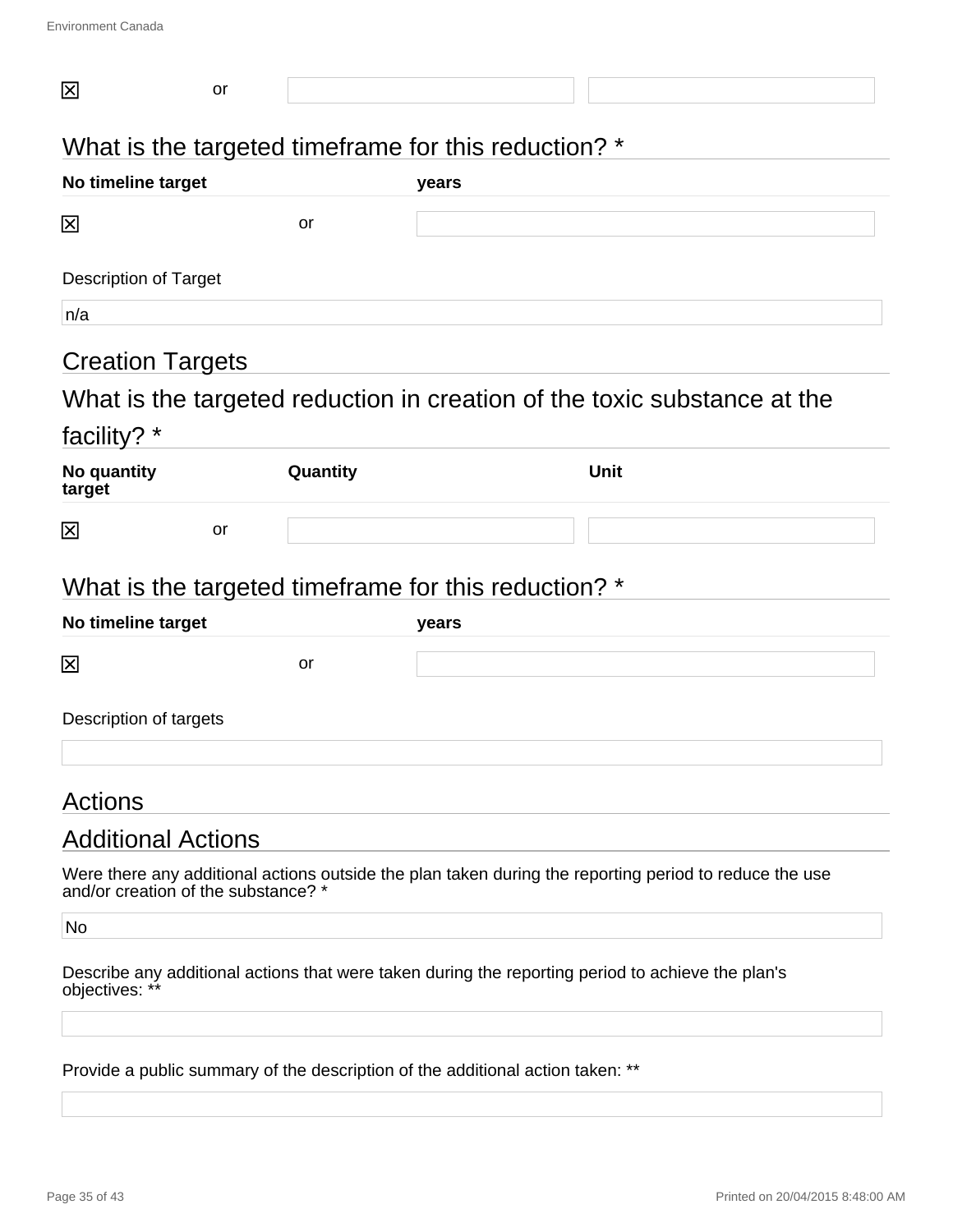### Reductions due to additional actions taken \*\*

The amount of reduction in <strong>use</strong> of the substance at the facility during the reporting period that resulted due to the additional actions.

| $\Box$ No Amount                                                                                                                                                                                             | tonnes |
|--------------------------------------------------------------------------------------------------------------------------------------------------------------------------------------------------------------|--------|
| The amount of reduction in <strong>creation</strong> of the substance at the facility during the reporting<br>period that resulted due to the additional actions.                                            |        |
| $\Box$ No Amount                                                                                                                                                                                             | tonnes |
| The amount of reduction in the substance <strong>contained in product</strong> at the facility during the<br>reporting period that resulted due to the additional actions.                                   |        |
| $\Box$ No Amount                                                                                                                                                                                             | tonnes |
| The amount of reduction in <strong>release to air</strong> of the substance at the facility during the<br>reporting period that resulted due to the additional actions.                                      |        |
| $\Box$ No Amount                                                                                                                                                                                             | tonnes |
| The amount of reduction in <strong>release to water</strong> of the substance at the facility during the<br>reporting period that resulted due to the additional actions.                                    |        |
| $\Box$ No Amount                                                                                                                                                                                             | tonnes |
| The amount of reduction in <strong>release to land</strong> of the substance at the facility during the<br>reporting period that resulted due to additional actions.                                         |        |
| $\Box$ No Amount                                                                                                                                                                                             | tonnes |
| The amount of reduction in the substance <strong>disposed on-site</strong> (including tailings and waste<br>rocks) at the facility during the reporting period that resulted due to the additional actions.  |        |
| $\Box$ No Amount                                                                                                                                                                                             | tonnes |
| The amount of reduction in the substance <strong>disposed off-site</strong> (including tailings and waste<br>rocks) at the facility during the reporting period that resulted due to the additional actions. |        |
| $\Box$ No Amount                                                                                                                                                                                             | tonnes |
| buhatanga atrangsarangalad                                                                                                                                                                                   |        |

The amount of reduction in the substance <strong>recycled off-site</strong> at the facility during the reporting period that resulted due to the additional actions.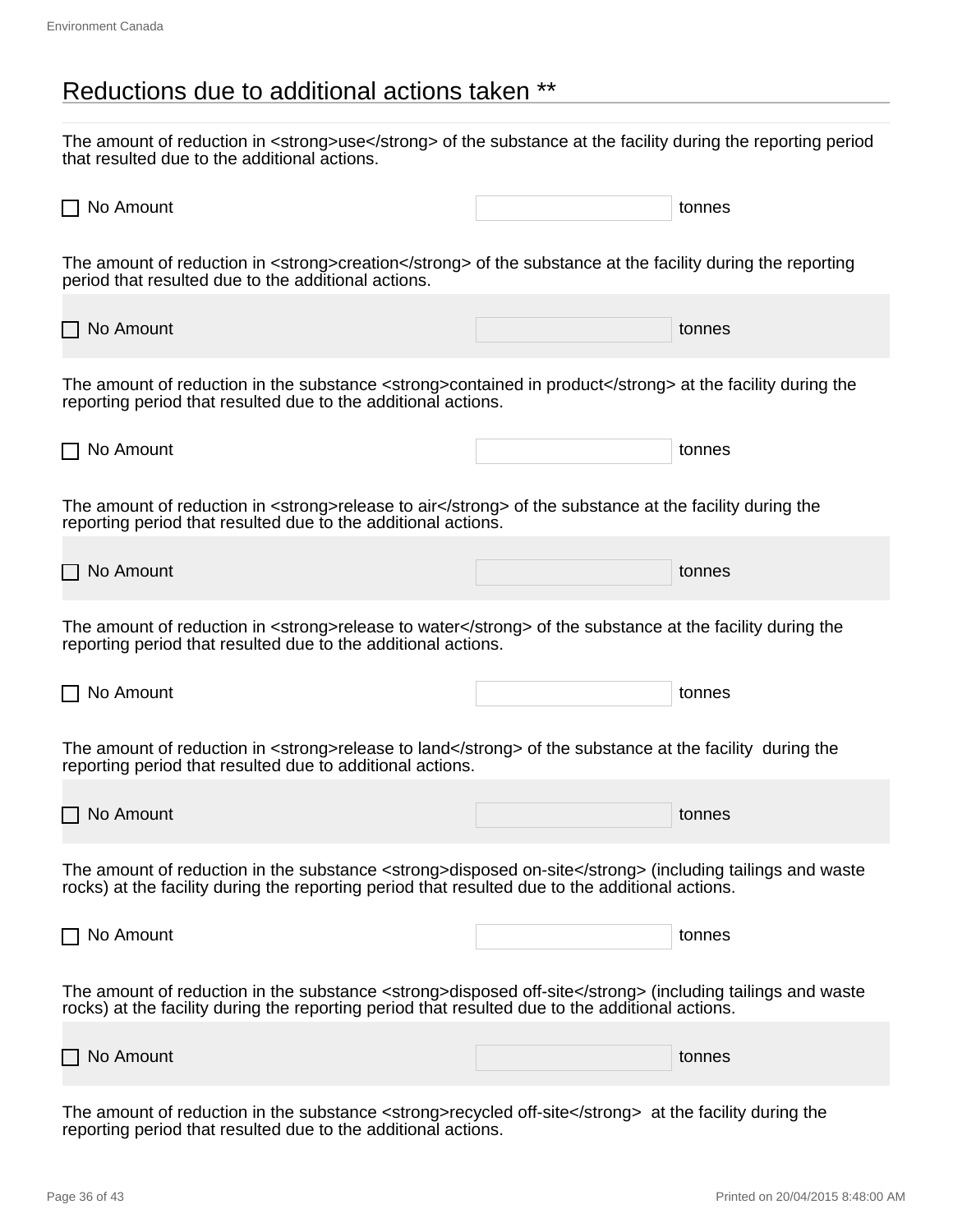□ No Amount tonnes to the control of the control of the control of the control of the control of the control of the control of the control of the control of the control of the control of the control of the control of the

### Amendments

#### Amendments

Were any amendments made to the toxic substance reduction plan during the reporting period? \*

No

Description any amendments that were made to the toxic substance reduction plan during the reporting period \*\*

Provide a public summary of the description of any amendments that were made to the toxic substance reduction plan during the reporting period \*\*

### NA - 01, Antimony (and its compounds)

NA - 01, Antimony (and its compounds)

#### Objectives, Description and Targets

This information is read-only and is pulled directly from your most recent submitted Plan Summary. To make changes to the information on this screen, please update your plan summary and re-submit. For more details about updating the plan summary, please select "Help".

#### **Objectives**

Objectives in plan: \*

#### **OBJECTIVES**

Since antimony is a critical fire retarding component of our finished product we are not able to cost effectively eliminate or replace it in our manufacturing process at this time. However, our goal is to continually evaluate alternatives and work toward improving efficiencies at the facility thereby reducing antimony waste in the manufacturing process.

The principles we intend to apply to achieve reductions in antimony waste at the facility include:

- 1.Eliminate any remaining scrap paths which do not provide reclaim value;
- 2.Improvements to accounting and measurement methods;

3.Reduction of scrap going to recycle paths; and

4.Material separation to improve scrap recovery.

#### Use Targets

#### What is the targeted reduction in use of the toxic substance at the

#### facility? \*

**No quantity target**

**Quantity Unit**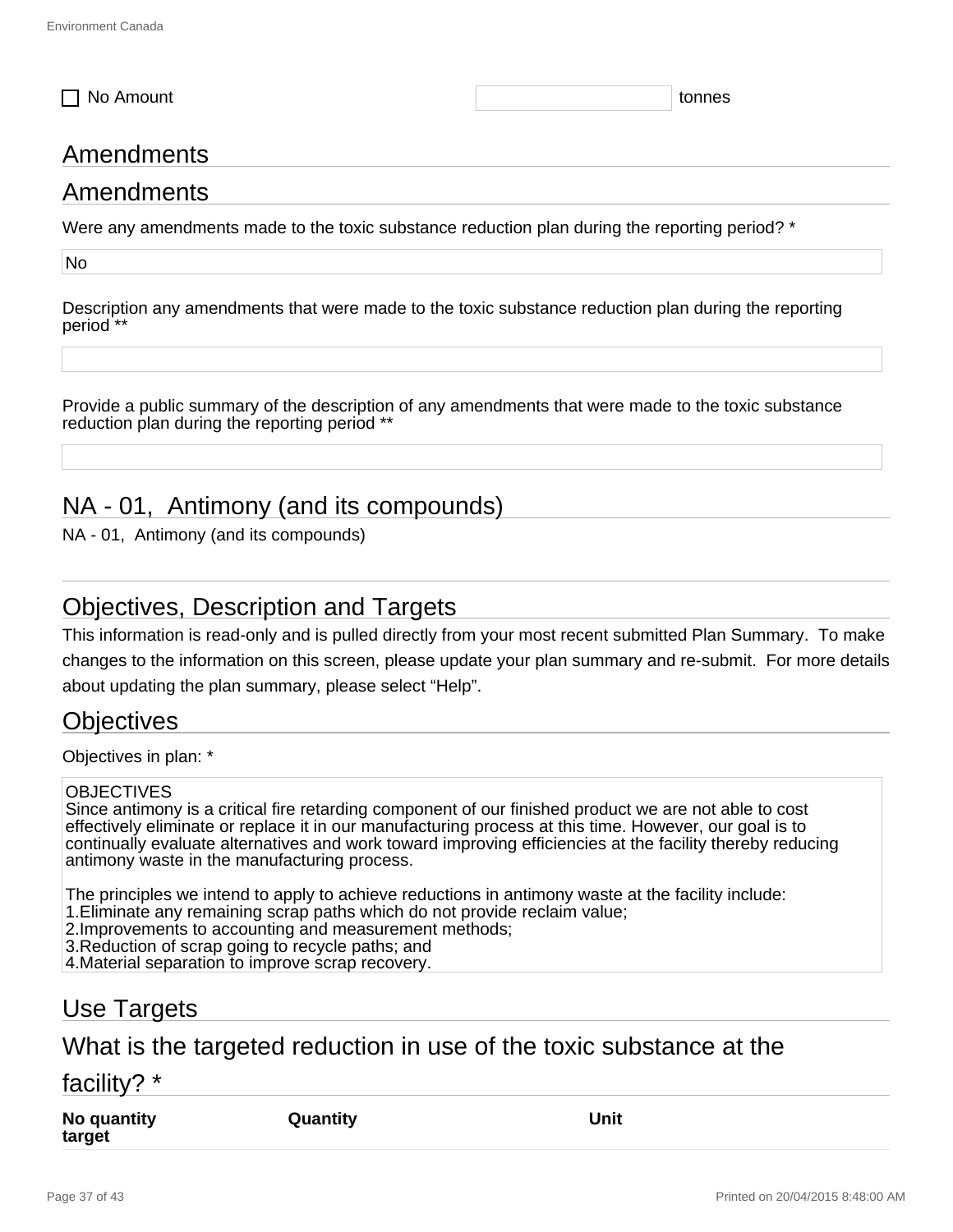| 区                                   | or |          |                                                                                |                                                                                                        |
|-------------------------------------|----|----------|--------------------------------------------------------------------------------|--------------------------------------------------------------------------------------------------------|
|                                     |    |          | What is the targeted timeframe for this reduction? *                           |                                                                                                        |
| No timeline target                  |    |          | years                                                                          |                                                                                                        |
| 区                                   |    | or       |                                                                                |                                                                                                        |
| <b>Description of Target</b>        |    |          |                                                                                |                                                                                                        |
| <b>Creation Targets</b>             |    |          |                                                                                |                                                                                                        |
|                                     |    |          |                                                                                | What is the targeted reduction in creation of the toxic substance at the                               |
| facility? *                         |    |          |                                                                                |                                                                                                        |
| No quantity<br>target               |    | Quantity |                                                                                | <b>Unit</b>                                                                                            |
| 区                                   | or |          |                                                                                |                                                                                                        |
|                                     |    |          | What is the targeted timeframe for this reduction? *                           |                                                                                                        |
| No timeline target                  |    |          | years                                                                          |                                                                                                        |
| 区                                   |    | or       |                                                                                |                                                                                                        |
| Description of targets              |    |          |                                                                                |                                                                                                        |
| Actions                             |    |          |                                                                                |                                                                                                        |
| <b>Additional Actions</b>           |    |          |                                                                                |                                                                                                        |
| and/or creation of the substance? * |    |          |                                                                                | Were there any additional actions outside the plan taken during the reporting period to reduce the use |
| No                                  |    |          |                                                                                |                                                                                                        |
| objectives: **                      |    |          |                                                                                | Describe any additional actions that were taken during the reporting period to achieve the plan's      |
|                                     |    |          | Provide a public summary of the description of the additional action taken: ** |                                                                                                        |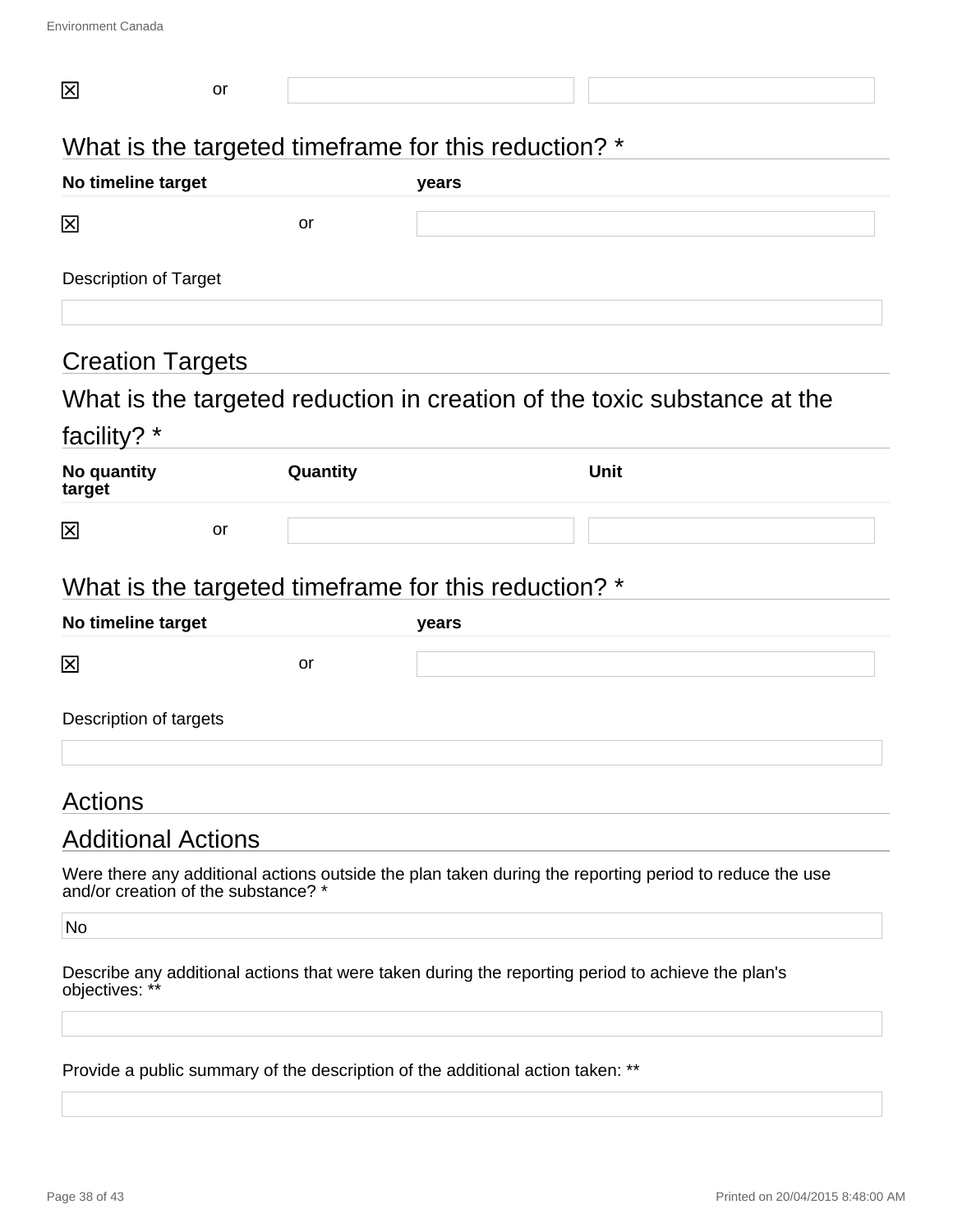### Reductions due to additional actions taken \*\*

The amount of reduction in <strong>use</strong> of the substance at the facility during the reporting period that resulted due to the additional actions.

| $\Box$ No Amount                                                                                                                                                                                             | tonnes |
|--------------------------------------------------------------------------------------------------------------------------------------------------------------------------------------------------------------|--------|
| The amount of reduction in <strong>creation</strong> of the substance at the facility during the reporting<br>period that resulted due to the additional actions.                                            |        |
| $\Box$ No Amount                                                                                                                                                                                             | tonnes |
| The amount of reduction in the substance <strong>contained in product</strong> at the facility during the<br>reporting period that resulted due to the additional actions.                                   |        |
| $\Box$ No Amount                                                                                                                                                                                             | tonnes |
| The amount of reduction in <strong>release to air</strong> of the substance at the facility during the<br>reporting period that resulted due to the additional actions.                                      |        |
| $\Box$ No Amount                                                                                                                                                                                             | tonnes |
| The amount of reduction in <strong>release to water</strong> of the substance at the facility during the<br>reporting period that resulted due to the additional actions.                                    |        |
| $\Box$ No Amount                                                                                                                                                                                             | tonnes |
| The amount of reduction in <strong>release to land</strong> of the substance at the facility during the<br>reporting period that resulted due to additional actions.                                         |        |
| $\Box$ No Amount                                                                                                                                                                                             | tonnes |
| The amount of reduction in the substance <strong>disposed on-site</strong> (including tailings and waste<br>rocks) at the facility during the reporting period that resulted due to the additional actions.  |        |
| $\Box$ No Amount                                                                                                                                                                                             | tonnes |
| The amount of reduction in the substance <strong>disposed off-site</strong> (including tailings and waste<br>rocks) at the facility during the reporting period that resulted due to the additional actions. |        |
| $\Box$ No Amount                                                                                                                                                                                             | tonnes |
| buhatanga atrangsarangalad                                                                                                                                                                                   |        |

The amount of reduction in the substance <strong>recycled off-site</strong> at the facility during the reporting period that resulted due to the additional actions.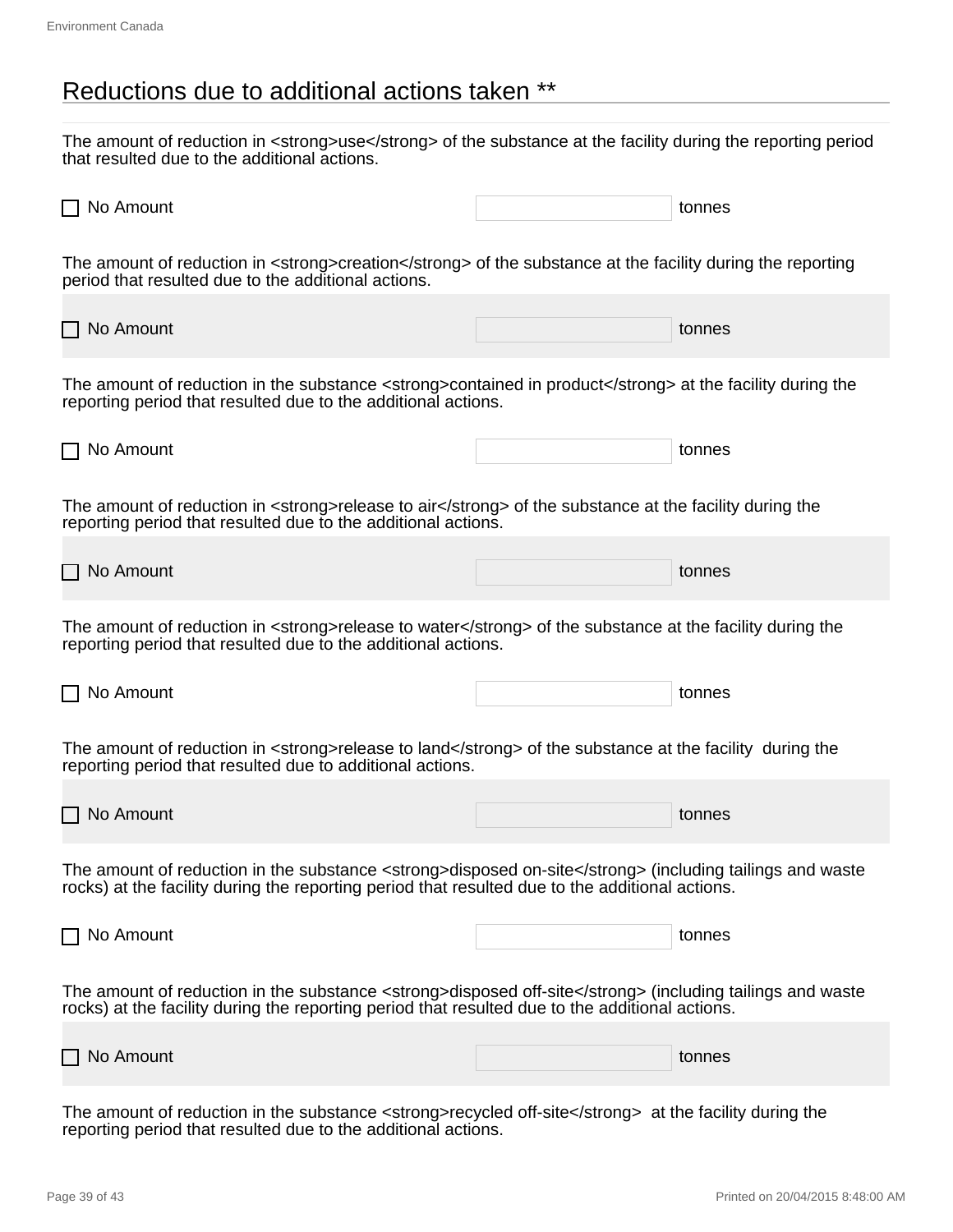□ No Amount tonnes to the control of the control of the control of the control of the control of the control of the control of the control of the control of the control of the control of the control of the control of the

### Amendments

#### Amendments

Were any amendments made to the toxic substance reduction plan during the reporting period? \*

No

Description any amendments that were made to the toxic substance reduction plan during the reporting period \*\*

Provide a public summary of the description of any amendments that were made to the toxic substance reduction plan during the reporting period \*\*

### NA - 06, Copper (and its compounds)

NA - 06, Copper (and its compounds)

#### Objectives, Description and Targets

This information is read-only and is pulled directly from your most recent submitted Plan Summary. To make changes to the information on this screen, please update your plan summary and re-submit. For more details about updating the plan summary, please select "Help".

#### Objectives

Objectives in plan: \*

#### **OBJECTIVES**

Since copper is an essential component of our finished product we are not able to eliminate or replace copper in our manufacturing process however our goal is to continually work toward improving efficiencies at the facility thereby reducing copper waste in the manufacturing process.

The principles we intend to apply to achieve reductions in copper waste at the facility include:

- 1.Eliminate any remaining scrap paths which do not provide reclaim value;
- 2.Improvements to accounting and measurement methods;

3.Reduction of scrap going to recycle paths;

4.Material separation to improve scrap recovery; and

5.Recovery of copper fines in drawing processes starting in 2013.

#### Use Targets

#### What is the targeted reduction in use of the toxic substance at the

#### facility? \*

**No quantity target**

**Quantity Unit**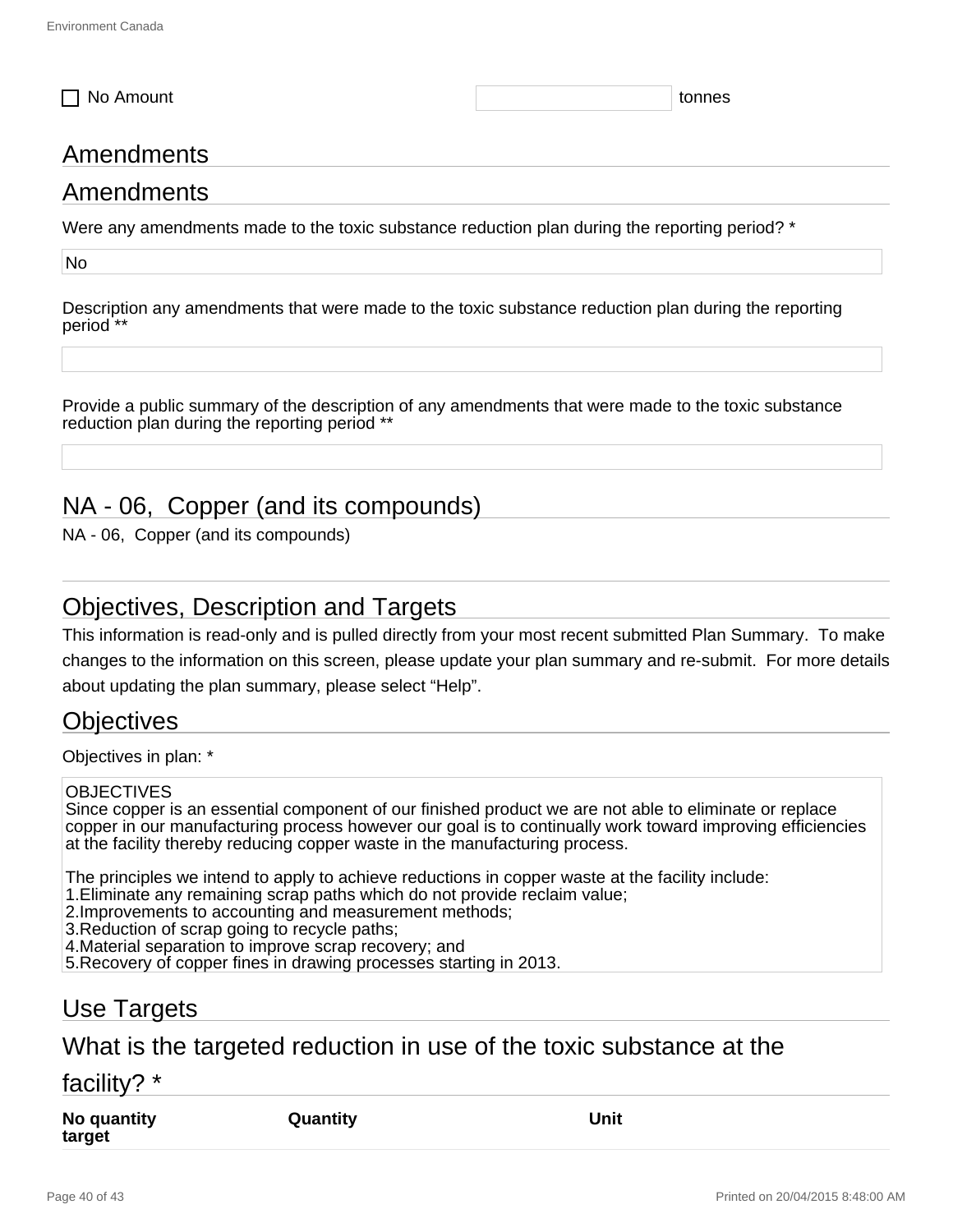| 区                                   | or |          |                                                                                |                                                                                                        |
|-------------------------------------|----|----------|--------------------------------------------------------------------------------|--------------------------------------------------------------------------------------------------------|
|                                     |    |          | What is the targeted timeframe for this reduction? *                           |                                                                                                        |
| No timeline target                  |    |          | years                                                                          |                                                                                                        |
| 区                                   |    | or       |                                                                                |                                                                                                        |
| <b>Description of Target</b>        |    |          |                                                                                |                                                                                                        |
| n/a                                 |    |          |                                                                                |                                                                                                        |
| <b>Creation Targets</b>             |    |          |                                                                                |                                                                                                        |
|                                     |    |          |                                                                                | What is the targeted reduction in creation of the toxic substance at the                               |
| facility? *                         |    |          |                                                                                |                                                                                                        |
| No quantity<br>target               |    | Quantity |                                                                                | <b>Unit</b>                                                                                            |
| $\boxtimes$                         | or |          |                                                                                |                                                                                                        |
|                                     |    |          | What is the targeted timeframe for this reduction? *                           |                                                                                                        |
| No timeline target                  |    |          | years                                                                          |                                                                                                        |
| 区                                   |    | or       |                                                                                |                                                                                                        |
| Description of targets              |    |          |                                                                                |                                                                                                        |
| n/a                                 |    |          |                                                                                |                                                                                                        |
| <b>Actions</b>                      |    |          |                                                                                |                                                                                                        |
| <b>Additional Actions</b>           |    |          |                                                                                |                                                                                                        |
| and/or creation of the substance? * |    |          |                                                                                | Were there any additional actions outside the plan taken during the reporting period to reduce the use |
| No                                  |    |          |                                                                                |                                                                                                        |
| objectives: **                      |    |          |                                                                                | Describe any additional actions that were taken during the reporting period to achieve the plan's      |
|                                     |    |          | Provide a public summary of the description of the additional action taken: ** |                                                                                                        |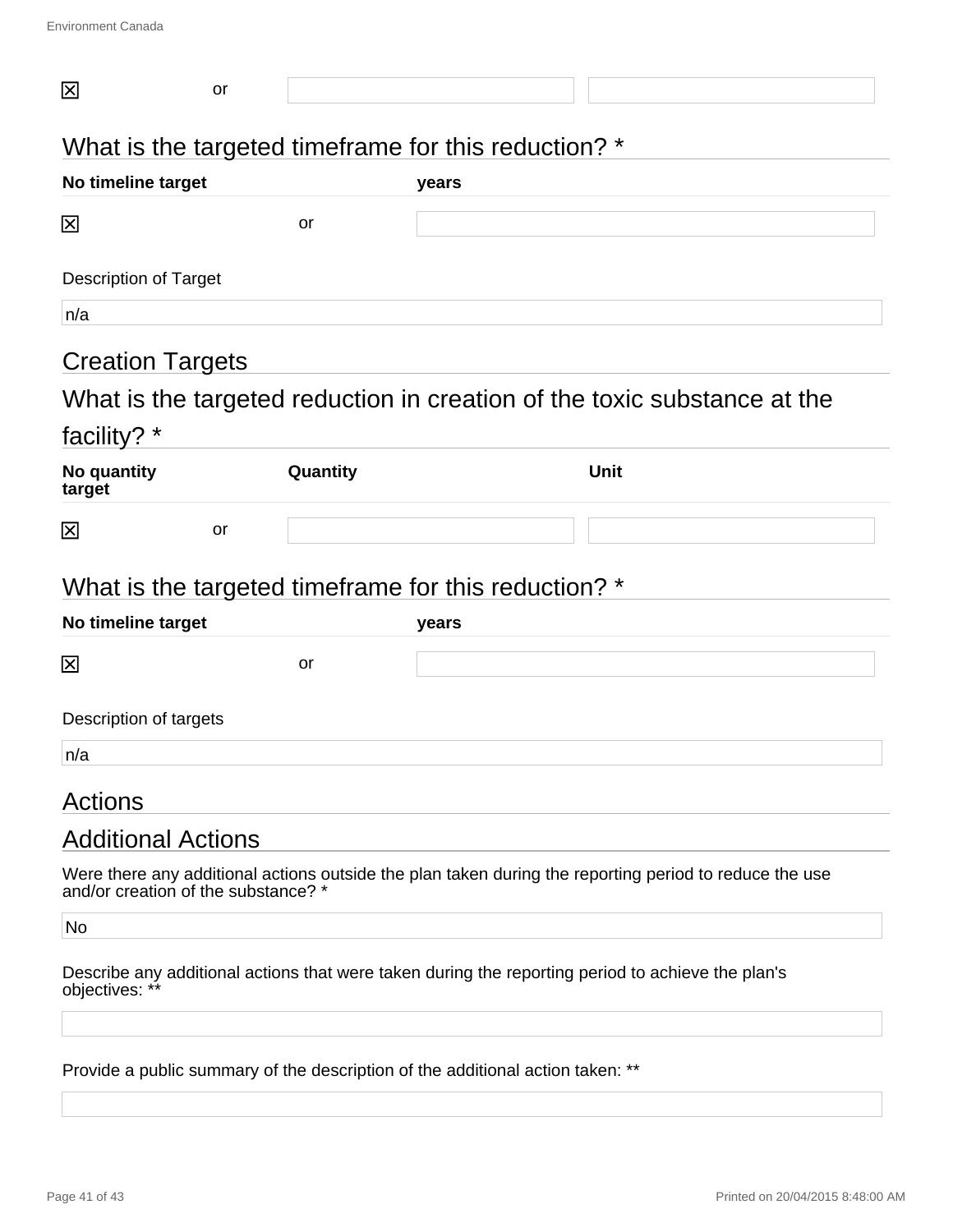### Reductions due to additional actions taken \*\*

The amount of reduction in <strong>use</strong> of the substance at the facility during the reporting period that resulted due to the additional actions.

| $\Box$ No Amount                                                                                                                                                                                             | tonnes |
|--------------------------------------------------------------------------------------------------------------------------------------------------------------------------------------------------------------|--------|
| The amount of reduction in <strong>creation</strong> of the substance at the facility during the reporting<br>period that resulted due to the additional actions.                                            |        |
| $\Box$ No Amount                                                                                                                                                                                             | tonnes |
| The amount of reduction in the substance <strong>contained in product</strong> at the facility during the<br>reporting period that resulted due to the additional actions.                                   |        |
| $\Box$ No Amount                                                                                                                                                                                             | tonnes |
| The amount of reduction in <strong>release to air</strong> of the substance at the facility during the<br>reporting period that resulted due to the additional actions.                                      |        |
| $\Box$ No Amount                                                                                                                                                                                             | tonnes |
| The amount of reduction in <strong>release to water</strong> of the substance at the facility during the<br>reporting period that resulted due to the additional actions.                                    |        |
| $\Box$ No Amount                                                                                                                                                                                             | tonnes |
| The amount of reduction in <strong>release to land</strong> of the substance at the facility during the<br>reporting period that resulted due to additional actions.                                         |        |
| $\Box$ No Amount                                                                                                                                                                                             | tonnes |
| The amount of reduction in the substance <strong>disposed on-site</strong> (including tailings and waste<br>rocks) at the facility during the reporting period that resulted due to the additional actions.  |        |
| $\Box$ No Amount                                                                                                                                                                                             | tonnes |
| The amount of reduction in the substance <strong>disposed off-site</strong> (including tailings and waste<br>rocks) at the facility during the reporting period that resulted due to the additional actions. |        |
| $\Box$ No Amount                                                                                                                                                                                             | tonnes |
| buhatanga atrangsarangalad                                                                                                                                                                                   |        |

The amount of reduction in the substance <strong>recycled off-site</strong> at the facility during the reporting period that resulted due to the additional actions.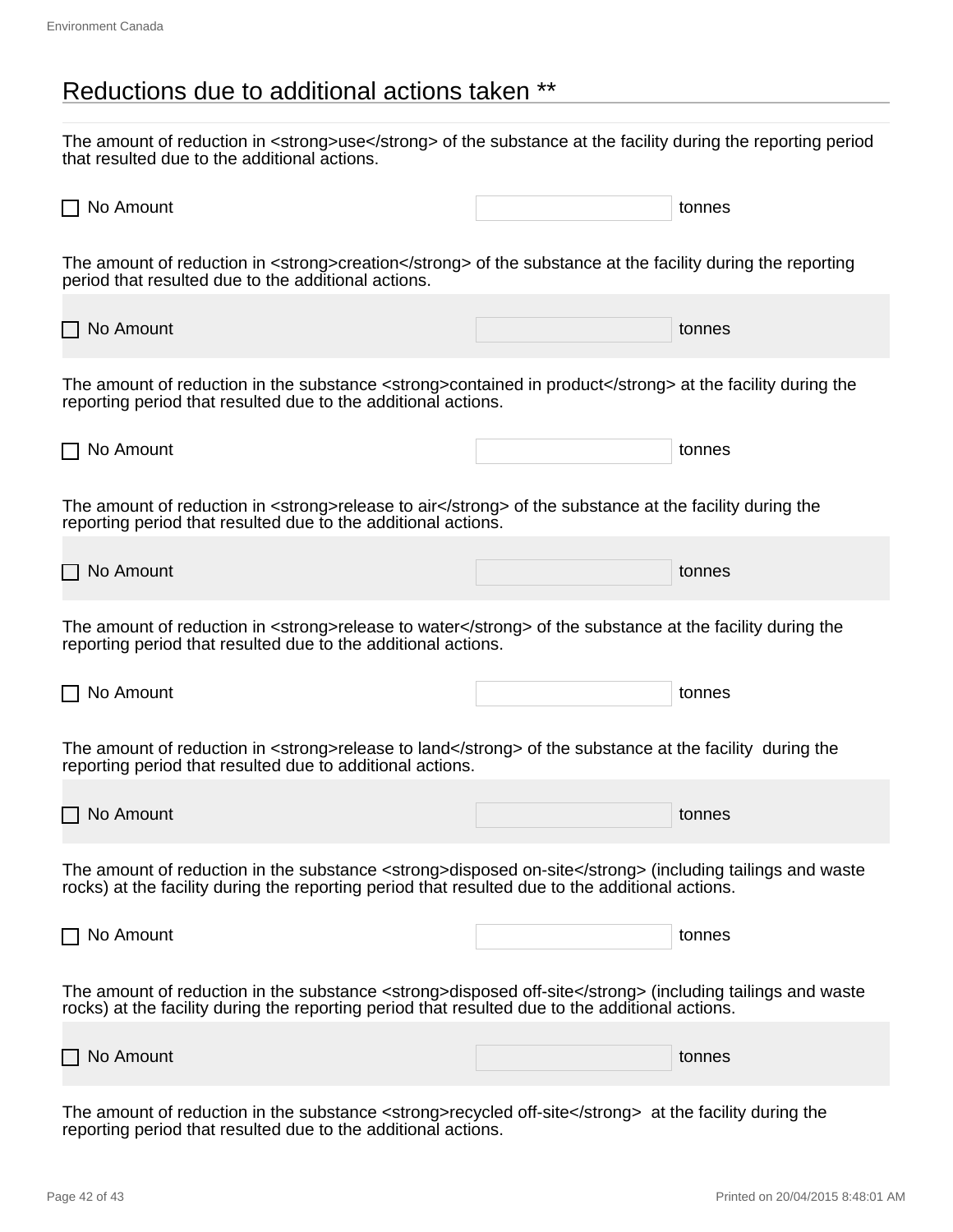□ No Amount tonnes

#### Amendments

#### Amendments

Were any amendments made to the toxic substance reduction plan during the reporting period? \*

No

Description any amendments that were made to the toxic substance reduction plan during the reporting period<sup>\*\*</sup>

Provide a public summary of the description of any amendments that were made to the toxic substance reduction plan during the reporting period \*\*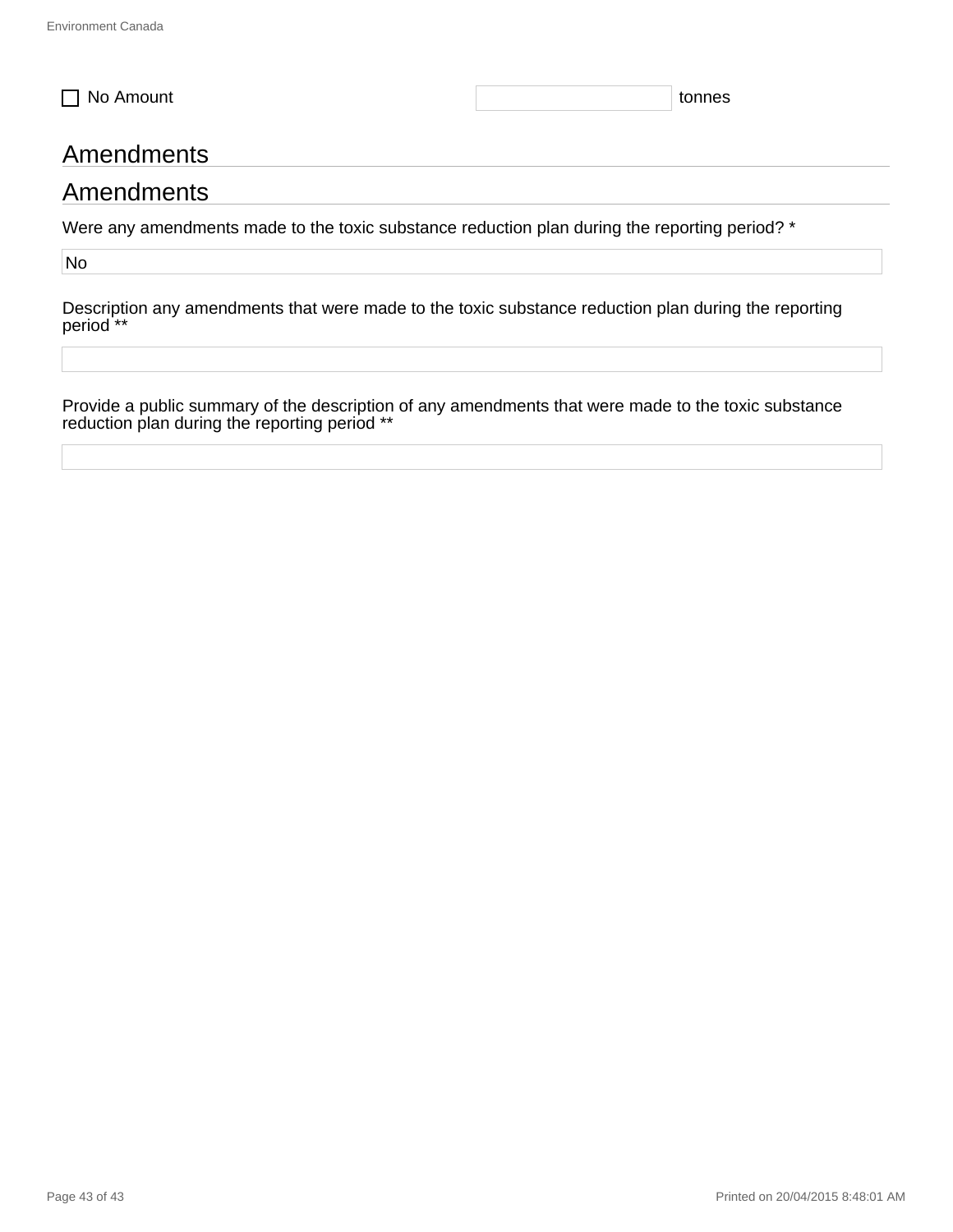# Report Submission and Electronic Certification

NPRI - Electronic Statement of Certification

Specify the language of correspondence

English

Comments (optional)

I hereby certify that I have exercised due diligence to ensure that the submitted information is true and complete. The amounts and values for the facility(ies) identified below are accurate, based on reasonable estimates using available data. The data for the facility(ies) that I represent are hereby submitted to the programs identified below using the Single Window Reporting Application.

I also acknowledge that the data will be made public.

Note: Only the person identified as the Certifying Official or the authorized delegate should submit the report(s) identified below.

Company Name

Domtech Inc.

Certifying Official (or authorized delegate)

Tim Bannon

Report Submitted by

Tim Bannon

I, the Certifying Official or authorized delegate, agree with the statements above and acknowledge that by pressing the "Submit Report(s)" button, I am electronically certifying and submitting the facility report(s) for the identified company to its affiliated programs.

#### ON MOE TRA - Electronic Certification Statement

#### Annual Report Certification Statement

| <b>TRA Substance List</b> |                               |  |  |
|---------------------------|-------------------------------|--|--|
| <b>CAS RN</b>             | <b>Substance Name</b>         |  |  |
| 85-68-7                   | <b>Butyl benzyl phthalate</b> |  |  |
| NA - 01                   | Antimony (and its compounds)  |  |  |
| NA - 06                   | Copper (and its compounds)    |  |  |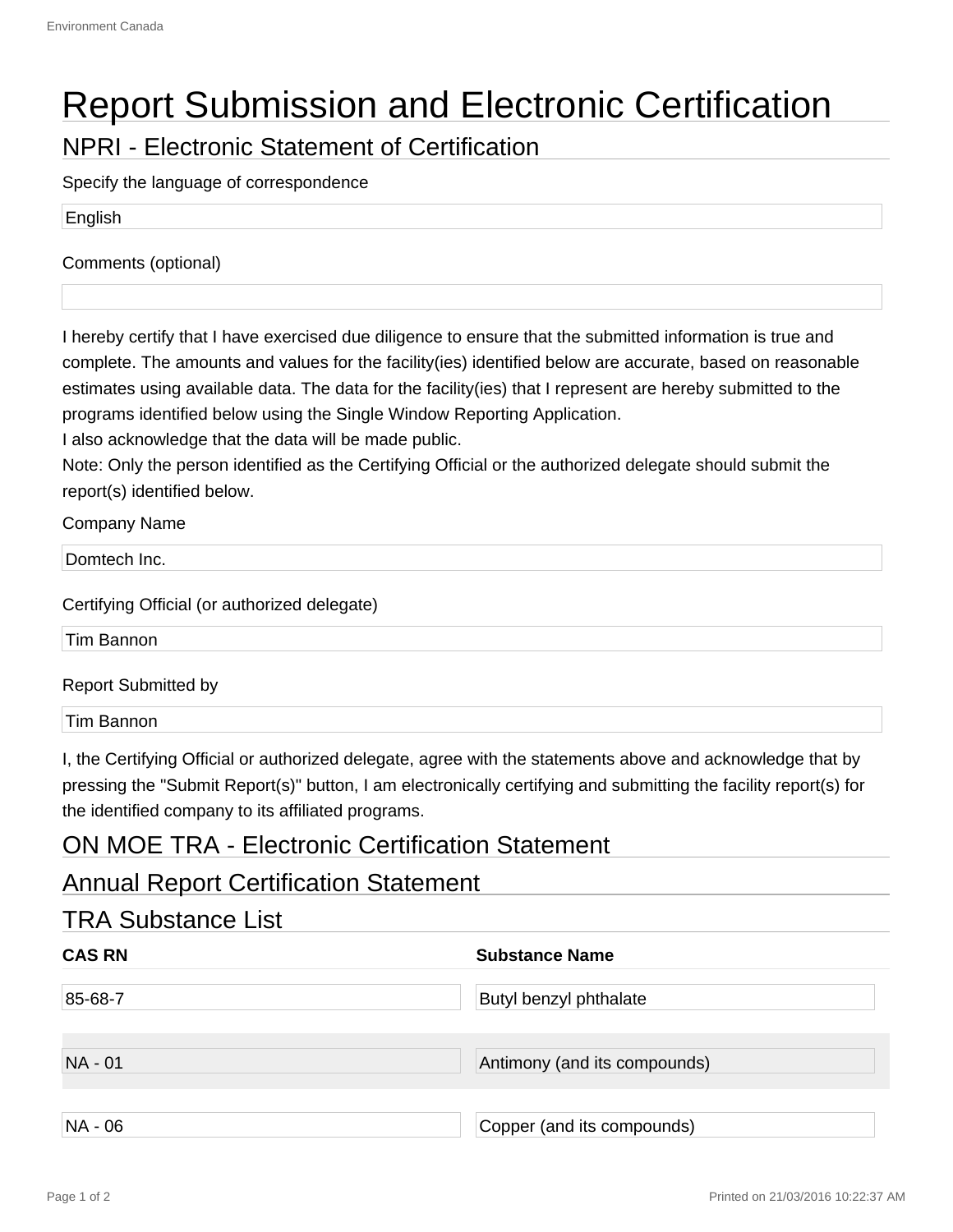| <b>Company Name</b>             |  |
|---------------------------------|--|
| Domtech Inc.                    |  |
| <b>Highest Ranking Employee</b> |  |
| Tim Bannon                      |  |
| <b>Report Submitted by</b>      |  |
| Tim Bannon                      |  |
| Website address                 |  |
|                                 |  |

I, the highest ranking employee, agree with the certification statement(s) above and acknowledge that by checking the box I am electronically signing the statement(s). I also acknowledge that by pressing the 'Submit Report(s)' button I am submitting the facility record(s)/report(s) for the identified facility to the Director under the Toxics Reduction Act, 2009. I also acknowledge that the Toxics Reduction Act, 2009 and Ontario Regulation 455/09 provide the authority to the Director under the Act to make certain information as specified in subsection 27(5) of Ontario Regulation 455/09 available to the public.

#### Submitted Report

| Period | <b>Submission</b><br><b>Date</b> | <b>Facility Name</b>   | <b>Province</b> | City    | <b>Programs</b>     |
|--------|----------------------------------|------------------------|-----------------|---------|---------------------|
| 2014   | 17/04/2015                       | <b>DOMTECH</b><br>INC. | Ontario         | Trenton | NPRI, ON MOE<br>TRA |

Note: If there is a change in the contact information for the facility, a change in the owner or operator of the facility, if operations at the facility are terminated, or if information submitted for any previous year was mistaken or inaccurate, please update this information through SWIM or by contacting the National Pollutant Release Inventory directly.